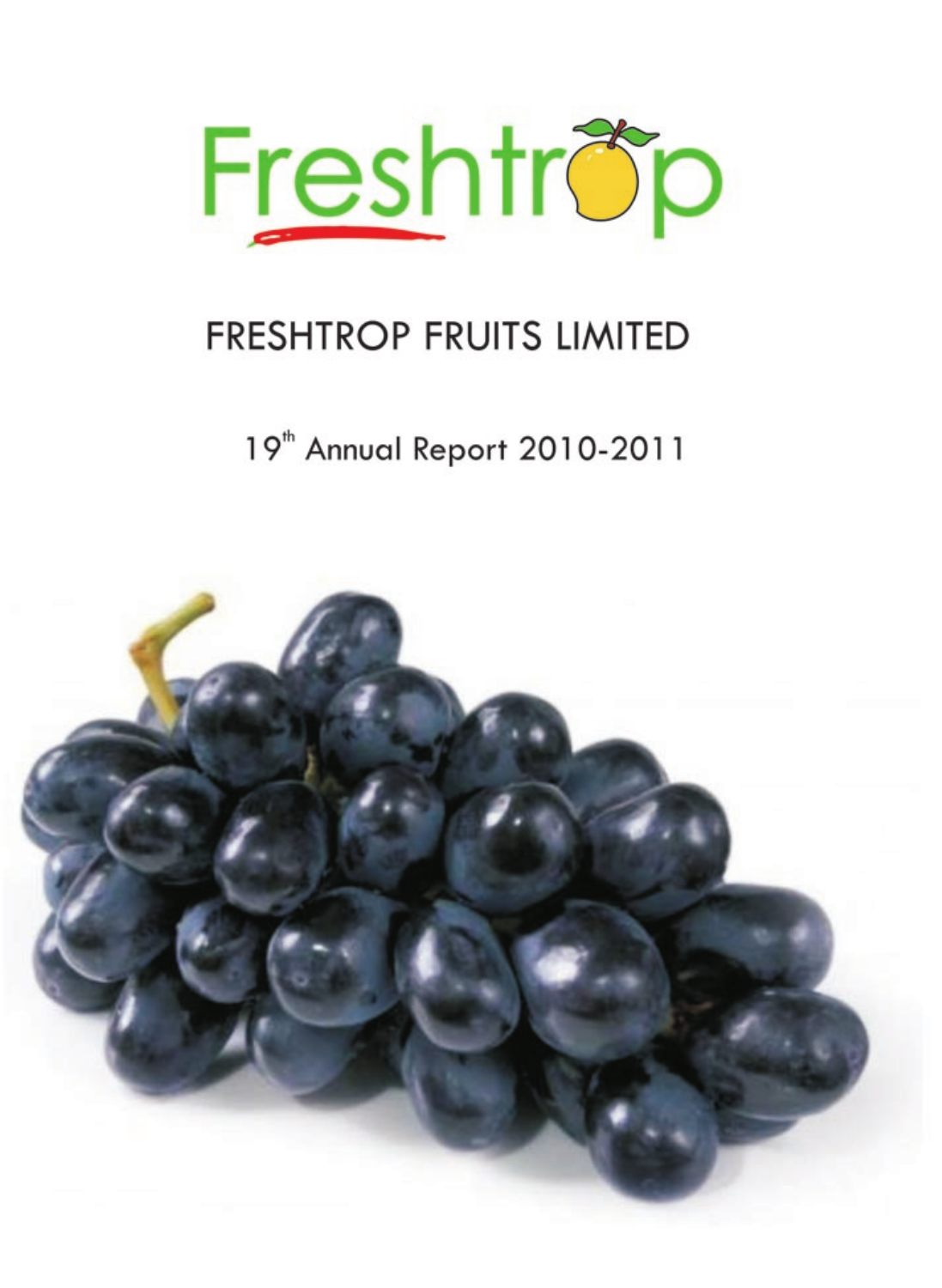

## **Freshtrop Grapes** - at a fruit vendor close to you!

## **Domestic Distribution**

(C) The quality that customers in Europe have come to relish and depend upon for over 15 years is now available at a fruit vendor close to you. Freshtrop has now started delivering hygienically packed table grapes to the domestic market.





Freshtrop branded grapes are available in several cities in Northern as well as Western India through both organized as well as unorganized retail outlets. We intend to extend the distribution channels and cities during the upcoming grape season to other regions of India as  $well.$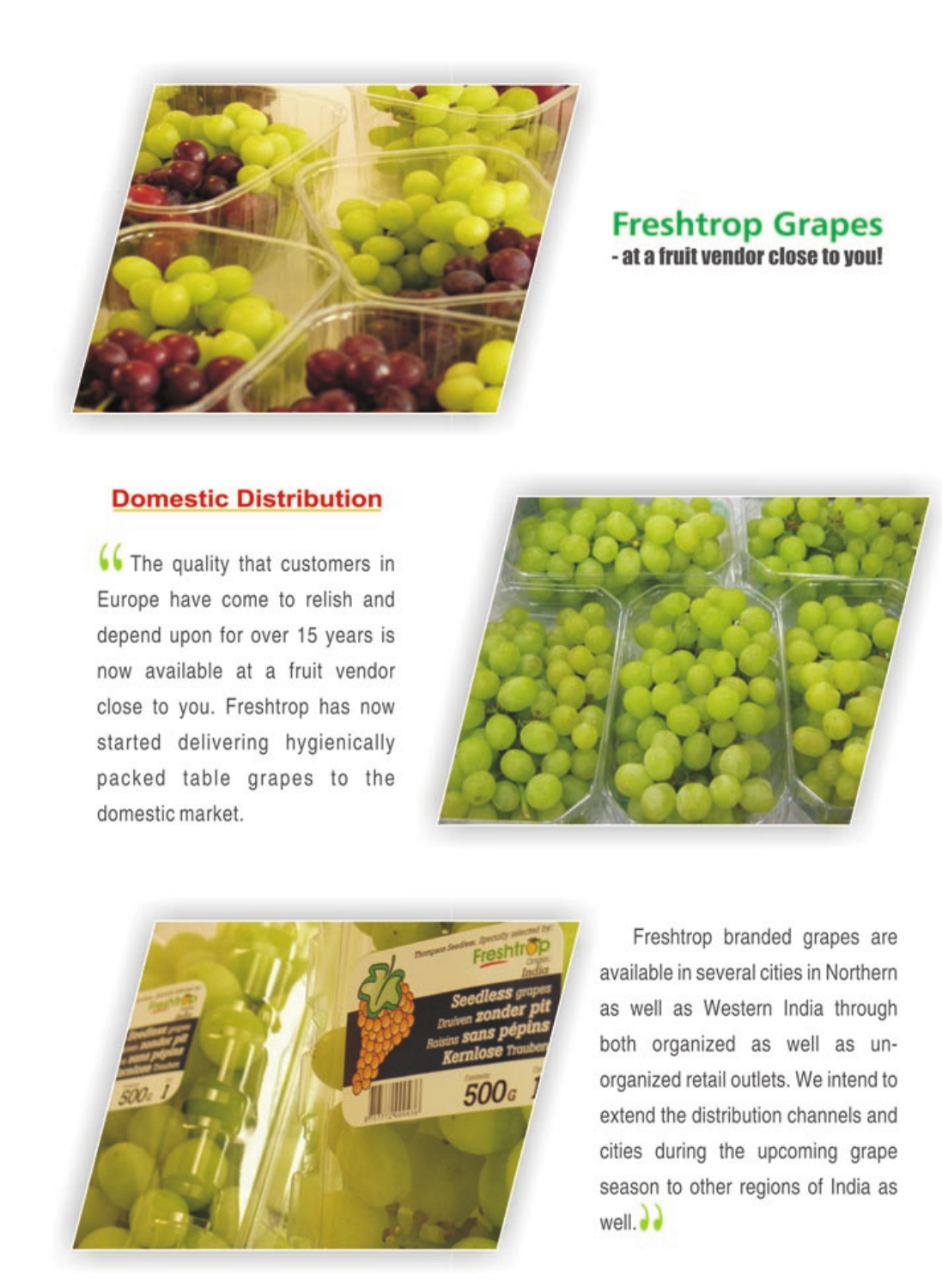

### Important Communication to Members

The Ministry of Corporate Affairs has taken a "Green Initiative in the Corporate Governance" by allowing paperless compliances by the companies and has issued circulars stating that service of Notice / documents including Annual Report can be sent by e-mail to its members. To support this green initiative of the Government in full measure, members who have not registered their e-mail addresses, so far, are requested to register their e-mail addresses, in respect of electronic holding with the Depository through their concerned Depository Participants.

As a measure of economy, copies of the Annual Report will not be distributed at the Annual General Meeting. Shareholders are requested to kindly bring their copies to the meeting.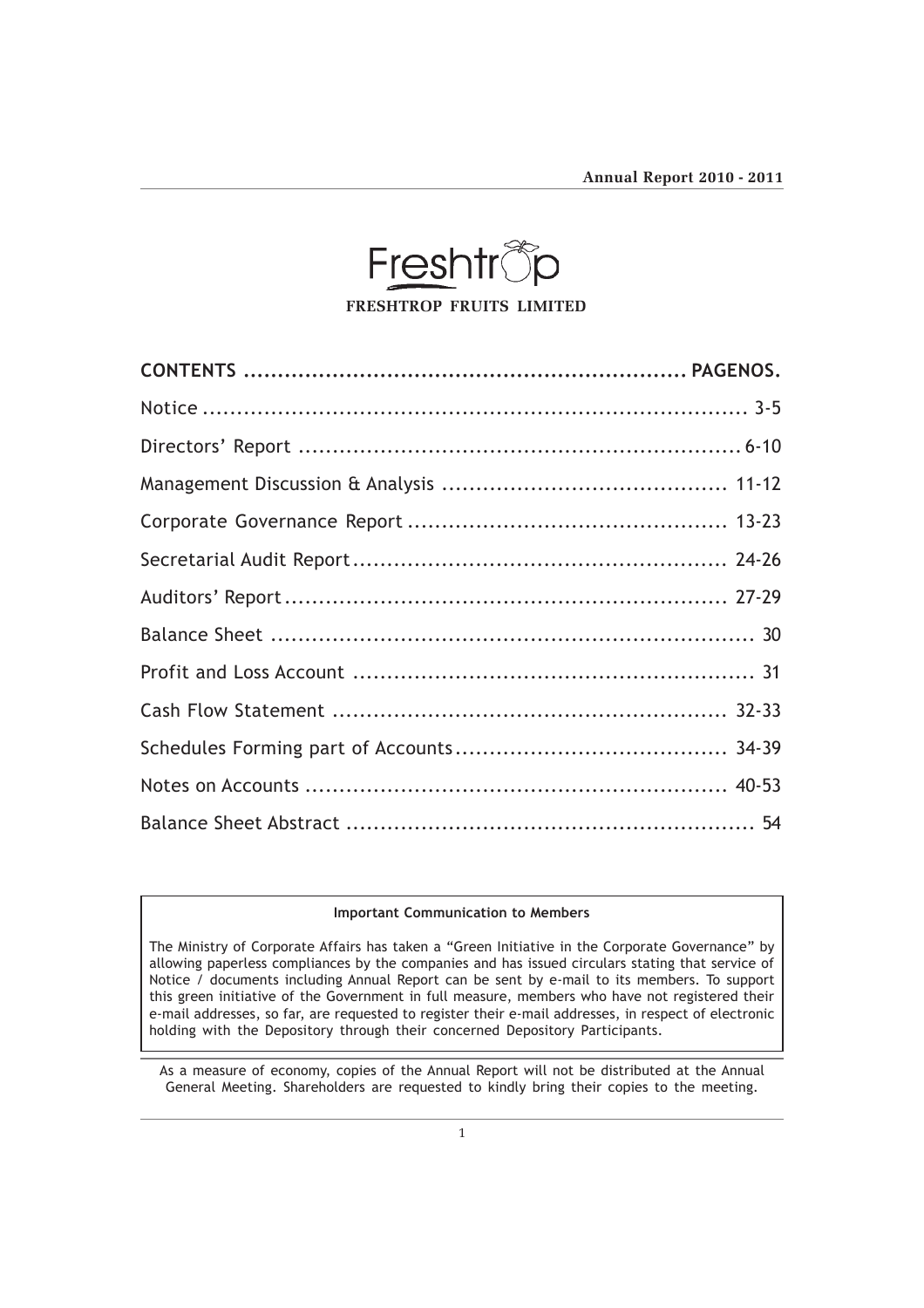### ANNUAL REPORT 2010 - 2011

### BOARD OF DIRECTORS

Mrs.Nanita A. Motiani Executive Director

Mr. Ashok V. Motiani Chairman & Managing Director Mr. Ramchandra Joshi Non-Executive/Independent Director<br>Mr. Mayur J. Shah Non-Executive/Independent Director Non-Executive/Independent Director

### AUDITORS

M/S. Mayank Shah & Associates Chartered Accountants, 706/708A, Mahakant, Opp. V. S. Hospital, Ellisbridge, Ahmedabad - 380 006.

COMPANY SECRETARY

Mr. Jignesh J. Gandhi

### BANKERS

Axis Bank Limited The Royal Bank of Scotland N.V. (Formerly know as ABN Amro Bank B.V.)

### REGISTERED OFFICE

A-603, Shapath IV, Opp. Karnavati Club, S.G. Road, Ahmedabad - 380 015.

### PLANT - I

Gat No. 171, Village Jaulke, Bombay Agra Road, Tal. : Dindori, Dist.:Nasik-422 207 Maharashtra, INDIA.

PLANT - II Survey No. 1366, Savlej-Wayfale Road, Post Siddhewadi, Tal. :Tasgaon, Dist.:Sangli-416311, Maharashtra, INDIA.

PLANT - III Gat No. 2425/26/30/31 Malharpet-Pandharpur Road, TaL. :Khatav, Dist.:Satara-415312, Maharashtra, INDIA.

PLANT - IV Gat No. 598/1 Village Janori. TaL. : Dindori, Dist.:Nasik-422 206, Maharashtra, INDIA.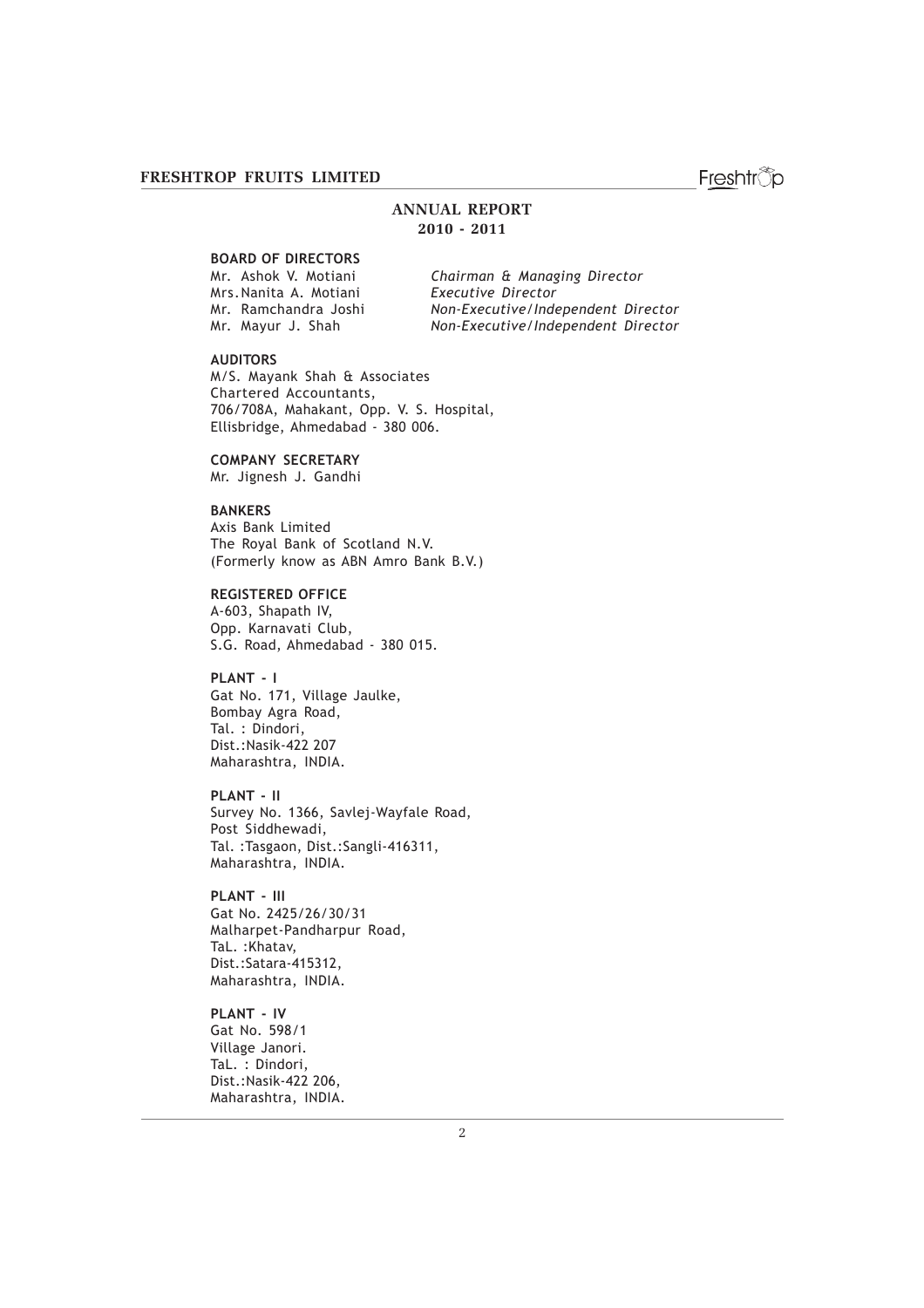### NOTICE

NOTICE is hereby given that 19<sup>th</sup> Annual General Meeting of the Members of Freshtrop Fruits Limited, will be held on Tuesday, 27th September, 2011 at 11.00 a.m. at Karnavati Club, S.G. Road, Ahmedabad-380 015 to transact the following business:

### ORDINARY BUSINESS

- 1. To receive, consider and adopt the Audited Balance Sheet as at 31st March 2011 and Profit and Loss Account for the period ended on that date together with the Director's Report and Auditor's Report thereon.
- 2. To appoint a Director in place of Mr. Mayur J Shah, who retires by rotation and being eligible, offers himself for reappointment.
- 3. To appoint Auditors of the Company and to fix their remuneration.

#### SPECIAL BUSINESS

4. To consider and, if thought fit, to pass with or without modifications, the following resolution as a Special Resolution: "RESOLVED THAT pursuant to the provisions of Sections 269, 198 read with Schedule XIII, 309, 310, 311 and other applicable provisions, if any, of the Companies Act, 1956, including any amendment, modification, variation or re-enactment thereof and subject to approval of the Central Government if any, approval of the Members of the Company be and is hereby accorded to the re-appointment of Mr. Ashok Motiani as the Managing Director of the Company for the further period of five Years with effect from 01<sup>st</sup> August, 2011, upon the terms and conditions including remuneration as set out in the draft agreement to be entered into between the Company and Shri Ashok Motiani, terms of which are mentioned in the Explanatory Statement annexed hereto,

RESOLVED FURTHER THAT the 'Board' (which term shall be deemed to include the Remuneration Committee of the Board of Directors) be and is hereby authorised to alter and vary the terms and conditions of the said reappointment and/or agreement from time to time subject to necessary approvals if any, as the Board may consider appropriate and as agreed between the Board and Mr. Ashok Motiani.

"RESOLVED FURTHER THAT the Board be and is hereby authorised to do all such acts, deeds, matters and things as may be deemed necessary to give effect to the above resolution."

5. To consider and if thought fit, to pass with or without modifications, the following resolution as a Special Resolution:

"RESOLVED THAT pursuant to approval of the remuneration committee and the Board of Directors of the Company, provision of Section 314 (1-B) of the Companies Act,1956 read with Director's Relative (Office or Place of Profit) Rules,2011, consent of the member of the Company be and is hereby accorded to the revision in remuneration, perquisites and other allowances payable to Ms. Dipti Motiani, Vice President (Process food business), daughter of Mr. Ashok V Motiani, Managing Director and Mrs. Nanita A Motiani, Executive Director of the company, w.e.f. 1<sup>st</sup> August, 2011 as given in the explanatory statement annexed herewith.

RESOLVED FURTHER THAT for the purpose of giving effect to this resolution, the Board and/or Remuneration Committee constituted be and are hereby authorised to take all action and do all such deeds, matters and things, as may in its absolute discretion deem necessary, proper or desirable and to settle any question, difficulty or doubt that may arise in this regard.

Date: 12.08.2011 By order of the Board Regd. Office : For Freshtrop Fruits Ltd., A-603, Shapath IV, Opp. Karnavati Club, S G Road, Ashok V Motiani Club, S G Road, Ashok V Motiani Club, Ashok V Motiani Ahmedabad – 380 015 Chairman & Managing Director

#### NOTES

- 1. A MEMBER ENTITLED TO ATTEND AND VOTE AT THE MEETING IS ENTITLED TO APPOINT A PROXY TO ATTEND AND VOTE INSTEAD OF HIMSELF / HERSELF. THE PROXY NEED NOT BE A MEMBER OF THE COMPANY. THE INSTRUMENT APPOINTING PROXIES SHOULD HOWEVER BE DEPOSITED AT THE REGISTERED OFFICE OF THE COMPANY NOT LATER THAN 48 HOURS BEFORE THE COMMENCEMENT OF THE MEETING. CORPORATE MEMBERS INTENDING TO SEND THEIR AUTHORIZED REPRESENTATIVES ARE REQUESTED TO SEND A DULY CERTIFIED COPY OF THE BOARD RESOLUTION AUTHORIZING THEIR REPRESENTATIVES TO ATTEND AND VOTE AT THE ANNUAL GENERAL MEETING.
- 2. An Explanatory Statement pursuant to Section 173(2) of the Companies Act, 1956, relating to the Special Business at Item No. 4 & 5 is annexed hereto.
- 3. The Register of Members and Share Transfer Books of the Company shall remain closed from Saturday, 17th September, 2011 to Tuesday, 27th September, 2011 (both days inclusive).
- 4. In terms of the provisions of Section 205A of the Companies Act, 1956, the amount of dividend not encashed or claimed within 7 (seven) years from the date of its transfer to the unpaid dividend account, is required to be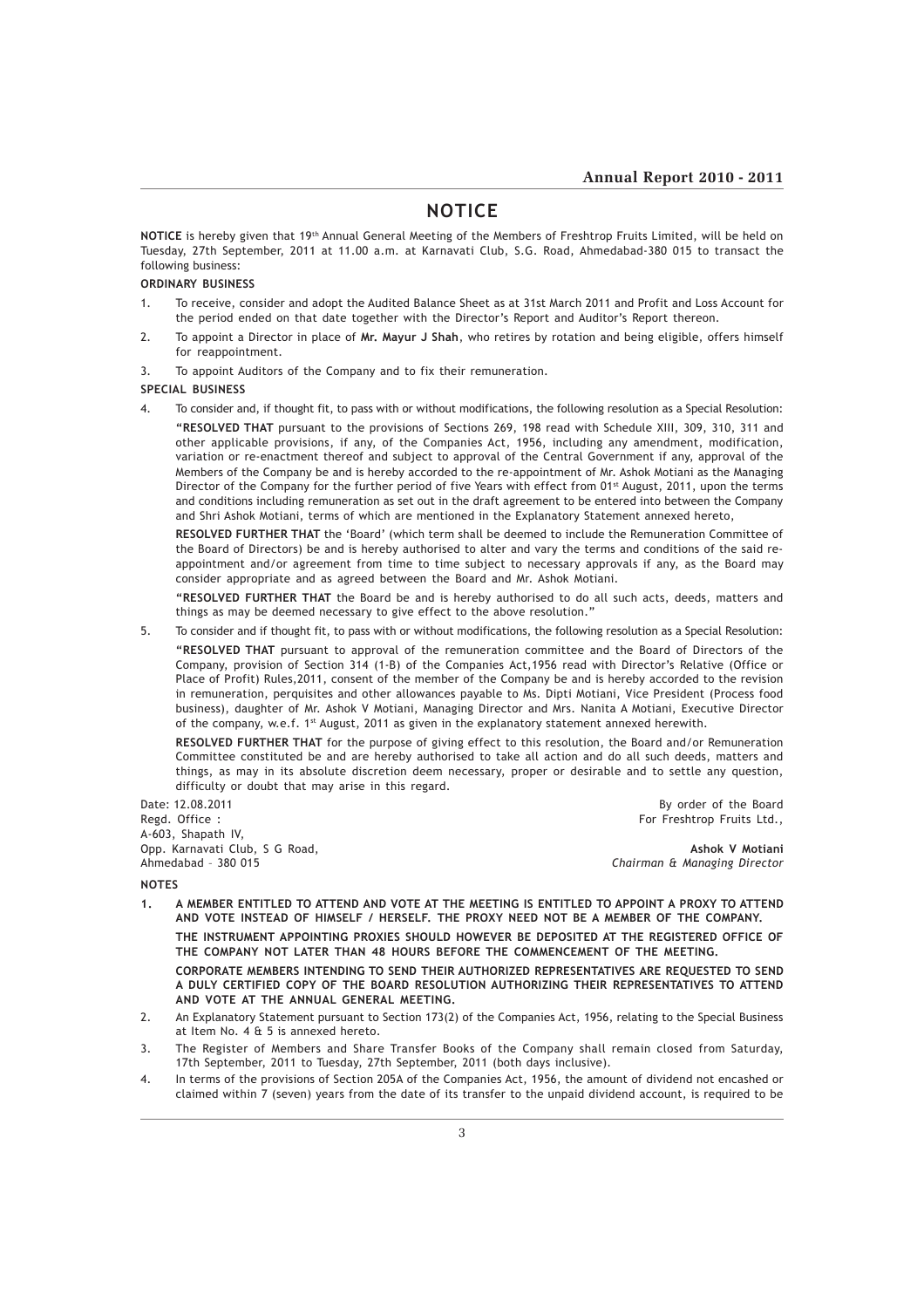Freshtr

transferred to the Investor Education and Protection Fund (IEPF) established by the Central Government. Dates given in the table below:

| <b>Financial Year</b> | Date of Declaration<br>of Dividend | Last date for claiming<br>unpaid Dividend | Due date for transfer<br>to IEPF |
|-----------------------|------------------------------------|-------------------------------------------|----------------------------------|
| 2004-05               | 27.09.2005                         | 02.11.2012                                | 02.12.2012                       |
| 2005-06               | 29.09.2006                         | 04.11.2013                                | 04.12.2013                       |
| 2006-07               | 28.10.2007                         | 03.12.2014                                | 02.01.2015                       |

Members who have so far not encashed the Dividend Warrants for the above years are advised to submit their claim to the Company's Registrar and Transfer Agents at their address immediately, quoting their folio number/ DP ID and Client ID. In terms of the provisions of Section 205C of the Companies Act, 1956, no claim shall lie against the Company or the IEPF after the said transfer.

- 5. Any query relating to Accounts must be sent to the Company's registered office at A-603, Shapath IV, Opp. Karnavati Club, S.G. Road, Ahmedabad – 380 015 at least 10 days before the date of the meeting.
- 6. Additional details in terms of Clause 49 of Listing Agreement in respect of Directors being re-appointed are given in the Corporate Governance Report.

Date: 12.08.2011 By order of the Board Regd. Office : For Freshtrop Fruits Ltd., A-603, Shapath IV, Opp. Karnavati Club, S G Road, Ashok V Motiani

Chairman & Managing Director

EXPLANATORY STATEMENT

[Pursuant to Section 173(2) of the Companies Act, 1956

#### Item No. 4

The Members of the Company had vide resolution passed at the 14<sup>th</sup> AGM held on September 29, 2006 approved the re-appointment of Mr. Ashok V Motiani as the Managing Director of the Company for a period of 5 (five) years, with effect from August, 1, 2006.

Further, the Member of the Company had vide resolution passed at the 15<sup>th</sup> AGM held on September, 28, 2007 approved payment of remuneration of Mr. Ashok V Motiani on the revised terms and condition for the remaining tenure with effect from 1st July, 2007 and Central Government had approved vide its letter dated 21st February, 2008, the payment of increased total remuneration of  $\bar{\tau}$  46,61,923/- (Forty Six lacs sixty one thousand nine hundred and twenty three only) per annum.

Subject to the approval of the Members at the ensuing AGM and Central Government, the Board of Directors of the Company at its meeting held on May, 14, 2011, unanimously approved the re-appointment on revised remuneration of Mr. Ashok Motiani as the Managing Director of the Company for a period of 5 (five) years, with effect from August, 1, 2011.

The main terms and condition of re-appointment of Mr. Ashok V Motiani as the Managing Director of the Company more particularly set out in the draft agreement placed before the Meeting are as follows:

- (i) The re-appointment of Mr. Ashok V Motiani as the Managing Director of the Company shall be for a period of 5 (five) years, with effect from August, 1, 2011.
- (ii) Salary payable to Mr. Ashok V Motiani shall be in the scale of  $\bar{\tau}$  5,00,000 50,000 7,50,000 per month.
- (iii) Perquisites include rent free furnished accommodation, reimbursement of gas, electricity, water charges and medical expenses for self and family members, furnishings, payment of premium on personal accident and health insurance, club fees and such other perquisites as may be approved by the Board or remuneration Committee of Directors, from time to time.
- (iv) Other benefits and allowances to include use of car with driver, telephones for the Company's business (expenses whereof would be borne and paid by the Company), house maintenance allowance, leave travel allowance, contributions to provident fund, superannuation fund and all other benefits as are applicable to directors and/ or senior employees of the Company including but not limited to gratuity, leave entitlement, encashment of leave as per the rules of the Company and as approved by the Board or remuneration Committee of Directors, from time to time.

The valuation of perquisites will be as per the Income-tax Rules, 1962, in cases where the same is otherwise not possible to be valued. Brief profile of Mr. Ashok V Motiani in terms of Clause 49 IV (G) (i) of the Listing Agreements relating to Corporate Governance is provided after the Notice.

The Board recommends passing of the resolution as set out at Item No. 4 of the Notice, for the approval of the Members. This may be treated as an abstract of the terms and conditions governing the re-appointment and payment of remuneration of Mr. Ashok V Motiani pursuant to Section 302 of the Companies Act, 1956.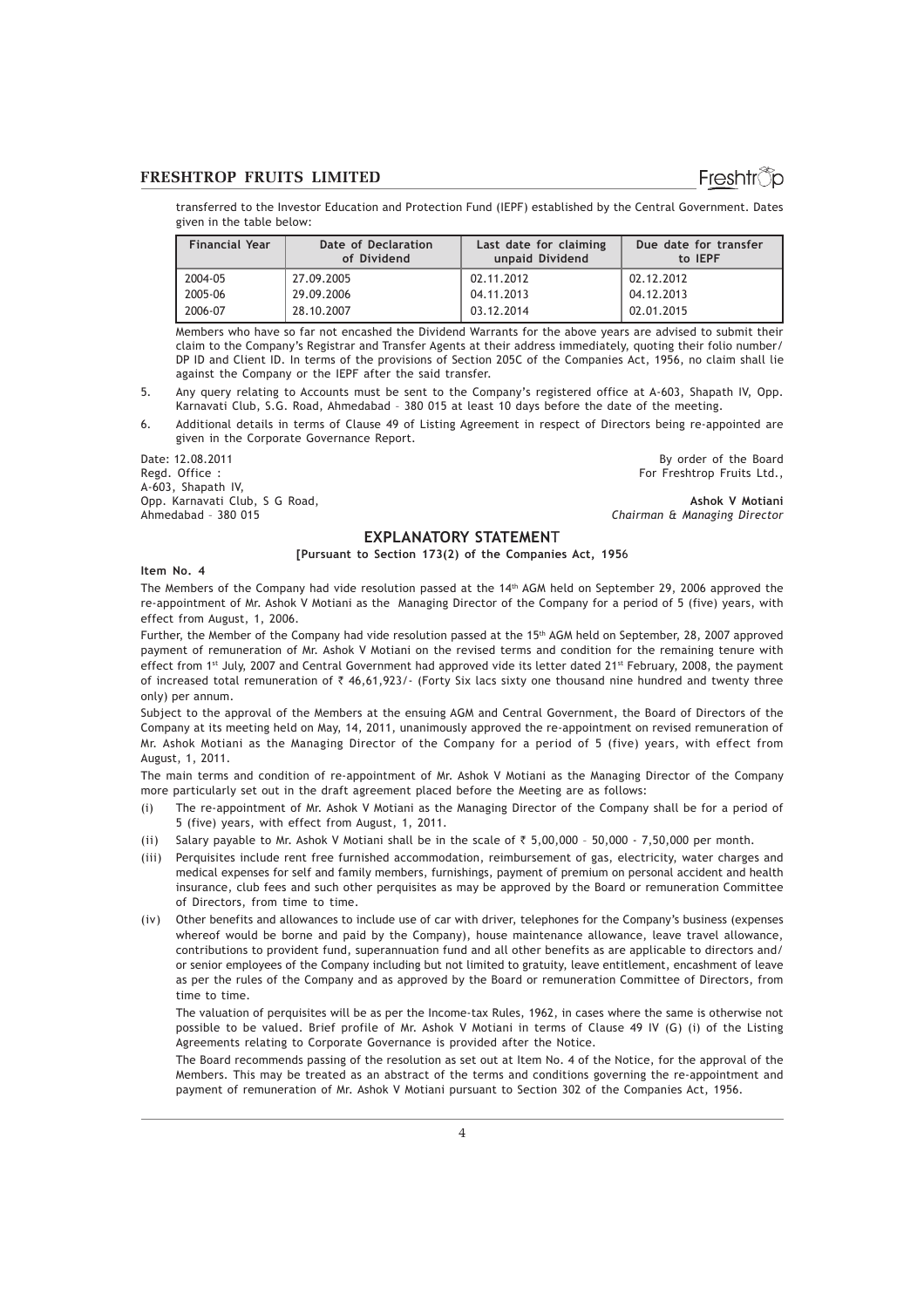Mr. Ashok V Motiani and Mrs. Nanita A Motiani, Executive Director are interested in the resolution at Item No. 4 of the Notice. None of the other directors of the Company is in any way, concerned or interested in the said resolution.

### Item No. 5

At the 17<sup>th</sup> Annual General Meeting held on 29<sup>th</sup> September, 2009, the shareholder had approved the appointment of Ms. Dipti Motiani as Vice President, Operations and Technical w.e.f 01.02.2009 and further Central Government had approved a total remuneration of  $\bar{\tau}$  15,00,000/- (Fifteen Lacs Only) per annum with effect from 29.09.2009 to 26.01.2014. The Remuneration Committee has considered that after the appointment of Ms. Dipti Motiani, Vice President, Operations and Technical, she is handling all the activities of Marketing and procurement, which has increased the job and responsibility of Ms. Dipti Motiani. The Board of Directors considers the aforesaid revision in remuneration as fair, reasonable and commensurate with the onerous duties and responsibilities shouldered and in line with her performance. The Remuneration Committee is therefore revising the remuneration of Ms. Dipti Motiani, with effect from 1st August, 2011, as under:

### REMUNERATION:

| <b>Particulars</b>          | ₹ - p.a   | $\bar{\xi}$ p.m. |
|-----------------------------|-----------|------------------|
| <b>Basic Salary</b>         | 14,04,000 | 1,17,000         |
| House Rent Allowances       | 4,21,200  | 35,100           |
| <b>Education Allowances</b> | 2,400     | 200              |
| <b>Medical Allowance</b>    | 15,000    | 1,250            |
| Special Allowances          | 2,10,600  | 17,550           |
| <b>Transport Allowance</b>  | 2,10,600  | 17,550           |
| Uniform Allowance           | 12,000    | 1,000            |
| Total                       | 22,75,800 | 1,89,650         |

Employer's PF Contribution: Maximum 12% of the Salary.

With the powers to the Board of Directors to revise the same from time to time subject to the overall limit of ` 2,50,000/- p.m.

The Board of Directors accordingly recommends the resolution set out at Item No. 5 of the accompanying Notices for the approval of the Members.

As the gross monthly remuneration proposed to be paid to Ms. Dipti Motiani is  $\bar{\tau}$  1,89,650/-, approval of shareholders by way of a special resolution is required as per the provisions of Section 314 (1) (b) of the Companies Act, 1956 read with Director's Relatives (Office or Place of Profit) Rules, 2011, as amended. As the gross monthly remuneration proposed to be paid to Ms. Dipti Motiani is not exceeding  $\bar{\tau}$  2,50,000/- p.m., the approval of the Central Government is not required to be obtained.

Mr. Ashok V Motiani, Managing Director and Mrs. Nanita A Motiani, Executive Director are deemed to be interested in the said resolution. None of the other Directors of the Company is, in any way concerned or interested in the said resolution. Date: 12.08.2011 By order of the Board Regd. Office : For Freshtrop Fruits Ltd.,

A-603, Shapath IV, Opp. Karnavati Club, S G Road, Northern States and School (States Ashok V Motiani Ashok V Motiani Ashok V Motiani School (States Ashok V Motiani School (States Ashok V Motiani School (States Ashok V Motiani School (States

Chairman & Managing Director

Information on directors seeking appointment/re-appointment at the forthcoming annual general meeting (pursuant to clause 49 of the listing agreement) as on the date of notice

| Name of the Directors                                                           | Mr. Ashok Motiani     | Mr. Mayur Shah                                                                                                  |
|---------------------------------------------------------------------------------|-----------------------|-----------------------------------------------------------------------------------------------------------------|
| Date of Birth                                                                   | 04.12.1949            | 03.09.1959                                                                                                      |
| Qualifications                                                                  | B. Tech (IIT, Mumbai) | Bachelor of Commerce and having<br>vast experience in the field of Public<br>relation, legal and administration |
| Shareholding in Freshtrop Fruits Limited<br><b>Fruits Limited</b>               | 736,768               | 5,600                                                                                                           |
| Directorship held in other public limited<br>companies in India                 | Nil                   | Nil                                                                                                             |
| Membership / Chairmanship of committees<br>in public limited companies in India | Nil                   | Nil                                                                                                             |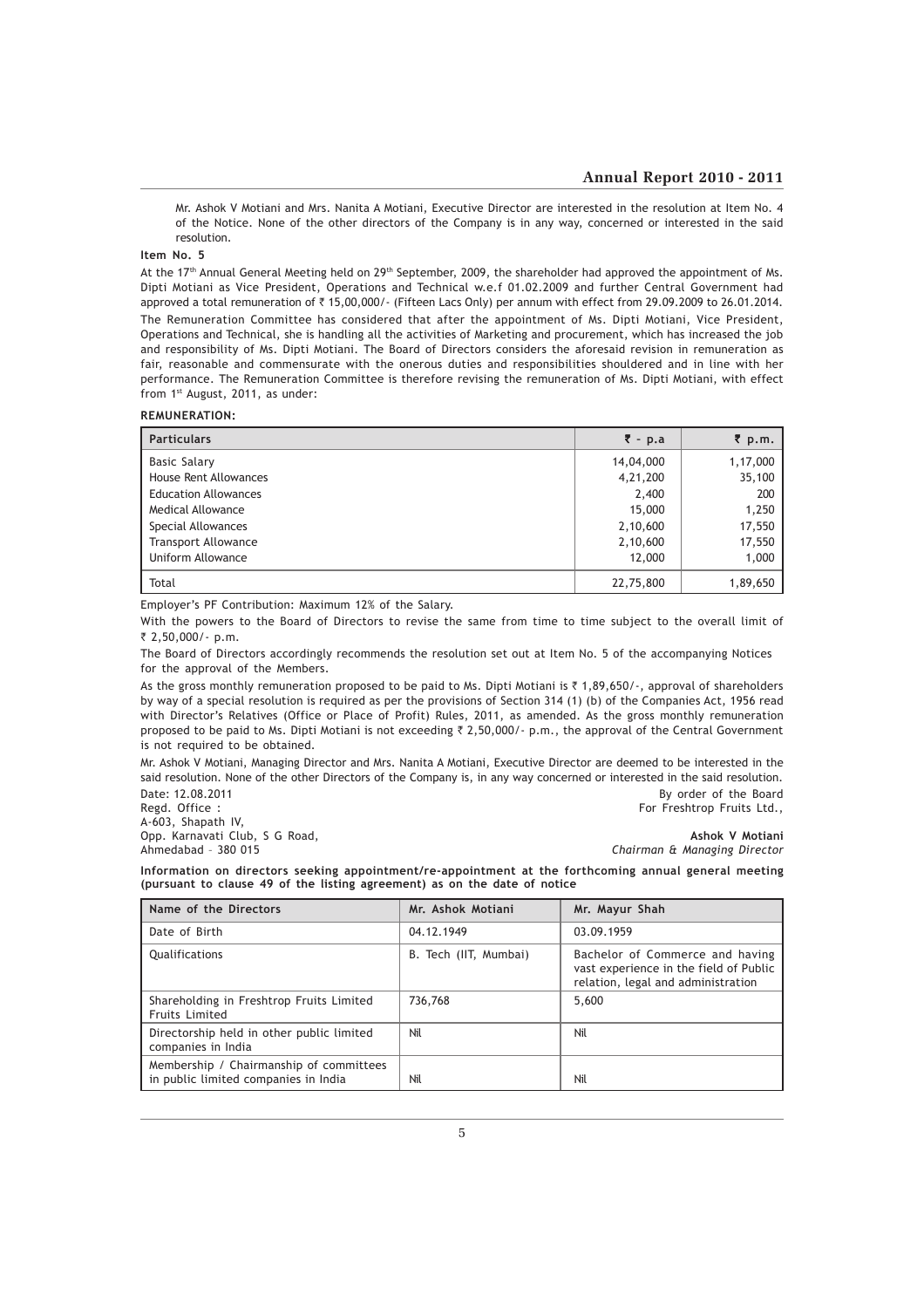Amount in  $\overline{z}$ 

### DIRECTORS' REPORT

Dear Members,

The Board of Directors presents 19th Annual Report and the Audited Statement of Accounts of the Company for the period ended 31st March, 2011.

### FINANCIAL RESULTS:

The working results of the Company for the period ended 31st March, 2011 are as follows

| 2010-11      | 2009-10       |
|--------------|---------------|
| 563,032,944  | 518, 101, 007 |
| 24, 175, 837 | 52,407,321    |
| 22,792,573   | 21, 158, 726  |
| 1,383,264    | 31,248,595    |
| 269,000      | 5,309,000     |
| 731,085      | 9,536,549     |
| (269,000)    | (5,309,000)   |
| 652,179      | 21,712,046    |
| (644, 029)   | 2,402,485     |
| (459, 593)   | 738,818       |
| 467,743      | 23,375,713    |
| 121,571,319  | 98,195,606    |
| 122,039,062  | 121,571,319   |
|              |               |

#### OPERATIONS:

### FRESH FRUITS SEGMENT:

The year under report shows largely the result of the worst ever season for exports of fresh Indian grapes to Europe.

Detection of a harmless but still banned chemical CCC resulted in the German Supermarkets deciding not to sell Indian grapes in their market for both the 2010 and 2011 seasons. Despite this your company was able to avoid loss in the full financial year of 2010-11.

The total income during the year increased from  $\overline{5}518.10$  million to  $\overline{5}563.03$  million, while the profit after tax was just  $\bar{z}0.47$  million the worst in the last 5 years.

While the industry saw mostly serious and committed exporters in the fray this year, the overall exports to EU reduced drastically from about 3700 containers in 2010 to only around 1900 containers in 2011 season. With the scare of previous year still in their minds, German retailers did not buy Indian grapes this year. Your company however, witnessed a moderate drop of less than 15% in quantities exported to Europe, thereby consolidating its position from 7.5% to over 12.5% share of the Indian exports to EU.

During the 2011 season your company worked towards finding new markets, the results are encouraging and we would work hard in developing these markets in the coming years.

This year the Company used its infrastructure for collection, grading and sorting of fresh fruits and vegetables subsidised by Ministry of Food processing for distribution of fresh grapes in the domestic market. Here too the results are very encouraging and we feel there is a great untapped potential in this market.

Imports of fresh produce to create round the year availability of certain fruits in the domestic market was also undertaken but there is too much unorganized rush in this market similar to what was seen in exports in the earlier years and we feel it will take some time for this business to mature. We will keep working in developing this segment but will not like to be aggressive.

#### FOOD PROCESSING SEGMENT:

The Revenue generated from this segment, during the year under report, increased from  $\bar{\zeta}$  49.08 million to  $\bar{\zeta}$  104.02 million and the operating loss reduced from  $\bar{\zeta}$  23.65 million to  $\bar{\zeta}$  11.23 million. The Company processed 5,846 M Tons of fruit in this year as compared to 2,516 M Tons in the previous year.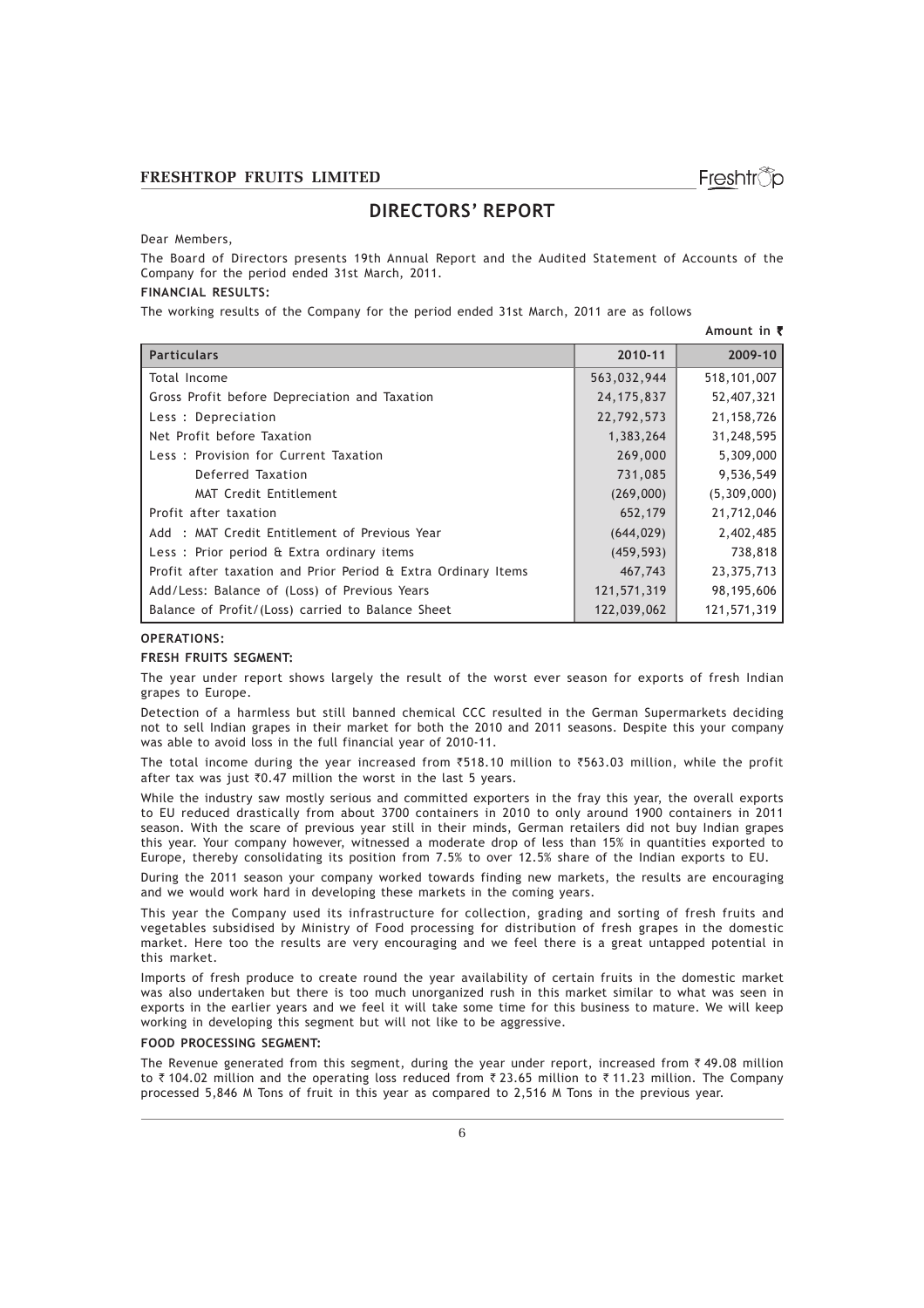The Infrastructure created for food processing was offered to other processed food traders and manufacturers for processing fresh fruits supplied by them. With a good availability of fresh fruits and vegetables in and around Nasik we expect many more fruit processors to use our state-of-the art facilities in the coming years.

The demand for good quality, hygienically processed food is ever increasing. Nasik is the largest vegetable producing area in the western part of India and is just 200 kms away from Mumbai. It is centrally located for distribution to other parts of Maharashtra, Gujarat and Madhya Pradesh. We will continue to identify and diversify the food products being processed and manufactured at this plant.

### DIVIDEND:

In view of the commitment of the Company towards running of the Food Processing Plant established at Nasik, the Board of Directors are of the view to conserve the resources and do not recommend dividend for this year.

### DIRECTORS:

Mr. MAYUR J SHAH, who retires by rotation as Director of the Company but being eligible offers himself for re-appointment.

Your directors also propose to re-appointment of Mr. Ashok V Motiani as Managing Director for further period 5 year with effect from 1st August, 2011.

#### AUDIT COMMITTEE:

The Audit Committee consisting of Independent Directors Mr. Ramchandra G. Joshi, Mr. Mayur J. Shah and Executive Director Mrs. Nanita A. Motiani, satisfy the requirements of section 292A of the Companies Act, 1956 and Clause 49 of the Listing Agreement with the Stock Exchange.

#### INSURANCE:

The assets of the Company are adequately insured against the loss of fire and other risks which considered necessary by the management.

### FIXED DEPOSIT:

The Company has not accepted any deposit under the provision of Section 58-A of the Companies Act, 1956 as applicable.

#### CERTIFICATION:

During the year under review, the Company has been through the following certifications to the Highest International Standard of Food Safety and Hygiene:

- 1. ISO 22000:2005 This certifies the presence of highest food safety management system covering all organisation in the food chain from " farm to fork".
- 2. SGF International E.V.- This certifies participation of the Company in Voluntary Control System for safeguarding the perfect quality of its products and enhancing customer and consumer safety.
- 3. Halal Certificate This certificate is recognition that the products are permissible in Islamic Law and we acquired this certificate to export our products in Islamic Countries.
- 4. Kosher Certificate This certificate helps in increasing the salability of the product in the international supermarkets. There is clear evidence that a kosher symbol boosts market share that a kosher product can win more favorable shelf space, and that positioned next to a competing non-kosher brand. Kosher is an therefore an important investment our Company makes in order to increase market reach and share.
- 5. BRC certificate for Nasik (Unit I) Pack house and Sangli (Unit II) Pack house.
- 6. FDA, USA to supply products in US Market.
- 7. APEDA Recognition for Nasik (Unit I), Sangli (Unit II) and Satara (Unit III) Pack houses.
- 8. GlobalGAP Certificate SHARE

#### SHARE CAPITAL AND LISTING:

In accordance with the Shareholders Approval in the Extra Ordinary General Meeting of the Company held on 15th May, 2009, the Company had, in its meeting of Board of Directors held on 10th July, 2009, issued and allotted 10,00,000 warrants on preferential basis, convertible into equity shares of  $\bar{\tau}$  10/- each at a price of  $\bar{\tau}$  19.40 ( Face Value  $\bar{\tau}$  10/- and Premium  $\bar{\tau}$  9.40) to the following allottes, in accordance with the provisions of SEBI(ICDR)Regulations, 2009 and an amount of  $\bar{\tau}$  48,50,000/- constituting 25% i.e. 4.85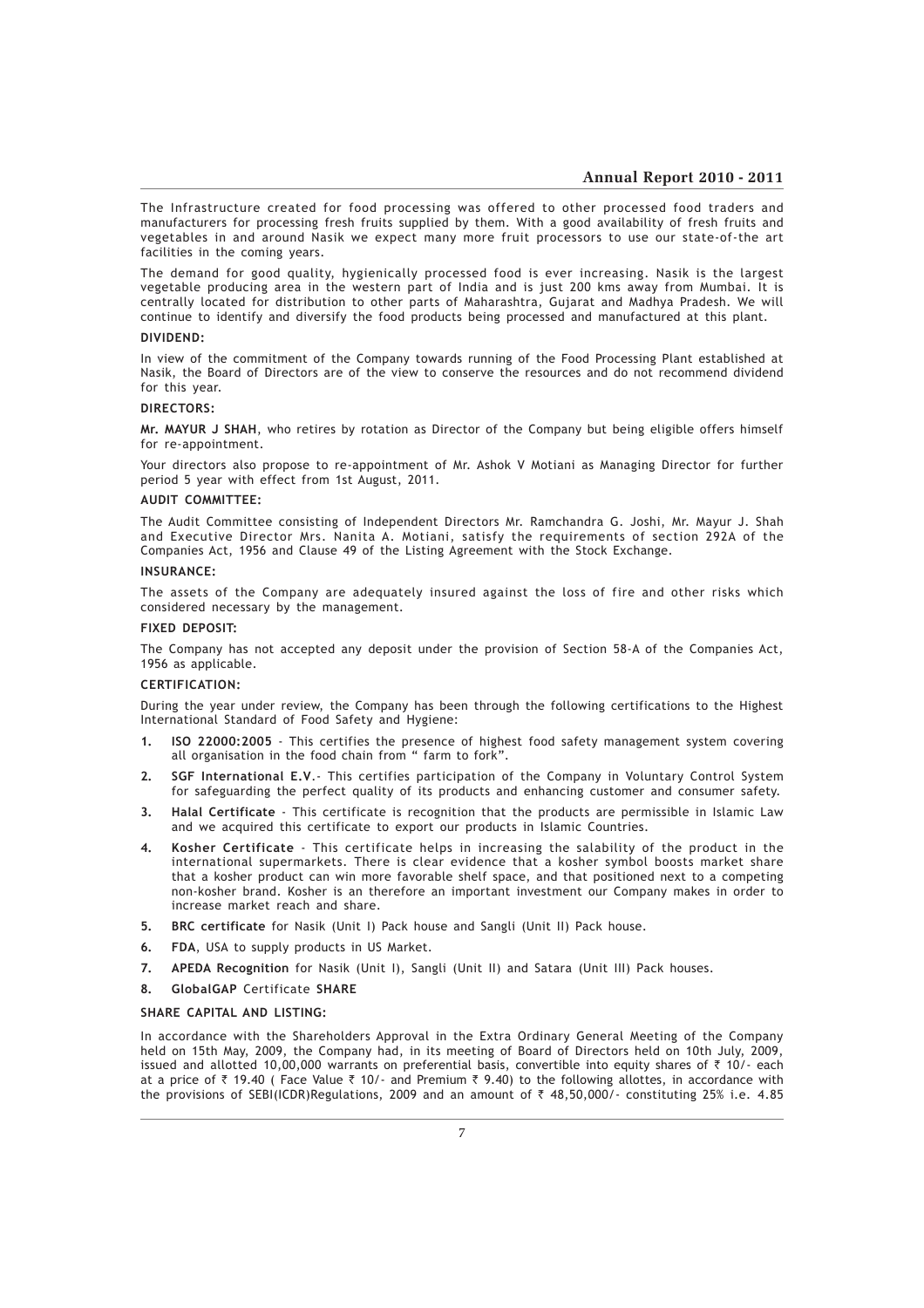of the total amount payable was received from them in financial year 2009-10:

| Sr. No | Name of Allottees                                                                             | No. of Warrants |
|--------|-----------------------------------------------------------------------------------------------|-----------------|
|        | Freshcap Investments Private Limited<br>(Formerly known as Capital Packaging Private Limited) | 500,000         |
|        | Ashok V Motiani                                                                               | 125,000         |
|        | Nanita A Motiani                                                                              | 125,000         |
|        | Dipti A Motiani                                                                               | 250,000         |
|        | Total                                                                                         | 1,000,000       |

During the financial year 2009-10, Out of 10, 00,000 warrants the allottes have exercised their right to convert 5,00,000 warrants into equity share of  $\bar{\tau}$  10/- each fully paid up at a premium of  $\bar{\tau}$  9.40/- per share on 29th January, 2010.

During the year under review, the warrant holders of balance 5,00,000 warrants have exercised their right to convert warrants into equity shares and accordingly 5,00,000 equity shares of  $\bar{\zeta}$ 10/- each have been issued and allotted on 13<sup>th</sup> November, 2010 at an issue price i.e.  $\bar{\tau}$  19.40 (Face Value  $\bar{\tau}$  10/- and Premium  $*9.40$ ) and sum of  $* 72,75,000$  was received on account of balance amount on the said warrants.

Subsequent to the preferential issue of shares, the Company's paid-up share capital increased from  $\bar{\zeta}$  1004.50 Lacs to  $\bar{\zeta}$  1054.50 and further to 1104.50 Lacs and its securities premium account increased to ₹ 144.00 Lacs from ₹ 97.00 Lacs.

As per the terms of preferential issue, the object was to utilize the fund towards working capital requirement and to part finance capital expenditure for Company's new Food Processing Plant at the Nasik and the accumulated fund has been utilized towards day to day working capital requirement of the Company. There are no monies lying unutilized out of the proceeds of the preferential issue as on the Balance Sheet date.

### FINANCE:

During the year under review, the Company has revised its Working Capital Facilities of  $\bar{\tau}$  1500.00 Lacs for the peak season and  $\bar{\tau}$  900.00 Lacs for off season from Axis Bank Limited for the Fresh Fruits and Food Processing activities of the Company. During the year under review, Axis Bank Limited has also taken over a cash credit facility from The Royal Bank of Scotland N.V. (formerly known as ABN Amro Bank B.V.) and has also been sanctioned a Fresh short term loan of  $\bar{\tau}$  200.00 Lacs for working capital requirement of the Company.

### PARTICULARS REGARDING EMPLOYEES:

Statutory statement of particulars of employees under section 217, sub-section (2A) of the Companies Act, 1956 read with the Companies [Particulars of Employees Rules] 1975, as amended as mentioned below and forms an integral part of this Report.

| <b>Name</b>               | <b>Designation</b>             | Age<br>(Yrs) | Qualification                                                                                     | <b>Total</b><br><b>Experience</b><br>(Yrs) | Date of<br>Joining | Last<br>Employment                | Remuneration<br>$(in \; ₹)$ |
|---------------------------|--------------------------------|--------------|---------------------------------------------------------------------------------------------------|--------------------------------------------|--------------------|-----------------------------------|-----------------------------|
| Ashok V<br>Motiani        | Managing<br>Director           | 62           | B. Tech<br>(IIT, Mumbai)                                                                          | 36                                         | 30.09.1992         | Nil                               | 4,493,088                   |
| Nanita A<br>Motiani       | Whole Time<br>Director         | 58           | M. Sc (Rural<br>Community<br>Extension)                                                           | 15                                         | 29.01.1997         | Nil                               | 1,500,000                   |
| Mayank R<br>Tandon        | Sr. V.P., Sales<br>& Marketing | 40           | B. Tech<br>(MIT, Manipal)                                                                         | 12                                         | 01.11.2002         | Nil                               | 2,275,800                   |
| Mrs. Priyanka<br>M Tandon | V.P.,<br>Commercial            | 33           | Bachelor of<br>Commerce,<br>Pune University                                                       | 11                                         | 01.04.2000         | Nil                               | 1,476,600                   |
| Ms. Dipti A<br>Motiani    | V.P., operation                | 29           | B.E. CE,<br>Nirma University,<br>M.S. in Electrical<br>& Computer<br>Engineering<br>from CMU, USA | 8                                          | 27.01.2009         | <b>PDF Solutions</b><br>Inc., USA | 1,370,040                   |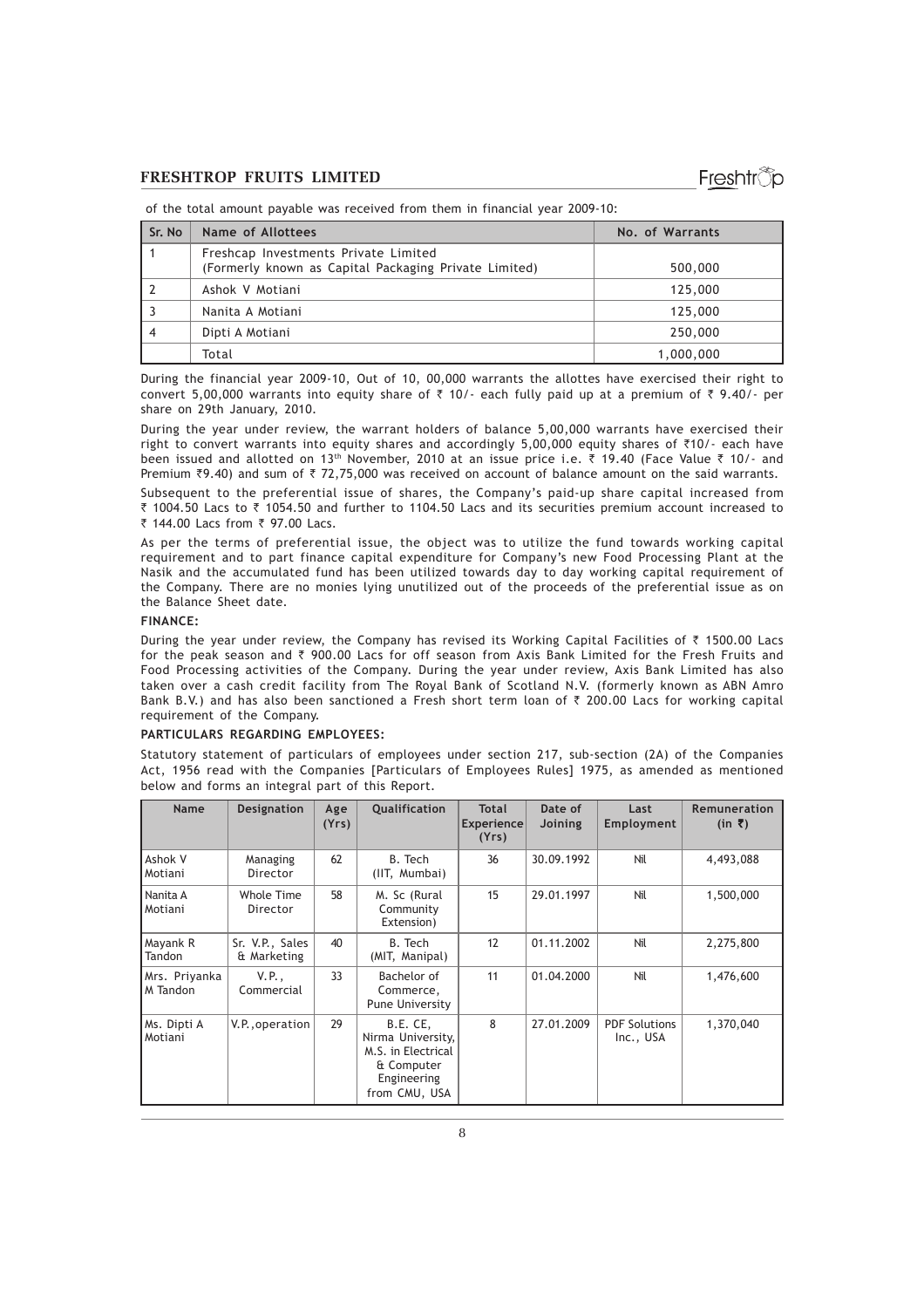Pursuant to Section 217 (2AA) of the Companies Act, 1956, your Directors confirm the following:

- 1. In the preparation of the Annual Accounts, the applicable accounting standards have been followed.
- 2. Your Directors have selected such accounting policies which are reasonable and prudent and applied them consistently. They have made judgments and estimates, so as to give a true and fair view of the state of affairs of the Company for the financial year ended on 31st March, 2010.
- 3. Your Directors have taken proper and sufficient care for the maintenance of adequate accounting records in accordance with the provisions of this act for safeguarding the assets of the Company and for preventing and detecting fraud and other irregularities.
- 4. Your Directors have prepared the attached statements of accounts for the year ended 31st March, 2010 on a going concern basis.

### ENERGY CONSUMPTION:

Total energy consumption and energy consumption per unit of production are as under:

|    |    |                                             |            | 2010-2011 | 2009-2010 |
|----|----|---------------------------------------------|------------|-----------|-----------|
| 1. |    | Electricity                                 |            |           |           |
|    | a) | Purchased                                   |            |           |           |
|    |    | Units                                       | <b>KWH</b> | 1,437,899 | 1,079,134 |
|    |    | Total amount                                | ₹          | 8,540,514 | 6,604,180 |
|    |    | Rate / Unit                                 | ₹          | 5.94      | 6.12      |
|    | b) | Own Generation through Diesel Generator Set |            |           |           |
|    |    | Units                                       |            |           |           |
|    |    | Diesel                                      |            |           |           |
|    |    | Quantity                                    | Ltrs       | 19,040    | 35,700    |
|    |    | <b>Total Amount</b>                         | ₹          | 767,774   | 1,344,032 |
|    |    | Rate / Unit                                 | ₹          | 40.32     | 37.65     |
|    | C) | Coal and other Fuels                        |            |           |           |
|    |    | Units                                       | Kgs        | 728,870   | 182,690   |
|    |    | <b>Total Amount</b>                         | ₹          | 3,683,371 | 902,362   |
|    |    | Rate / Unit                                 | ₹          | 5.05      | 4.94      |

### TECHNOLOGY ABSORPTION AND ENERGY CONSERVATION:

The Company has a continuous focus on energy conservation. Regular studies are conducted to analyze quantitative energy conservation patterns and variances are rigorously scrutinized. The Company regularly benchmarks its energy conservation levels and consistently works towards improving efficiencies.

### FOREIGN EXCHANGE EARNING AND OUTGO:

Foreign Exchange earning during the year amounts to  $\bar{\zeta}$  438,836,451 (Previous Year  $\bar{\zeta}$  453,343,615) and Foreign Exchange outgoing during the year amounts to  $\bar{\tau}$  89,805,592 (Pr. Yr.  $\bar{\tau}$  118,626,796)

#### CORPORATE GOVERNANCE:

The Company has adopted Corporate Governance practices and has complied with all the mandatory requirements as specified under clause 49 of the Listing Agreement. As required under the listing agreement, a separate Report on Corporate Governance forms part of this Annual Report. The certificate from statutory Auditors of the Company regarding compliance of conditions of Corporate Governance is annexed.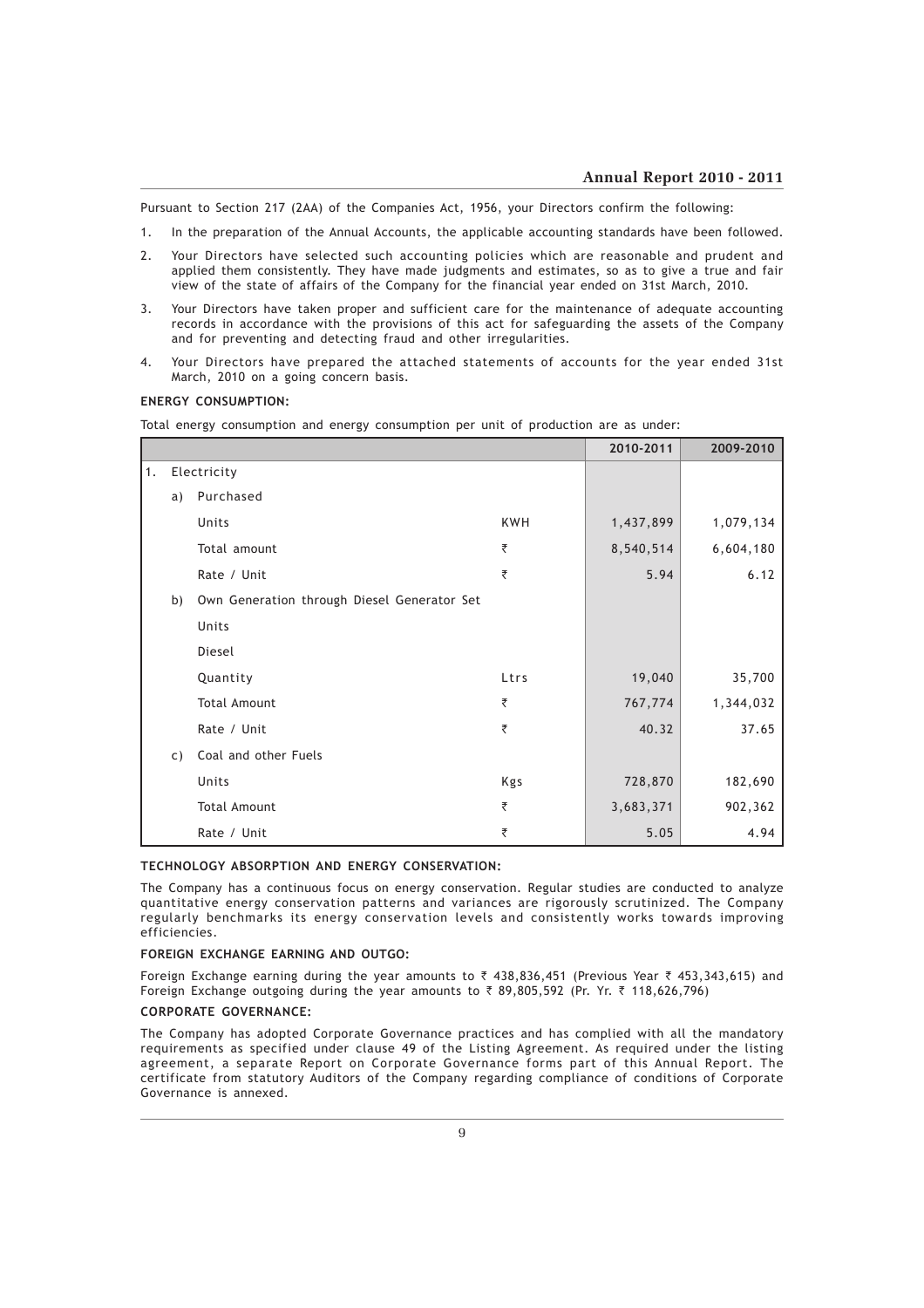Freshtrop

The Board of Directors supports the basic principles of corporate governance. In addition to this, the Board lays strong emphasis on transparency, accountability and integrity.

### MANAGEMENT DISCUSSION AND ANALYSIS REPORT:

As required by Clause 49 of the Listing Agreement with Stock Exchanges, a management discussion and analysis report is appended to the Annual Report.

### FORMATION OF VARIOUS COMMITTEES:

Details of various committees constituted by the Board of Directors are given in the Corporate Governance Report annexed which is a part of this report.

### SECRETARIAL AUDIT REPORT:

As a good Corporate Governance practice, the Board of Directors of the Company appointed M/s. R.S. Sharma & Associates, Ahmedabad, Practicing Company Secretary, to conduct Secretarial Audit of the Company. The Secretarial Audit report for the year ended on 31st March, 2011 is provided in the Annual Report.

### AUDITORS' & AUDITORS' REPORT:

M/s. Mayank Shah & Associates, Chartered Accountants, Statutory Auditor of the Company hold office until the conclusion of the ensuing Annual General Meeting and are eligible for re-appointment.

The Company has received a confirmation from M/s. Mayank Shah & Associates to the effect that their appointment, if made, would be within the limits prescribed under Section 224(1B) of the Companies Act, 1956.

### APPRECIATION:

The Board places on record the appreciation of the sincere and devoted services rendered by all the employees and the continued support and confidence of the customers. The Board expresses special thanks to progressive farmers of Maharashtra who have worked hard to achieve International Standards in the quality of their produce. The Board also expresses its sincere thanks to Axis Bank Ltd., The Royal Bank of Scotland N.V. (formerly known as ABN Amro Bank B.V.) and their officers, Agricultural and Processed Food Products Export Development Authority (APEDA), Ministry of Food Processing Industry (MFPI) and all other well wishers, for their timely support.

Date: 12.08.2011 **Butch Controller of the Board** By order of the Board By order of the Board By order of the Board<br>Regd. Office: A-603, Shapath IV,

For Freshtrop Fruits Ltd.,

Opp. Karnavati Club, S G Road, Ashok V Motiani Chairman & Managing Director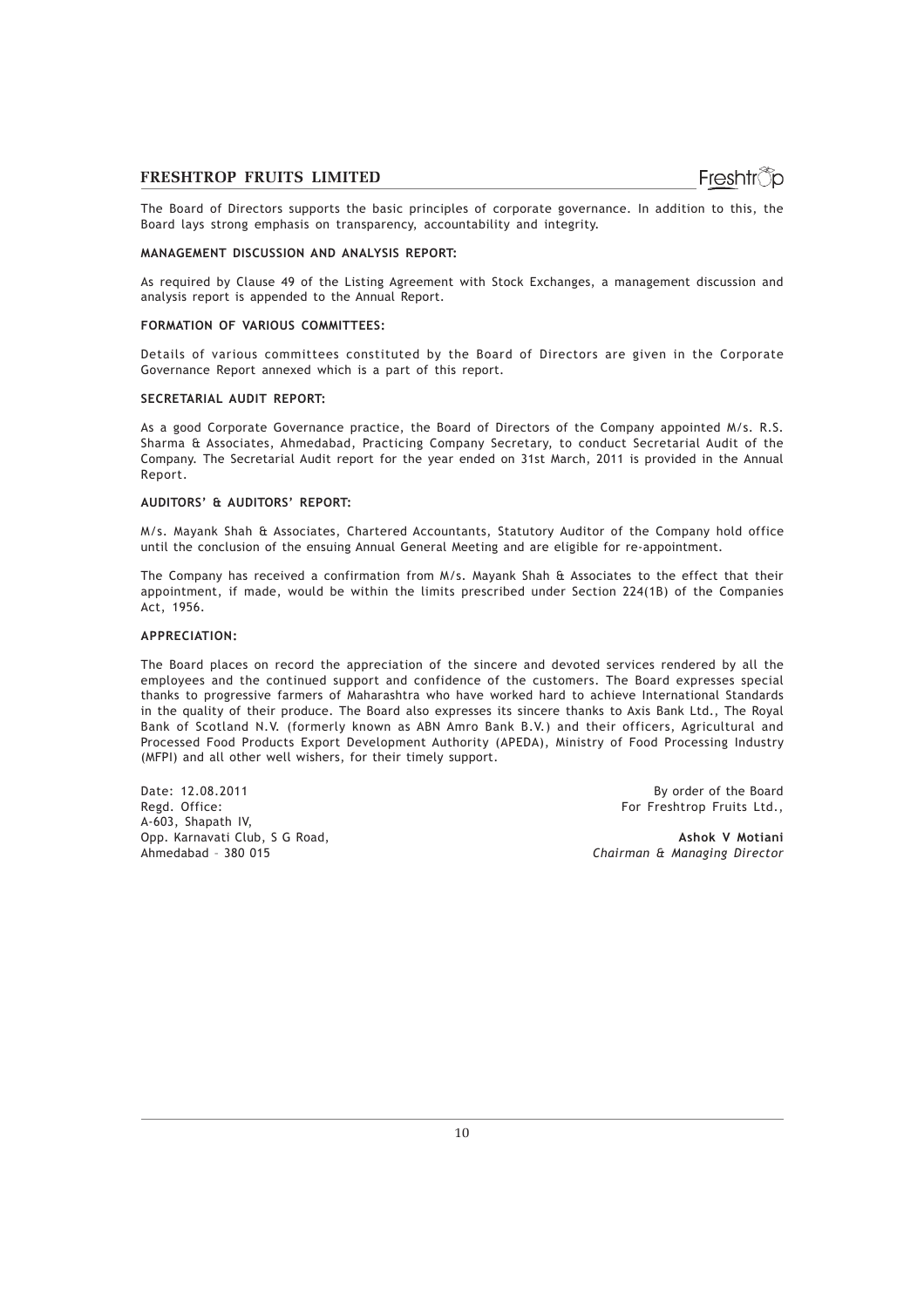### MANAGEMENT DISCUSSION AND ANALYSIS

Management Discussion and Analysis Report as required under the listing agreements with the stock exchanges is enclosed as Annexure 'A' Certain statements in the 'Management Discussion and Analysis Report' section may be forward looking and are stated as required by applicable laws and regulations. Many factors may affect the actual results, which could be different from what the Directors envisage in terms of the future performance and outlook.

### 1. INDUSTRY STRUCTURE AND DEVELOPMENT :

Last year Indian grape exports to EU had the worst season ever with issues of MRL exceedence of an agro-chemical CCC. Prior years had seen a mushrooming growth of small exporters with more than 188 exporters who sent grapes although more than 80 did less than 10 containers. This year however saw a significant maturing of the business in the backdrop of a difficult year.

Globally there is an ever-increasing emphasis on not only Food Safety and Good Agricultural Practices (GAP) but also on conducting business in a socially sustainable way. Your company has been making pro-active efforts towards implementation as well as validation of globally accepted norms of fair trade and ethical business practices.

It is our belief that this business will continue to mature significantly out of the previous years experience and only serious and committed exporters would be able to continue this business and hence the future should be good.

### 2. OPPORTUNITIES AND THREATS:

### **OPPORTUNITIES**

Indian Grapes are now making inroads into new markets – with exports to CIS countries and Far East countries picking up. Freshtrop sees a great potential for successfully increasing its share in these markets.

The domestic market for fresh fruits and vegetables is seeing a very significant transformation from selling just seasonal products to now having certain fruits and vegetable available all 12 months of the year with imported products being brought in during the off season period.

Exotic fruits and vegetables are also finding a good market specially during the wedding season and in high end hotels.

Freshtrop with its existing international contacts, experience in post harvest handling of fresh produce and infrastructure of high humidity cold stores sees a good opportunity in imports & distribution of certain fruits and vegetables and in the domestic market. Imports of trial consignments has already been undertaken.

Food Processing – The Company has set up a food processing unit to capitalize on its existing strengths and backward linkages towards diversification in the food processing sector which is on a high growth path and likely to sustain over a very long period given the changing trends and demographics of the Indian social landscape.

### THREATS

Awareness among the consumers of the effects of pesticide residues and development of newer technologies for determining lower levels of chemical residues would result in increased pressure on the farmers for resorting to cultivation with minimal input of crop protection chemicals thereby impacting their productivity over short term.

Recurring drought or excessive and unseasonal rainfall results in an excessive dependence of agricultural produce on the vagaries of nature. This still poses a risk for any agriculture related project.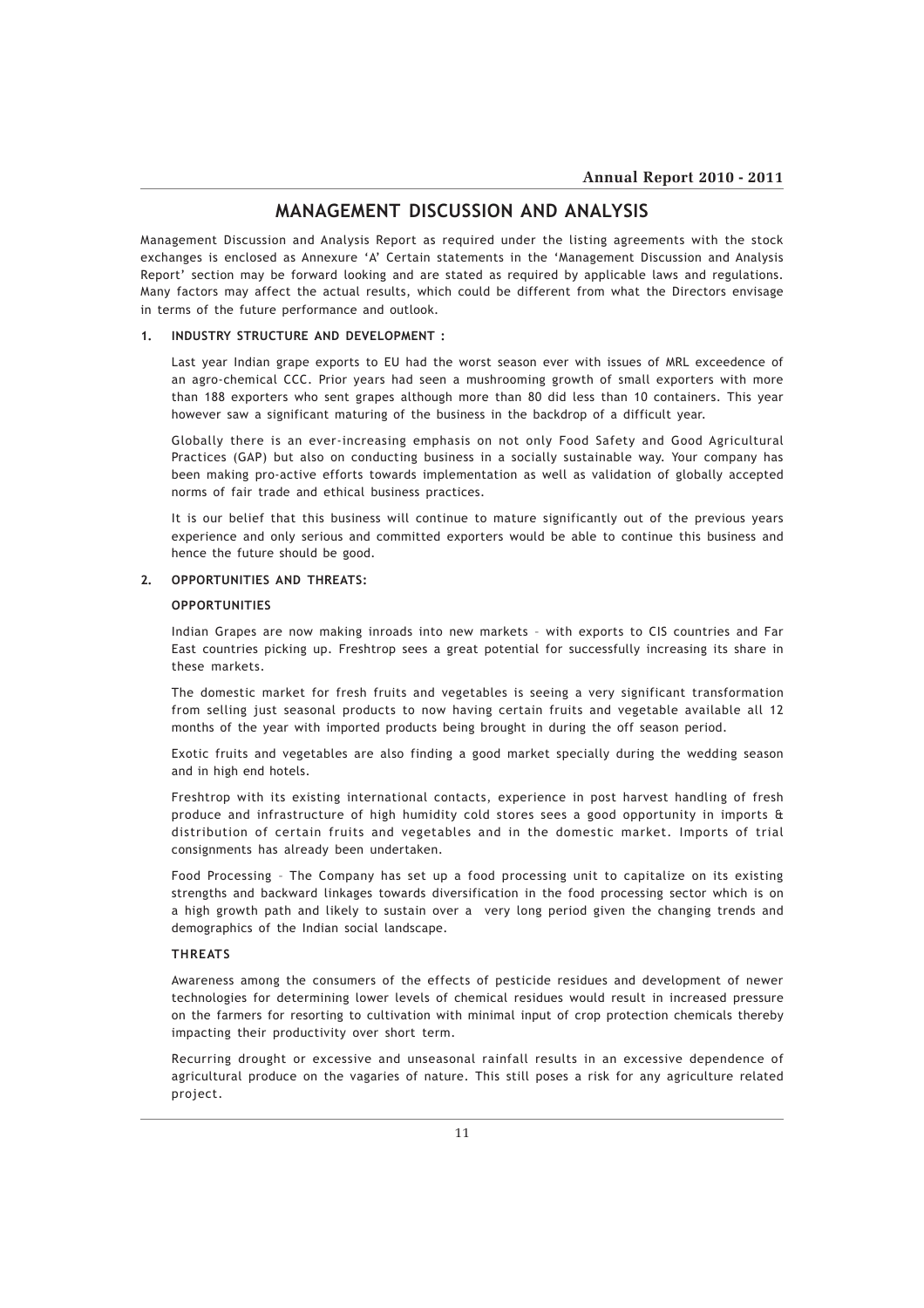### 3. SEGMENT WISE PERFORMANCE :

The Company has identified following segments as reportable segments:

- 1) Fresh Fruits
- 2) Food Processing

Details of Segment wise performance are given at respective place of in this report.

### 4. RECENT TRENDS AND FUTURE OUTLOOK :

While increasing awareness amongst the consumers related to pesticide residues, poses a challenge, it also presents an opportunities for some. The recent trend clearly demonstrates the willingness of the consumer to pay more for good quality and safe fresh produce and this is a very positive indicator for our industry.

With increased thrust of the central and state governments, towards development of agri-based infrastructure, we can expect plethora of opportunities to present themselves given the as yet under utilized potential in this business within as well as outside India. The Company is well prepared to make the most of these opportunities and has a bright outlook for the future.

Freshtrop has undertaken a gradual shift towards marketing to EU retailers directly with predetermined prices as compared to earlier model of 100% consignment sales to intermediate service providers. This has helped strengthen customer relationships and also backward linkages where associated growers are better prepared towards meeting the requirements of the EU retailers.

Freshtrop initiated supplies of Table Grapes to the domestic market – both organized as well as unorganized sector. This has enabled in utilizing our infrastructure for a longer period as grapes availability for domestic supplies is much longer than the exports season. This is likely to see a significant and rapid growth in the coming years.

Freshtrop has made some inroads in supplies to the other markets such as CIS countries and fareast and intends to further increase presence in these markets.

The company has embarked upon an expansion and diversification path with the setting up of a food processing unit for producing mango pulp & concentrates, guava pulp & concentrates, pomegranate juices and concentrates as well as Tomato paste. This synergetic foray into food processing is likely to strengthen The Company and enable future growth.

### 5. RISKS AND CONCERN :

Agriculture in India is still largely dependent on the vagaries of nature.

Over dependence on plant protection, chemicals and tightening norms for pesticide residues is presenting a significant challenge for the Indian farmers.

Smaller land holding pattern in India is an obstacle for achieving high yield while reducing the cultivation expense.

While the Indian growers are getting exposed to newer techniques used abroad, the pace of reforms at that level needs to be improved in order to compete effectively in the International Markets.

### 6. INTERNAL CONTROL SYSTEMS AND THEIR ADEQUACY :

The Company has adequate Internal control systems commensurate with its size and operations to ensure orderly and efficient conduct of business while safeguarding the assets, quality, safety, procurements, finance and accounts and reducing and detecting error.

The Company has also appointed an external firm of Chartered Accountants to supplement the efficient Internal Audit.

### 7. FINANCIAL PERFORMANCE WITH RESPECT TO OPERATIONAL PERFORMANCE :

The financial performance of the Company is described in the Director's Report under the head "Financial Results" and "Review of Operations".

### 8. MATERIAL DEVELOPMENT IN HUMAN RESOURCES AND INDUSTRIAL RELATIONS FRONT :

The Company routinely undertakes employee development activities keeping in mind the professional requirements of the employees as well as the growth of the Company.

The Industrial Relations were cordial throughout the year with no incidence of strike or lockouts.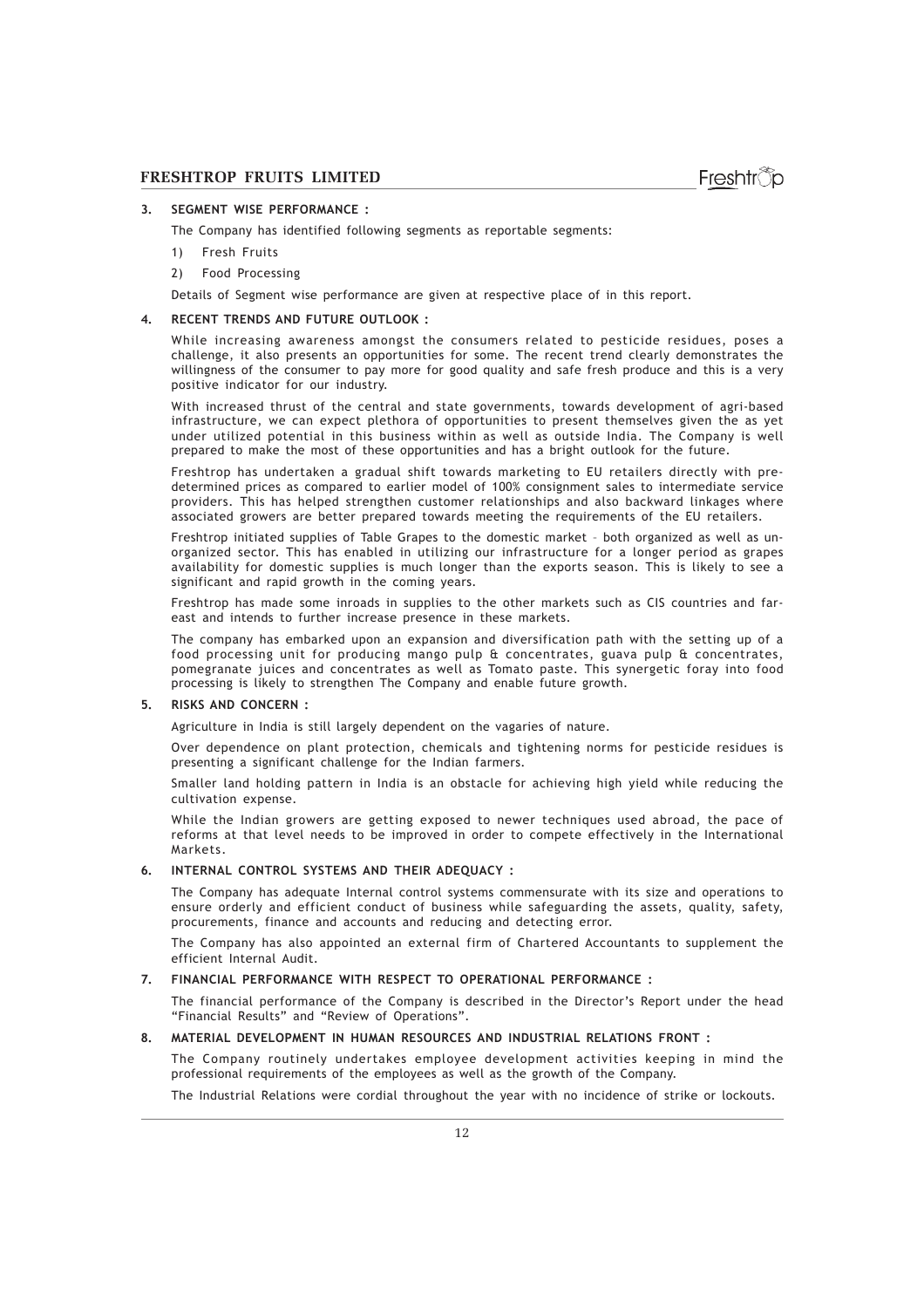### REPORT ON CORPORATE GOVERNANCE (Pursuant to Clause 49 of Listing Agreement)

### 1. Company's Philosophy on Corporate Governance:

- 1.1 As a policy Freshtrop Fruits Limited (FFL) gives utmost importance to achieving high standards of Corporate Governance and is committed to achieve the highest level of Corporate Governance in order to enhance long-term shareholder value.
- 1.2 The Company gives equal importance for maintaining as well as improving the quality of its products and to achieve this, the Company carries out continuous product developments and stringent quality controls norm to have quality of the products known internationally.
- 1.3 The Company gives utmost importance for developing a team of competitive professional managers. Overall, policy is set by the Board of Directors and implemented by a team of professional managers in their respective field. The Company gives fair amount of freedom to the employees to get their best contribution to the Company and rewards and incentives are given in recognition thereof.

### 2. Board of Directors:

2.1. Composition & size of the Board

The present strength of the Board is four Directors, The Board of Directors of the Company comprises of optimum mix of both, Executive and Non-executive Directors with independent Directors. The Board of Directors provides leadership and guidance to the Company's management and directs, supervise and control the performance of the Company. The Board members consist of persons with professional expertise and experience in various fields of Finance, Accounts, and Management etc.

| Classification of Directors                     | No. of Directors            |  |  |
|-------------------------------------------------|-----------------------------|--|--|
| Executive Directors                             | Two Promoter Directors      |  |  |
| Non-Executive Directors - Independent Directors | Two- Non Promoter Directors |  |  |

In the judgment of the Board of Directors of the Company, following Directors are independent Non-Executive Directors:

- (1) Mr. Ramchandra Joshi
- (2) Mr. Mayur J. Shah
- 2.2. Board Procedure

Board met five times during the year under review as mentioned below and time gap between any two meetings did not exceed four months.

| 1) $15^{th}$ May, 2010             | 2) $30th$ July, 2010     | 3) $18^{th}$ August, 2010 |
|------------------------------------|--------------------------|---------------------------|
| 4) 13 <sup>th</sup> November, 2010 | 5) $07th$ February, 2011 |                           |

The information as required under Annexure IA to clause 49 of the Listing Agreement is made available to the Board. The agenda and the papers for consideration at the Board Meeting are circulated to the Directors in advance. Adequate information is circulated as part of the Board papers and is also made available at the Board Meeting to enable the Board to take decisions. As required under clause 49 of Listing Agreement, the Board periodically review compliances of various laws applicable to the Company.

The names and categories of the Directors of the Board, their attendance at Board Meetings held during the year and the numbers of Directorship and Committee Chairperson / Membership held by them in other companies is given below. Other Directorship do not include alternate directorship, directorships of private limited companies and of the companies incorporated outside India. Chairmanship / Membership of Board Committee include only audit and shareholders / investors grievance committee.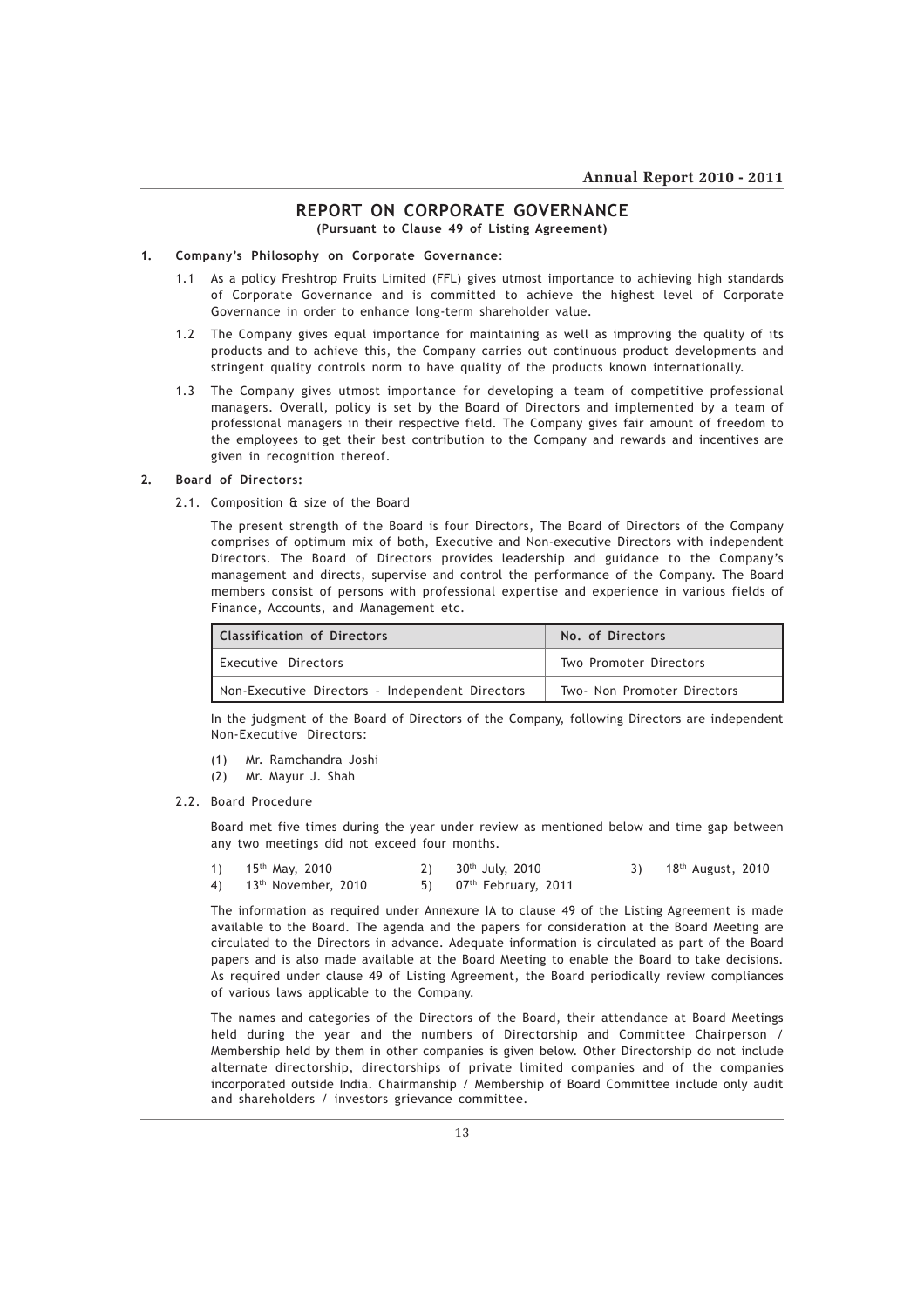| Name of Director         | Category of<br>No. of<br>Directorship # | No. of<br><b>Board</b><br>Meeting<br>Attended | Attendance<br>at the<br>last<br><b>AGM</b> | No. of specified<br>Comittees (other<br>than (FFL) in which<br>chairman/member |        | <b>Share</b><br>holding |
|--------------------------|-----------------------------------------|-----------------------------------------------|--------------------------------------------|--------------------------------------------------------------------------------|--------|-------------------------|
|                          |                                         |                                               |                                            | Chairman                                                                       | Member |                         |
| IMr. Ashok V. Motiani    | Promoter & ED                           | 5                                             | Yes                                        | None                                                                           | None   | 736,768                 |
| IMrs. Nanita A Motiani   | Promoter & ED                           | 5                                             | Yes                                        | None                                                                           | None   | 672,246                 |
| IMr. Ramchandra G. Joshi | Independent & NED                       | 3                                             | No                                         | None                                                                           | None   | 4,000                   |
| Mr. Mayur J. Shah        | Independent & NED                       | 5                                             | Yes                                        | None                                                                           | None   | 5,600                   |

# NED- Non-Executive Director, ED-Executive Director

### NOTES:

- a) This number excludes the directorships/committee memberships held in private companies and also of the Company.
- b) As required by the Companies Act, 1956 and Clause 49 of Listing Agreement, none of the directors hold directorship in more than 15 public companies, membership of board committees ( audit / remuneration / investors grievance committees ) in excess of 10 and chairmanship of board committees as aforesaid in excess of 5.
- 2.3 Details of Directors seeking re-appointment at the ensuing Annual General Meeting

As per the statute, two-third of the Directors should be retiring Directors, One-Third of these retiring Directors are required to retire every year and if eligible, these Directors qualify for re-appointment.

Accordingly, Mr. Mayur J Shah retires by rotation at the ensuing Annual General Meeting and being eligible offers himself for re-appointment.

A brief resume of the Directors eligible for re-appointment is as follows

Mr. Mayur J Shah

Mr. Mayur J Shah, aged about 52 years is Bachelor of Commerce. He has vast experience in the field of public relation, legal and administration, which is helpful to the administration of the Company.

Mr. Mayur J Shah is a member of the Audit Committee, Remuneration Committee, Shareholders/ Investors Grievance Committee and Financial Committee of the Company. He is not on the Board of any other Public Limited Company as Director, Member or Chairman of the other public limited Company.

### 3. Audit Committee:

As measure of good corporate governance and to provide assistance to the Board of Directors in fulfilling the Board's oversight responsibilities, an Audit Committee had been constituted by the Board. The constitution of Audit Committee also meets the requirements of section 292A of the Companies Act, 1956. The terms of reference of the Audit Committee are as contained under clause 49 of the Listing Agreement.

The Audit Committee of the Company comprises of following two Non-Executive Directors and one Executive Director, out of which two directors are Independent Directors:

| Name of the Members    | Designation                     |
|------------------------|---------------------------------|
| Mr. Ramchandra Joshi   | Chairperson/NED and Independent |
| Mr. Mayur J. Shah      | Member/NED and Independent      |
| Mrs. Nanita A. Motiani | Member/ED                       |

### Freshtr്o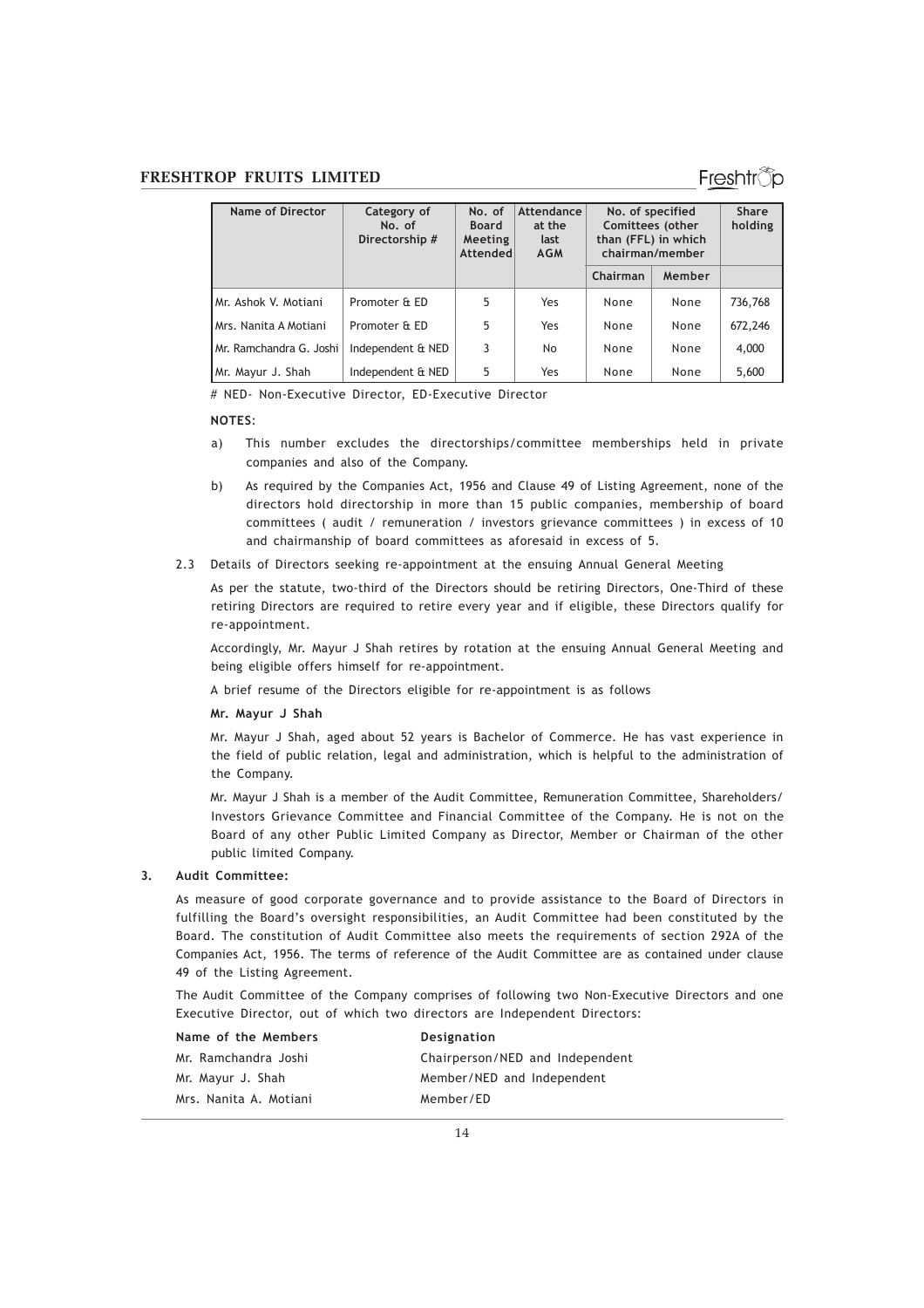### 3.1 Meeting and the attendance during the year

Five (5) meetings of the Audit Committee were held during the year. The power and role of the Audit Committee are as per Guidelines set out in Clause 49 of the Listing Agreement with the Stock Exchange.

The Terms of the reference of the Audit Committee include approving and implementing the audit procedures and techniques, reviewing the financial reporting systems, internal control systems and control procedures and ensuring compliance with the regulatory guidelines. The Audit Committee met prior to the finalization of Accounts for the year ended 31st March 2011.

| Name of the Members   | No. of Meeting Attended |          |  |
|-----------------------|-------------------------|----------|--|
|                       | Held                    | Attended |  |
| Mr. Ramchandra Joshi  |                         |          |  |
| Mr. Mayur J Shah      |                         |          |  |
| Mrs. Nanita A Motiani |                         |          |  |

### 4. Subsidiary Companies:

The Company does not have any subsidiary.

### 5. Remuneration Committee:

The Remuneration Committee is responsible for determining and reviewing all matters in respect of managerial remuneration. As required by Clause 49 of the Listing Agreement the Board of the Company had constituted a remuneration committee comprising two non-executive directors and one executive director out of which two directors are independent directors.

| Name of the Members   | <b>Designation</b>                |  |  |
|-----------------------|-----------------------------------|--|--|
| Mr. Ramchandra Joshi  | Chairperson / NED and Independent |  |  |
| Mr. Mayur J Shah      | Member / NED and Independent      |  |  |
| Mrs. Nanita A Motiani | Member / ED                       |  |  |
|                       |                                   |  |  |

During the year, the Remuneration Committee met on 29th October, 2010 & 31st January, 2011 in which all the three members were present.

### 5.1 Details of Remuneration to the Board members

The Company pays remuneration to its Managing Director by way of Salary, Perquisites and allowances, as approved by the members in the General Meeting and subsequent approval received from Central Government under section 310 & 198/309 of the Companies Act,1956.. The details of the remuneration paid to the Directors for the year 2010-2011 is as follows:

| Name of Director       | <b>Designation</b>                     | Remuneration<br>(Including)<br>Perquisites)<br>Paid $(\overline{\zeta})$ | <b>Sitting Fees</b><br>paid<br>(3) | <b>Total</b><br>Remuneration<br>(3) |
|------------------------|----------------------------------------|--------------------------------------------------------------------------|------------------------------------|-------------------------------------|
| Mr. Ashok V Motiani    | Chairman &<br><b>Managing Director</b> | 44,93,088                                                                |                                    | 44,93,088                           |
| Mrs. Nanita A Motiani  | <b>Executive Director</b>              | 15,00,000                                                                |                                    | 15,00,000                           |
| Mr. Ramchandra G Joshi | Director                               |                                                                          | 15,000                             | 15,000                              |
| Mr. Mayur J Shah       | Director                               |                                                                          | 25,000                             | 25,000                              |
| <b>Total</b>           |                                        | 59,93,088                                                                | 40,000                             | 60,33,088                           |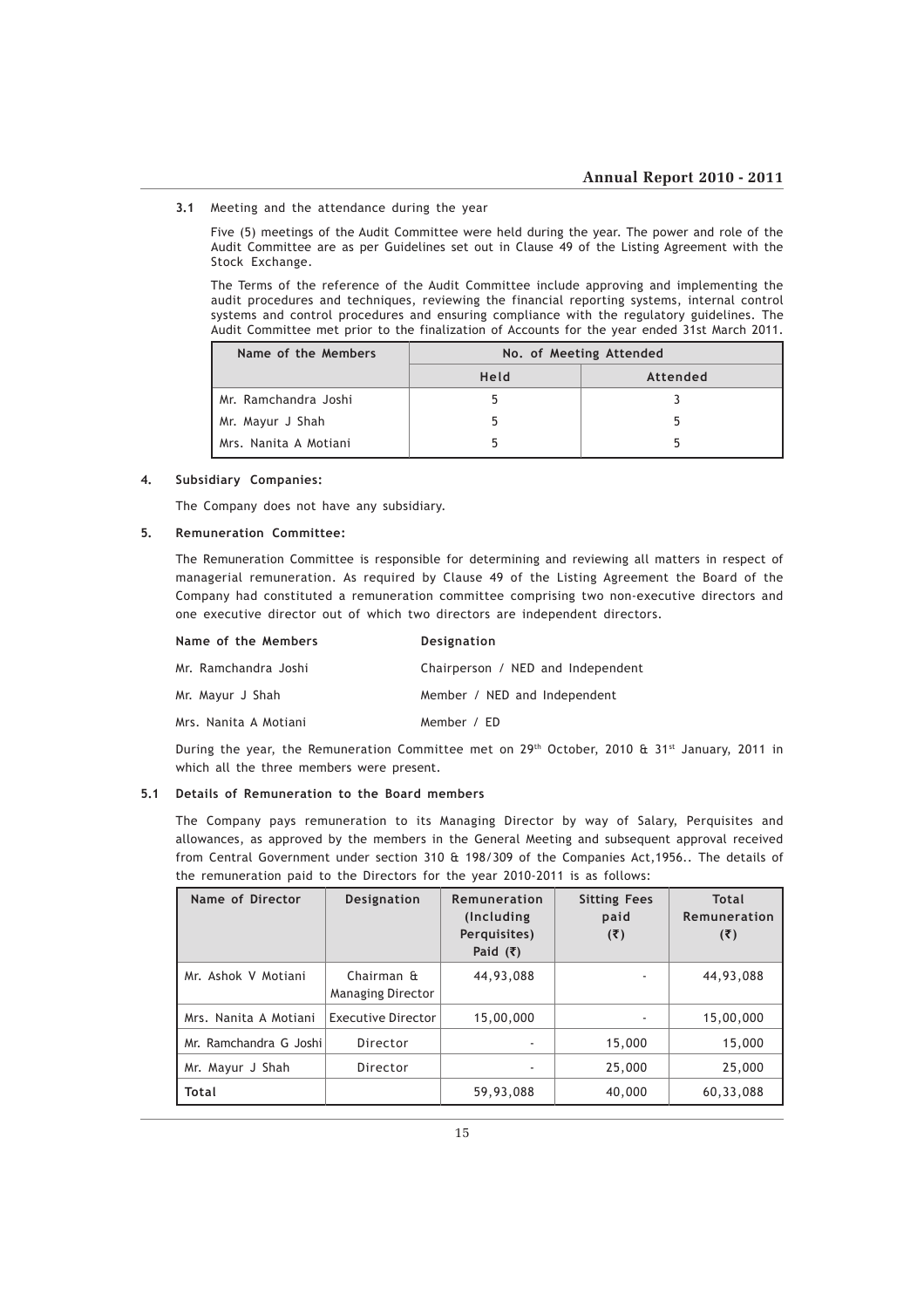None of the Non-executive Directors has any pecuniary relationship, except Mrs. Nanita A. Motiani who is relative of Mr. Ashok V. Motiani, Managing Director of the Company. Non-executive Directors have no transaction with the Company, except receiving sitting fees for attending Board Meetings.

### 6. Shareholders/Investors' Grievance Committee:

The Company constituted a Shareholders/Investors' Grievance Committee to ensure timely services to the Member/Investors and to supervise the performance of the Registrar and Share Transfer Agent and to provide the best services to the Investors. It is also empowered to approve transfer, transmission and transposition of shares, issue duplicate share certificates, etc. from time to time.

The Committee meets at the regular interval to ensure that the shareholders queries/grievances have been attended and resolved to the satisfaction of the shareholders.

The Constitution and details of the attendance of the meeting of the Committee members is given in the following table. The Committee met five (5) times during the period 2010-2011.

| Name of the Members   | <b>Designation</b>           | No. of Meetings |          |
|-----------------------|------------------------------|-----------------|----------|
|                       |                              | Held            | Attended |
| Mrs. Nanita A Motiani | Chairman / ED                |                 |          |
| Mr. Ashok V Motiani   | Member / ED                  |                 |          |
| Mr. Mayur J Shah      | Member / NED and Independent |                 |          |

Mrs. Nanita A. Motiani, who is an Executive Director, is Chairman of the Committee and Mr. Jignesh Gandhi, Company Secretary, provides secretarial support to the Committee and is also the designated Compliance Officer for such matters.

The following table summarizes the status of investor complaints received during the year. All the complaints/ queries are promptly attended and resolved to the satisfaction of shareholders. All shares received for transfer were registered and dispatched within the stipulated time, wherever documents were correct and valid in all respects.

| Sr.            |                                                       |                   |   | Pending as    |
|----------------|-------------------------------------------------------|-------------------|---|---------------|
| No.            | Nature of Complaints / Requests                       | Received Resolved |   | on 31.03.2011 |
|                | Non - receipt of Dividend Warrant                     |                   |   |               |
| $\overline{2}$ | Non - receipt of Annual Reports                       |                   |   |               |
|                | Non - Receipt of Demat Credit                         |                   |   | 0             |
| 3              | Non - receipt of Shares after transfer / bonus shares | 2                 | 2 | 0             |
| $\overline{4}$ | Letters received from SEBI/ROC/Stock Exchanges        |                   |   | 0             |
| 5              | Others                                                |                   |   |               |
|                | Total                                                 |                   | h |               |

There was no pending transfer of equity shares as on 31st March 2011.

#### 7. Financial Committee:

During the year under review Board of Directors of the Company has constituted Financial Committee with an object to oversee all the matters relating to finance from time to time and perform all such other functions as may be assigned to it by the Board of Directors of the Company

The Constitution and details of the attendance of the meeting of the Committee members is given in the following table. The Committee met two (2) times during the period 2010-2011.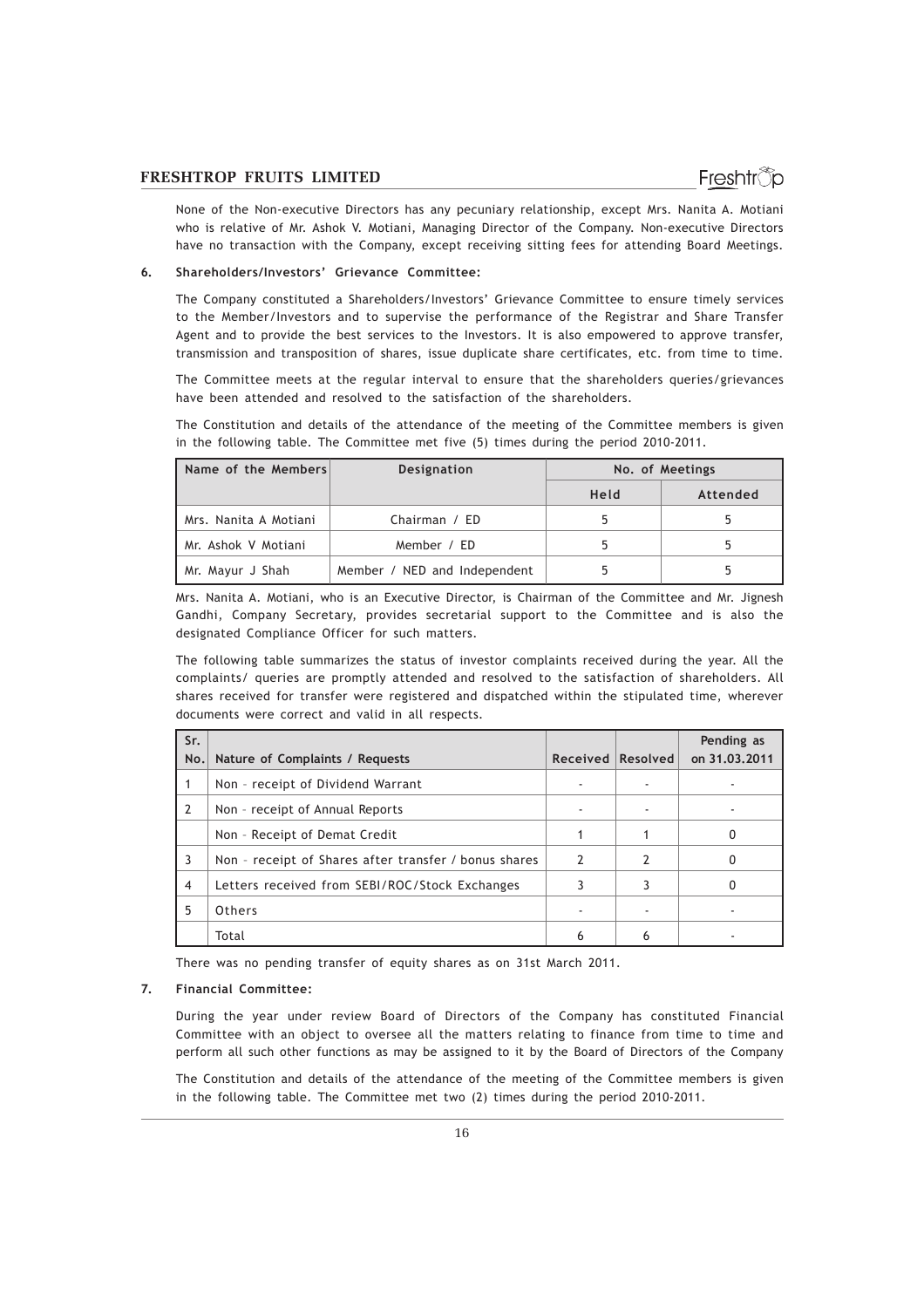### Annual Report 2010 - 2011

| Name of the Members   | <b>Designation</b> | No. of Meetings |          |
|-----------------------|--------------------|-----------------|----------|
|                       |                    | Held            | Attended |
| Mr. Ramchandra Joshi  | NED                |                 |          |
| Mr. Mayur J Shah      | NED                |                 |          |
| Mrs. Nanita A Motiani | ЕD                 |                 |          |

# NED- Non-Executive Director, ED-Executive Director

### 8. Risk Management:

The Company manages risks as an integral part of its decision making process and has a structured framework for risk management and minimization procedures.

### 9. CEO / CFO Certification:

In terms if the requirement of Clause 49 (V) of the Listing Agreement the CEO has submitted necessary certificate to the Board at its meeting held on 12<sup>th</sup> August, 2011 stating the particulars specified under the said clause.

### 10. General Body Meetings:

### A. Annual General Meeting:

Details of the location and time of last three Annual General Meetings (AGM), and the details of the special resolutions passed are as under.

| <b>Financial</b> | No. of     | Date & Time              | Venue                                             | No. of Special            |
|------------------|------------|--------------------------|---------------------------------------------------|---------------------------|
| Year             | <b>AGM</b> |                          |                                                   | <b>Resolutions passed</b> |
| 2007-08          | 16         | 29.09.2008<br>11.00 a.m. | Karnavati Club, S. G. Road,<br>Ahmedabad - 380015 |                           |
| 2008-09          | 17         | 29.09.2009<br>11.00 a.m. | Karnavati Club, S. G. Road,<br>Ahmedabad - 380015 |                           |
| 2009-10          | 18         | 27.09.2010<br>11.00 a.m. | Karnavati Club, S. G. Road,<br>Ahmedabad - 380015 |                           |

The shareholders passed all the resolutions set out in the respective notices. For the year ended on 31st March, 2010, there are no ordinary or special resolution passed by the Company's shareholders that requires a postal ballot. At the forthcoming AGM, there is no item on the agenda that needs approval by postal ballot.

### B. Extra Ordinary General Meeting

| Financial | Date & Time              | Venue                                             | No. of Special     |
|-----------|--------------------------|---------------------------------------------------|--------------------|
| Year      |                          |                                                   | Resolutions passed |
| 2009-2010 | 15.05.2009<br>11.30 a.m. | Karnavati Club, S. G. Road,<br>Ahmedabad - 380015 |                    |

The shareholders passed the special resolution set out in the notice with the requisite majority.

### 11. Disclosure:

a. There were no transactions of material nature between the Company and its Directors or Management and their relatives or Promoters that may have potential conflict with the interest of the Company. The details of the related party transactions are disclosed in the financial section of this Annual Report.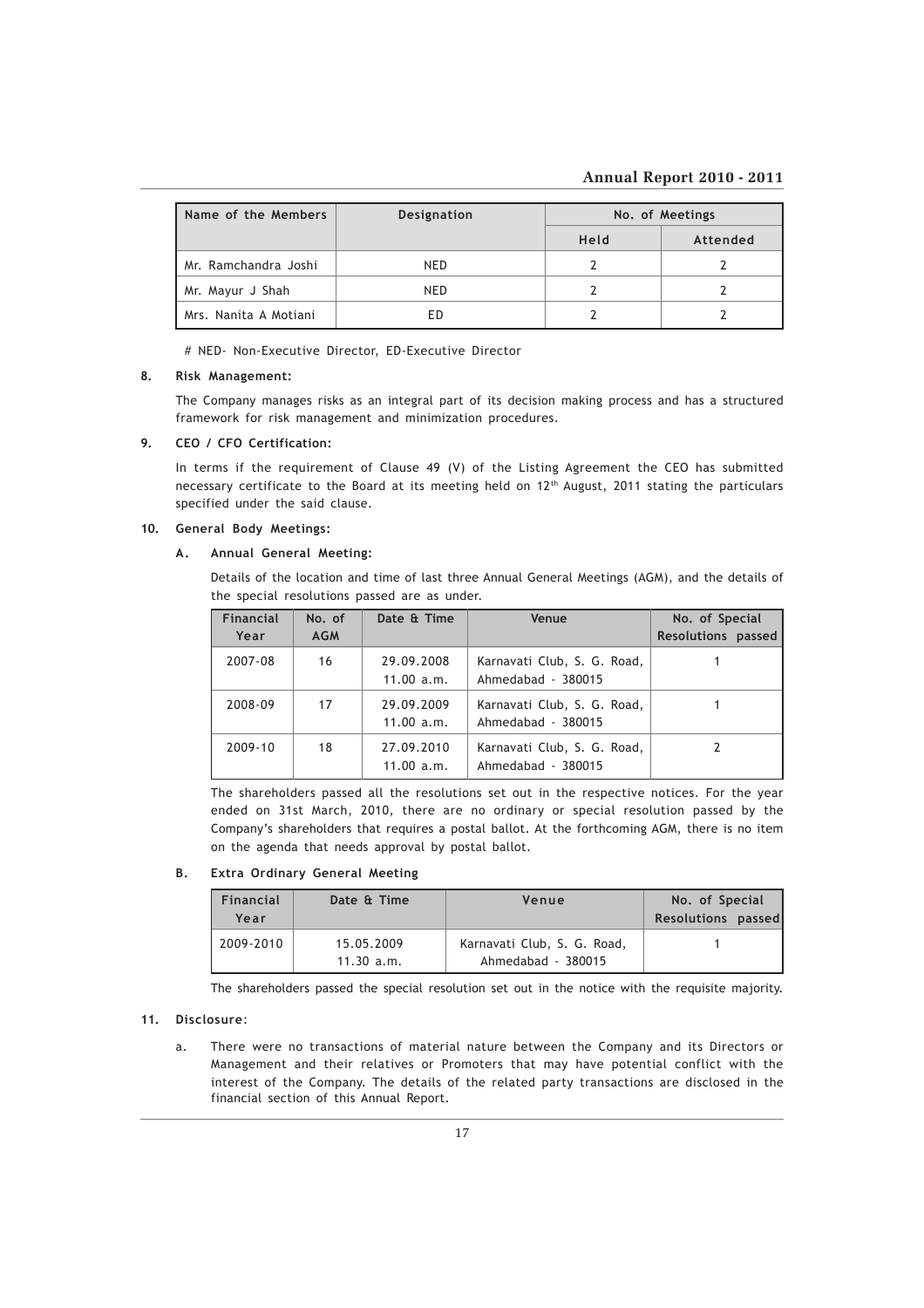- b. The Company has complied with all the mandatory requirements of the Listing Agreement with the Stock Exchange as well as regulations and guidelines of the SEBI. Further, no penalties, strictures were imposed on the Company by Stock Exchanges or SEBI or any statutory authority, on any matter related to capital markets, during the year under review.
- c. No treatment different from Accounting Standards, prescribed by the Institute of Chartered Accountants of India, has been followed in the preparation of financial statements.
- d. The Company has complied with the mandatory requirements of Clause 49 of the Listing Agreement.
- e. The Company has adopted the non-mandatory requirements of Clause 49 of the Listing Agreement of Remuneration Committee.

### 12. Secretarial Audit:

A qualified practicing Company secretary carried out quarterly secretarial audit to reconcile the total admitted capital with National Securities Depository Limited (NSDL) and Central Depositories Services Limited (CDSL) and the total issued and listed capital. The audits confirmed the total issued / paid-up capital is in agreement with the aggregate of total numbers of shares in physical form and the total number of de-materialized shares held with NSDL and CDSL.

### 13. Means of Communication with shareholders:

| (i)  | <b>Quarterly Results</b> |                           | Quarterly and half yearly results were taken on record by<br>the Board of Directors and submitted to the Stock<br>Exchanges in terms of the requirements of clause 41 of the<br>Listing Agreement. The results were also published in<br>Economic Times (English & Gujarati). |
|------|--------------------------|---------------------------|-------------------------------------------------------------------------------------------------------------------------------------------------------------------------------------------------------------------------------------------------------------------------------|
| (ii) | Website                  | $\mathbb{Z}^{\mathbb{Z}}$ | www.freshtrop.com                                                                                                                                                                                                                                                             |
|      | Compliance Officer       | $\mathbb{Z}$              | Mr. Jignesh J Gandhi                                                                                                                                                                                                                                                          |
|      | Address                  | $\ddot{\phantom{a}}$      | A-603, Shapath IV, Opp. Karnavati Club, S.G. Road,<br>Ahmedabad - 380 015                                                                                                                                                                                                     |
|      |                          |                           | E-mail: investorrel@freshtrop.com                                                                                                                                                                                                                                             |
|      |                          |                           | Tel. No. 079 - 66527058 - 67                                                                                                                                                                                                                                                  |

#### 14. Management Discussion and Analysis Report:

The Management Discussion and Analysis Report (MD&A) is set out in the separate section of this Annual Report and forms part of this Report.

#### 15. (i) General Shareholders Information:

| Day & Date of 19th AGM :                             | Tuesday, 27th September, 2011                                         |
|------------------------------------------------------|-----------------------------------------------------------------------|
| Time                                                 | 11.00 a.m.                                                            |
| Venue                                                | Karnavati Club, S. G. Road, Ahmedabad - 380015                        |
| Financial Year                                       | 1st April 2010 to 31st March 2011                                     |
| Book Closure Date                                    | 17th September, 2011 to 27th September, 2011<br>(Both days inclusive) |
| Dividend Payment Date<br>$\sim$ $\sim$ $\sim$ $\sim$ | N.A                                                                   |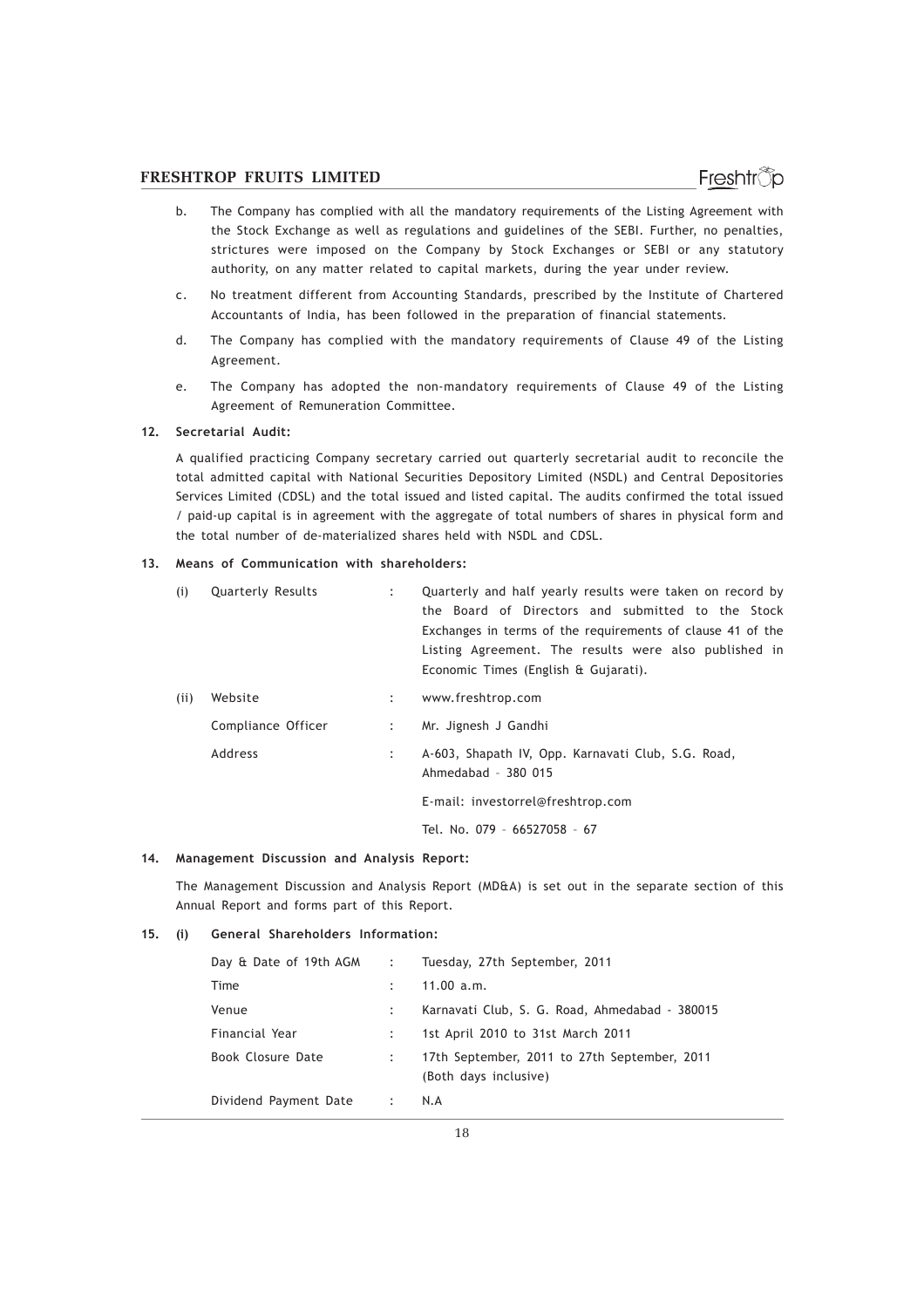| (ii)  | Financial Calendar for the Financial year 2011-12 (tentative) |                           |                                                                                              |
|-------|---------------------------------------------------------------|---------------------------|----------------------------------------------------------------------------------------------|
|       | First Quarter Results                                         | $2 - 1$                   | August, 2011 (Second Week)                                                                   |
|       | Second Quarter Results                                        | $\mathbb{Z}^{\mathbb{Z}}$ | November, 2011 (Second week)                                                                 |
|       | Third Quarter Results                                         | $\mathbb{Z}^{\mathbb{Z}}$ | February, 2012 (Second Week)                                                                 |
|       | Forth Quarter Results                                         | $\mathbb{Z}^{\mathbb{Z}}$ | May, 2012 (Second Week)                                                                      |
|       | Annual General Meeting                                        | $\mathbb{Z}^{\mathbb{Z}}$ | August / September, 2012                                                                     |
| (iii) | Listing on Stock Exchanges:                                   |                           | Equity Shares of the Company are listed at following<br>Stock Exchanges                      |
|       |                                                               |                           | Bombay Stock Exchange Limited<br>Phiroze Jeejeebhoy Towers, Dalal Street, Mumbai - 400001    |
|       |                                                               |                           | Your Company has paid listing fees to the Stock Exchange<br>for the financial year 2011 - 12 |
|       | Stock Code                                                    | $\ddot{\phantom{a}}$      | BSE - 530077                                                                                 |

### (iv) Market Price Data

High and low prices of Equity Shares during the 12 months period ended 31st March 2011 were as follows:

|                 | Bombay Stock Exchange Ltd |           |
|-----------------|---------------------------|-----------|
| Month           | High $(\bar{x})$          | Low $(₹)$ |
| April, 2010     | 29.50                     | 24.95     |
| May, 2010       | 35.75                     | 23.60     |
| June, 2010      | 28.80                     | 24.00     |
| July, 2010      | 31.25                     | 26.00     |
| August, 2010    | 27.70                     | 24.10     |
| September, 2010 | 27.50                     | 22.10     |
| October, 2010   | 24.10                     | 21.30     |
| November, 2010  | 24.00                     | 18.70     |
| December, 2010  | 20.80                     | 16.85     |
| January, 2011   | 19.85                     | 16.25     |
| February, 2011  | 18.30                     | 13.05     |
| March, 2011     | 21.89                     | 13.05     |

| (v) |                            |                | Registrar & Transfer Agents : Bigshare Services Private Limited<br>E-2, Ansa Industrial Estate,<br>Sakivihar Road, Saki Naka,<br>Andheri (E), Mumbai - 400 072<br>Ph: 022 - 2847 0652 / 53<br>Fax: 022 - 2847 5207<br>Email: manisha@bigshareonline.com |
|-----|----------------------------|----------------|---------------------------------------------------------------------------------------------------------------------------------------------------------------------------------------------------------------------------------------------------------|
|     | (vi) Share Transfer System | $\mathbb{R}^n$ | The Company has hired the services of SEBI registered<br>Registrar and Transfer Agent for physical transfer as well<br>as electronic connectivity.                                                                                                      |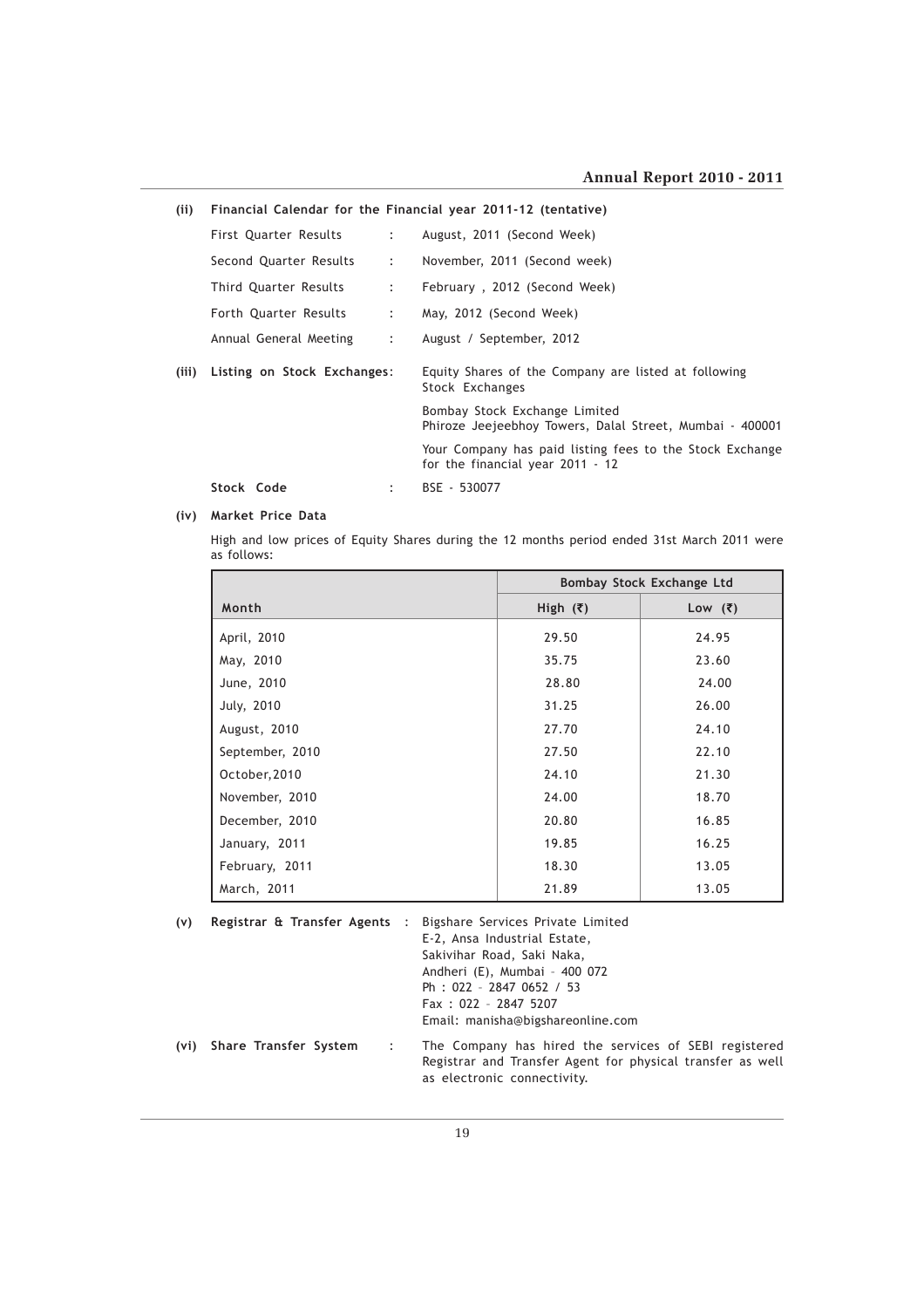### (vii) Distribution of Shareholding :

| No. of Shares held |     | <b>Shareholders</b> |      | <b>Shares</b> |          |            |
|--------------------|-----|---------------------|------|---------------|----------|------------|
|                    |     |                     | Nos. | % of total    | Nos.     | % of total |
| Upto               |     | 500                 | 3727 | 77.56         | 720862   | 6.53       |
| 501                | to  | 1000                | 474  | 9.86          | 390951   | 3.54       |
| 1001               | to  | 2000                | 250  | 5.20          | 395066   | 5.58       |
| 2001               | to  | 3000                | 102  | 2.12          | 259649   | 2.35       |
| 3001               | to  | 4000                | 56   | 1.17          | 202378   | 1.83       |
| 4001               | to  | 5000                | 39   | 0.81          | 185824   | 1.68       |
| 5001               | to  | 10000               | 79   | 1.64          | 573724   | 5.19       |
| 10001              | and | above               | 79   | 1.64          | 8313546  | 75.30      |
| <b>Total</b>       |     |                     | 4806 | 100.00        | 11045000 | 100.00     |

### a. Distribution of Shareholding (As on 31st March 2011)

### b. Shareholding pattern (As on 31st March 2011)

| Category                                | No. of<br><b>Shareholders</b> | Total No. of<br>Shares held | % to<br>Capital |
|-----------------------------------------|-------------------------------|-----------------------------|-----------------|
| Resident Individuals (incl.HUF)         | 4582                          | 4,241,567                   | 38.40           |
| Promoter's and Relatives                | 6                             | 5,277,684                   | 47.78           |
| Foreign Institutional Investors (FII'S) | 3                             | 281,597                     | 2.55            |
| Non Resident Individuals                | 45                            | 432,106                     | 3.92            |
| <b>Bodies Corporate</b>                 | 155                           | 802,711                     | 7.27            |
| <b>Clearing Member</b>                  | 14                            | 9,335                       | 0.08            |
| Total                                   | 4805                          | 11,045,000                  | 100.00          |

### (viii) Dematerialization of Shares and Liquidity:

The Company has already established connectivity with National Securities Depository Ltd and Central Securities Depository Ltd through Bigshare Service Private Limited, Registrar & Share Transfer Agent, so as to facilitate the dematerialization of its shares.

### Status of Dematerialization (As on 31st March 2011)

| <b>Particulars</b> | No. of Equity Shares | % of Share Capital |
|--------------------|----------------------|--------------------|
| <b>NSDL</b>        | 3,936,531            | 35.64              |
| CDSL               | 6,559,865            | 59.39              |
| Physical           | 548,604              | 4.97               |
| Total              | 11,045,000           | 100.00             |

The Demat security code (ISIN) for the equity shares is INE795D01011 (For both NSDL & CDSL)

(ix) Share Transfer System : The Company has hired the services of SEBI registered Registrar and Transfer Agent for physical transfer as well as electronic connectivity.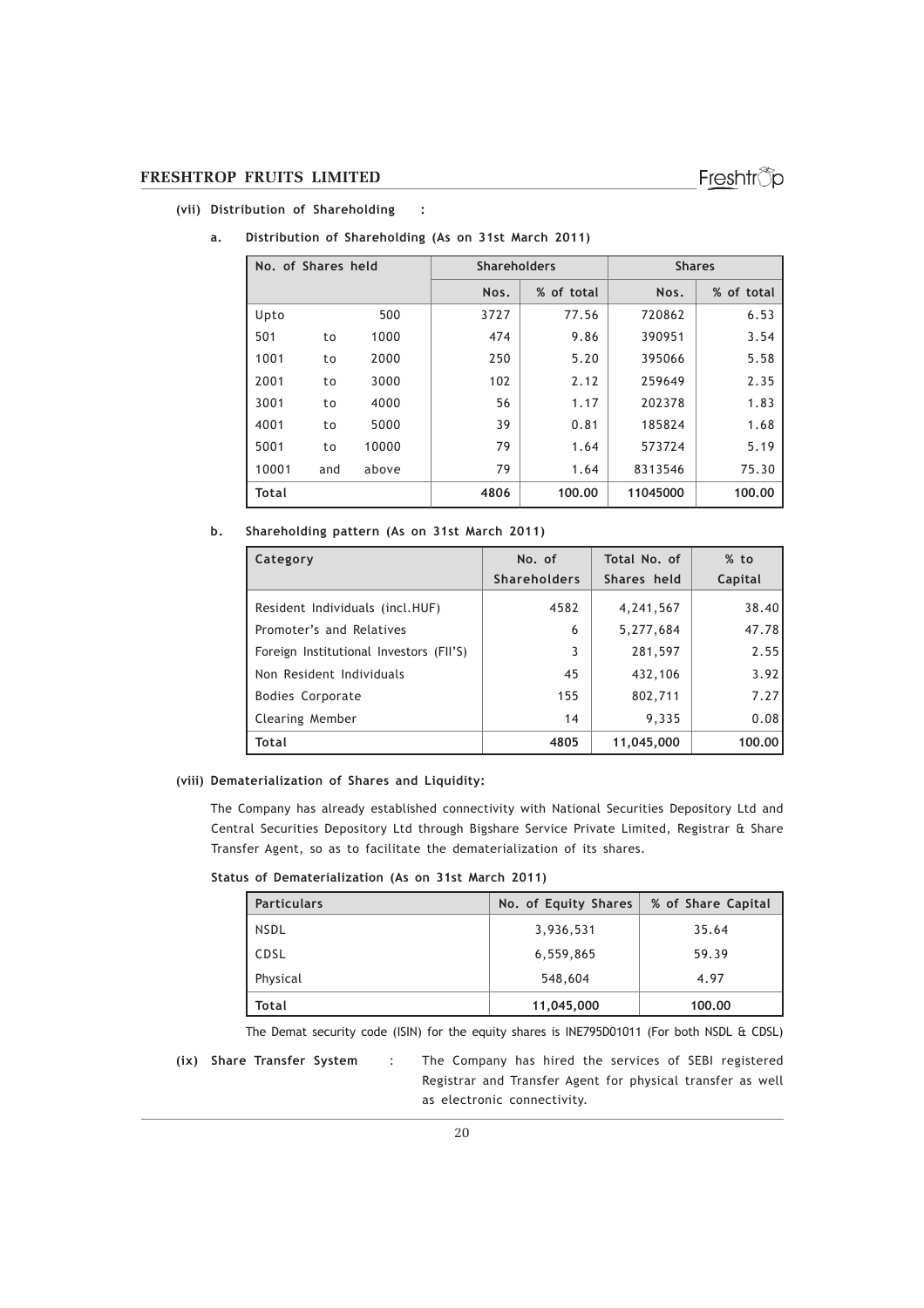| (x) | Outstanding GDRs/ADRs / :<br>warrants or any convertible<br>instruments, conversion date<br>and likely impact on Equity | Nil |                                                                                                                                                                                                                                                   |
|-----|-------------------------------------------------------------------------------------------------------------------------|-----|---------------------------------------------------------------------------------------------------------------------------------------------------------------------------------------------------------------------------------------------------|
|     | (xi) Address for Correspondence : 1.                                                                                    |     | Share Transfer in Physical Form and other<br>communication in that regard including share<br>certificate, dividend and change of address etc.,<br>may be addressed to our Registrar & Share<br>Transfer Agents at the address mentioned above.    |
|     |                                                                                                                         | 2.  | Shareholders may also contact the Compliance<br>Officer, Freshtrop Fruit Limited, A-603, Shapath<br>IV, Opp. Karnavati Club, S.G. Road, Ahmedabad -<br>380 015.<br>Phone: 079-66527060-67, Fax: 079-66527069<br>E-mail: investorrel@freshtrop.com |
|     |                                                                                                                         | 3.  | Shareholders holding shares in electric mode<br>should address all their correspondence to their<br>respective depository participants.                                                                                                           |

The above report has been placed before the Board at its meeting held on 12<sup>th</sup> August, 2011 and the same was approved.

Date : 12.08.2011 By order of the Board Regd. Office : For Freshtrop Fruits Ltd., A-603,Shapath IV,

Opp. Karnavati Club, S G Road, Ashok V Motiani Ahmedabad – 380 015 Chairman & Managing Director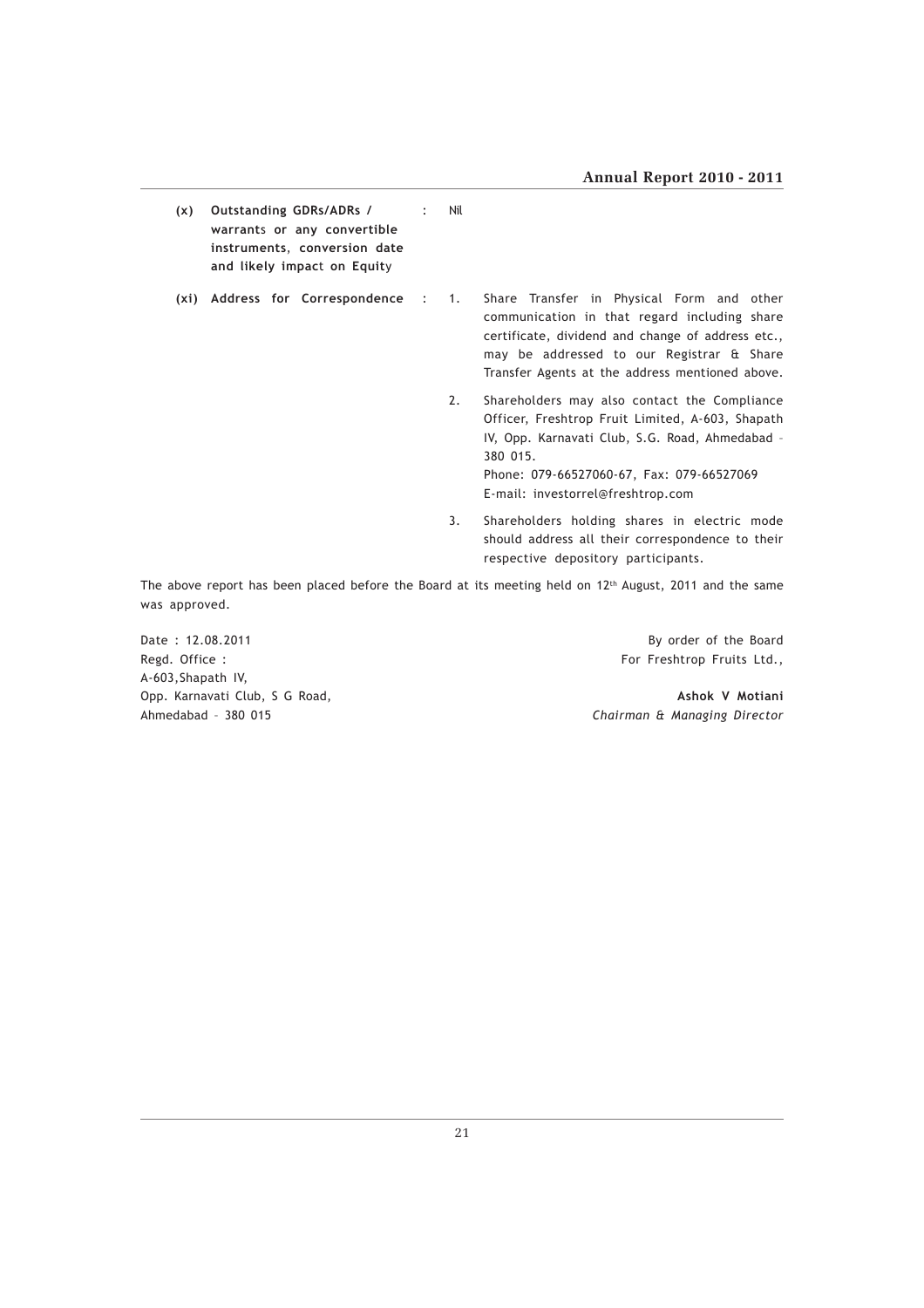### CHIEF EXECUTIVE OFFICER'S CERTIFICATE

To,

The Board of Directors, Freshtrop Fruits Limited

I, Ashok V. Motiani, Managing Director, of the Company do hereby certify that:

- (a) They have reviewed financial statements and the cash flow statement for the year and that to the best of their knowledge and belief:
	- (i) These statements do not contain any materially untrue statement or omit any material fact or contain statements that might be misleading;
	- (ii) These statements together present a true and fair view of the Company's affairs and are in compliance with existing accounting standards, applicable laws and regulations.
- (b) There are, to the best of their knowledge and belief, no transactions entered into by the Company during the year which are fraudulent, illegal or violative of the Company's code of conduct.
- (c) They accept responsibility for establishing and maintaining internal controls for financial reporting and that they have evaluated the effectiveness of internal control systems of the Company pertaining to financial reporting and they have disclosed to the Auditors and the Audit Committee, deficiencies in the design or operation of such internal controls, if any, of which they are aware and the steps they have taken or propose to take to rectify these deficiencies.
- (d) They have indicated to the Auditors and the Audit Committee
	- (i) Significant changes in internal control over financial reporting during the year;
	- (ii) There is no significant changes in accounting policies during the year and that the same have been disclosed in the notes to the financial statements; and
	- (iii) There is no instances of significant fraud that involve therein management or an employee having significant role in the Company's internal control system over financial reporting.

Date : 12-08-2011 Ashok V. Motiani

Managing Director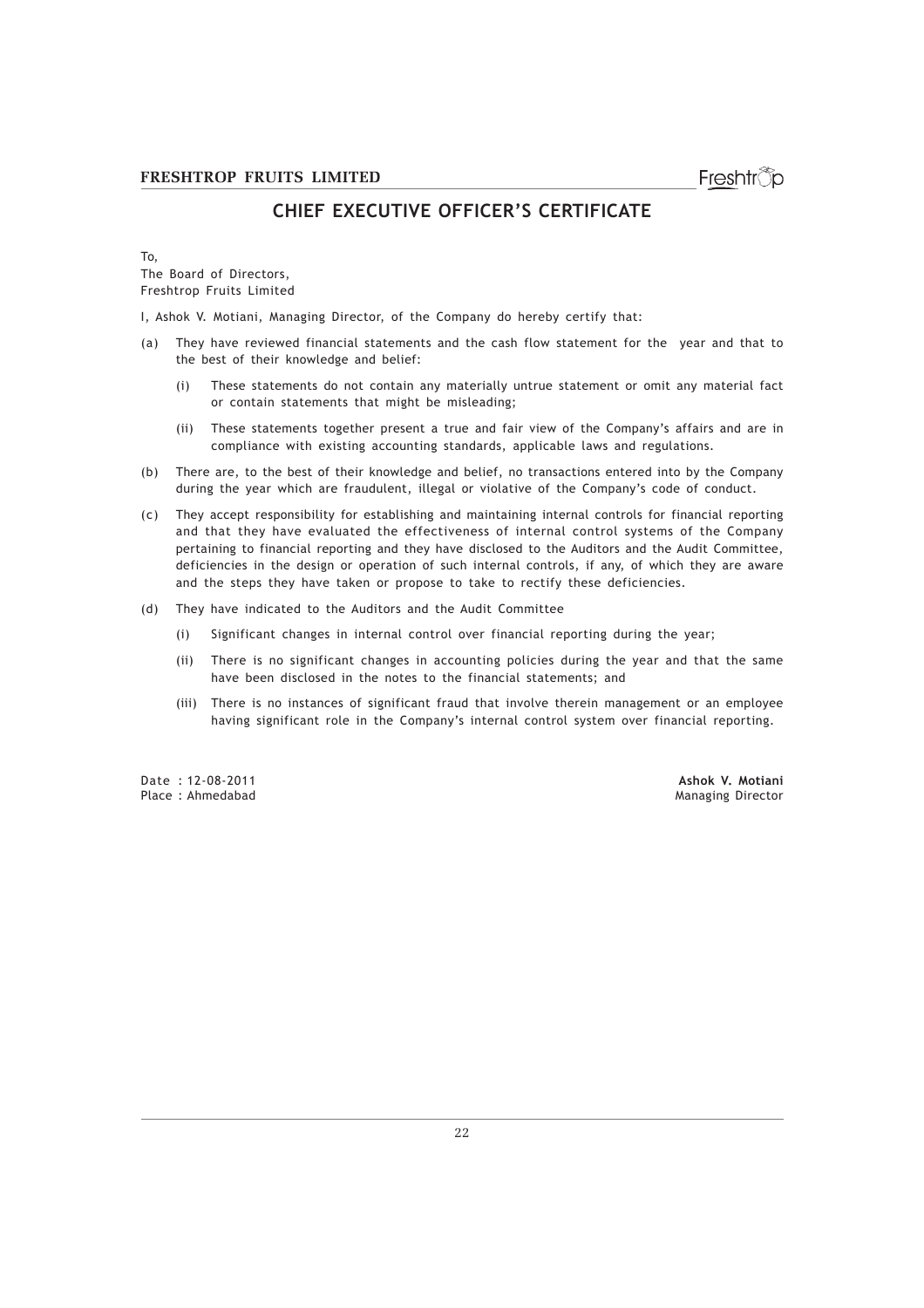### AUDITOR'S CERTIFICATE ON CORPORATE GOVERNANCE

To The members of FRESHTROP FRUITS LIMITED

We have examined the compliance of conditions of Corporate Governance by FRESHTROP FRUITS LIMITED for the year ended March 31, 2011, as stipulated in Clause 49 of the Listing Agreement of the said Company with Stock Exchanges.

The Compliances of conditions of Corporate Governance is the responsibility of the management. Our examination has been limited to a review of the procedures and implementation thereof adopted by the Company for ensuring compliance with the conditions of the certificate of Corporate Governance as stipulated in the said Clause. It is neither an audit nor an expression of opinion on the financial statements of the Company.

In our opinion and to the best of our information and according to the explanations given to us and the representations made by the Directors and the management, we certify that the Company has complied with the consitions of Corporate Governance as stipulated in Clause 49 of the Listing Agreement.

We further state that such compliances in neither an assurance as to the future viability of the Company nor of the efficiency or effectiveness with which the management has conducted the affairs of the Company.

> For Mayank Shah & Associates Chartered Accountants (Firm Regn. No. 106109W)

Place : Ahmedabad (M. S. Shah) Date : 12.08.2011 Partner

M.NO. 44093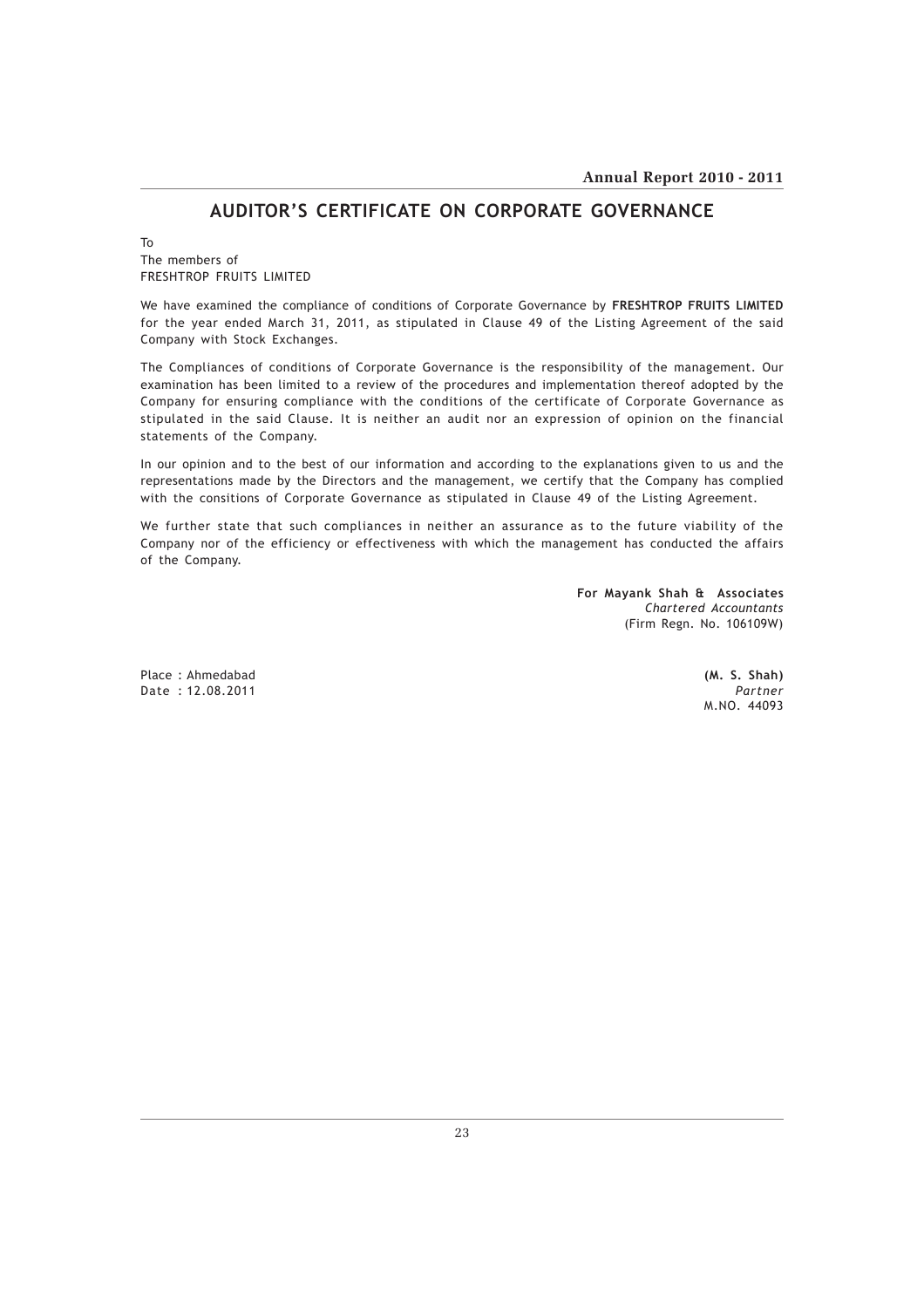### SECRETARIAL AUDIT REPORT FOR THE FINANCIAL YEAR ENDED ON 31ST MARCH, 2011.

#### To, The Members, Freshtrop Fruits Limited

I have conducted the secretarial audit of the compliance of applicable statutory provisions and the adherence to good corporate practices by the Company. Secretarial Audit was conducted in a manner that provided me a reasonable basis for evaluating the corporate conducts / statutory compliances and expressing my Opinion thereon.

Based on my verification of Freshtrop Fruits Limited's books, papers, minute books, forms and returns filed and other records maintained by the Company and also the information provide by the Company, its officers, agents and authorized representatives during the conduct of secretarial audit, I hereby report that in my opinion, the Company has, during the audit period covering the financial year ended on 31st March, 2011 complied with the statutory provisions listed hereunder and also that the Company has proper Board- processes and compliance-mechanism in place to the extent, in the manner and subject to the reporting made hereinafter.

I have examined the books, papers, minute books, forms and returns filed and other records maintained by Freshtrop Fruits Limited ("the Company") for the financial year ended on 31<sup>st</sup> March, 2011 according to the provisions of:

- (i) The Companies Act, 1956 and the Rules made there under;
- (ii) The Securities Contracts (Regulation) Act, 1956 ('SCRA') and the Rules made there under;
- (iii) The Depositories Act, 1996 and the Regulations and Bye- Laws framed there under;
- (iv) The Foreign Exchange Management Act, 1999 and the rules and regulations made there under to the extent of Foreign Direct Investment, Overseas Direct Investment and External Commercial Borrowings;
- (v) The following Regulations and Guidelines prescribed under the Securities and Exchange Board of India Act, 1992 ('SEBI Act');
	- (a) The Securities and Exchange Board of India (Substantial Acquisition of Shares and Takeovers) Regulations,1997;
	- (b) The Securities and exchange Board of India (Prohibition of Insider Trading) Regulations1992;
	- (c) The Securities and Exchange Board of India (Issue of Capital And Disclosure Requirements) Regulations, 2009;
	- (d) The Securities and Exchange Board of India ( Employee stock- Purchase Scheme) Guidelines,1999;

I have also examined compliance with the applicable clauses of the following:

- (i) Secretarial Standards issued by The Institute of Company Secretaries of India.
- (ii) The Listing Agreements entered into by the Company with Bombay Stock Exchange Limited;
- 1. Based on my examination and verification of the registers, records and documents produced to me and according to the information and explanations given to me by the management of the Company, I report that the Company has, in my opinion, complied with the provisions of the Companies Act, 1956 ("the Act") and the Rules made under the Act, Accounting Standards and Memorandum and Articles of Association of the Company, with regard to:
	- (a) Maintenance of statutory registers and records and necessary entries are therein;
	- (b) Closure of Register of Members;
	- (c) Submission of forms, returns, documents and resolutions required to be filed with the Registrar of Companies;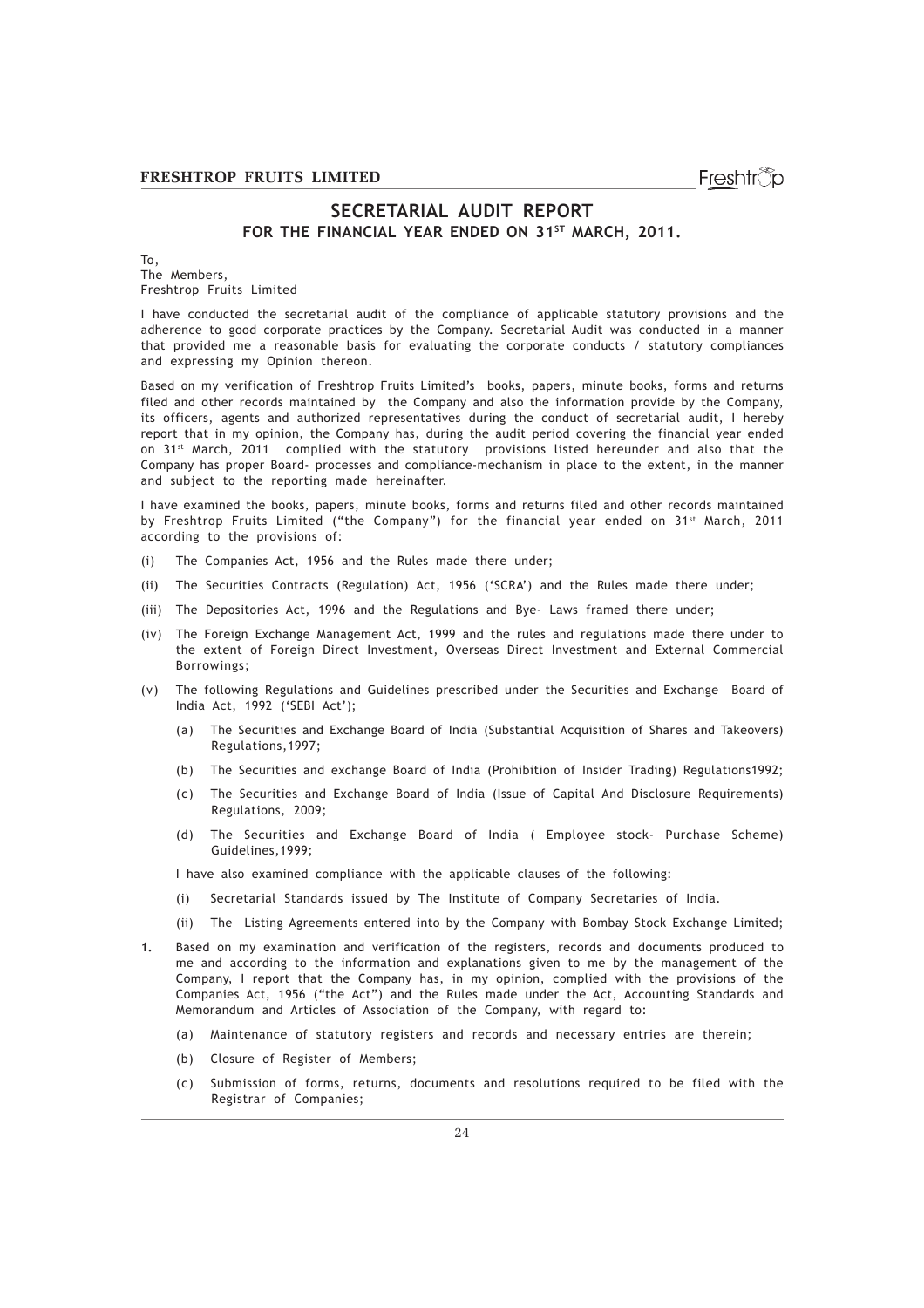- (d) Service of documents by the Company on its Members, and Registrar of Companies;
- (e) Notice of Board meetings and Committee meetings of Directors;
- (f) Notice of the General Meetings and Extra Ordinary General Meetings of the Company;
- (g) Minutes of proceedings of General Meetings and of Board and other meetings;
- (h) Approvals of shareholders, the Board of Directors, the Committee of Directors and government authorities, wherever required;
- (i) Constitution of the Board of Directors and appointment, retirement and re- appointment of Directors;
- (j) Remuneration of Directors including the Managing Director and Whole-time Directors;
- (k) Appointment and remuneration of Auditors;
- (l) Transfers and transmissions of the Company's shares and issue and delivery of original and duplicate share certificates;
- (m) Form of balance sheet as prescribed under Part I of Schedule VI to the Act and requirements as to Profit & Loss Account as per Part II of the said Schedule;
- (n) Borrowings and registration, modification and satisfaction of charges;
- (o) Investment of the Company's funds;
- (p) Contracts, affixing of common seal, registered office and publication of name of the Company;
- (q) All other applicable provisions of the Act and the Rules / regulation made thereunder; and
- (r) The Company has issued and allotted the securities to the persons-entitled thereto and has also issued letters, coupons, warrants and certificate thereof as applicable to the concerned persons and converted warrants into equity shares in compliance with the provisions of the Companies Act, 1956 and other relevant statues.
- 2. I further report that:
	- (a) The Directors of the Company have obtained Director Identification Number as per Section 266A of the Act.
	- (b) The Directors have complied with the requirements as to disclosure of interests and concerns in contracts and arrangements, shareholdings and directorships in other companies and interests in other entities.
	- (c) The Directors have complied with the disclosure requirements in respect of their eligibility of appointment, their being independent and compliance with the Code of Business Conduct & Ethics for Directors and Management Personnel.
	- (d) The Company has obtained all necessary approvals of the Central Government and / or other authorities, under the Act.
	- (e) There was no prosecution initiated against, or show cause notice received by, the Company and no fines or penalties were imposed on the Company under the Companies Act, SEBI Act, SCRA, Depositories Act, Listing Agreement and Rules, Regulations and Guidelines framed under these Acts against the Company, its Directors and Officers.
- 3. I further report that the Company has complied with the provisions of the Depositories Act, 1996 and the Regulations and the Byelaws framed thereunder with regard to dematerialisation / rematerialisation of securities and reconciliation of records of dematerialised securities with all securities issued by the Company.
- 4. I further report that, the Company has complied with:
	- (a) The requirements under the Equity Listing Agreements entered into with Bombay Stock Exchange Limited.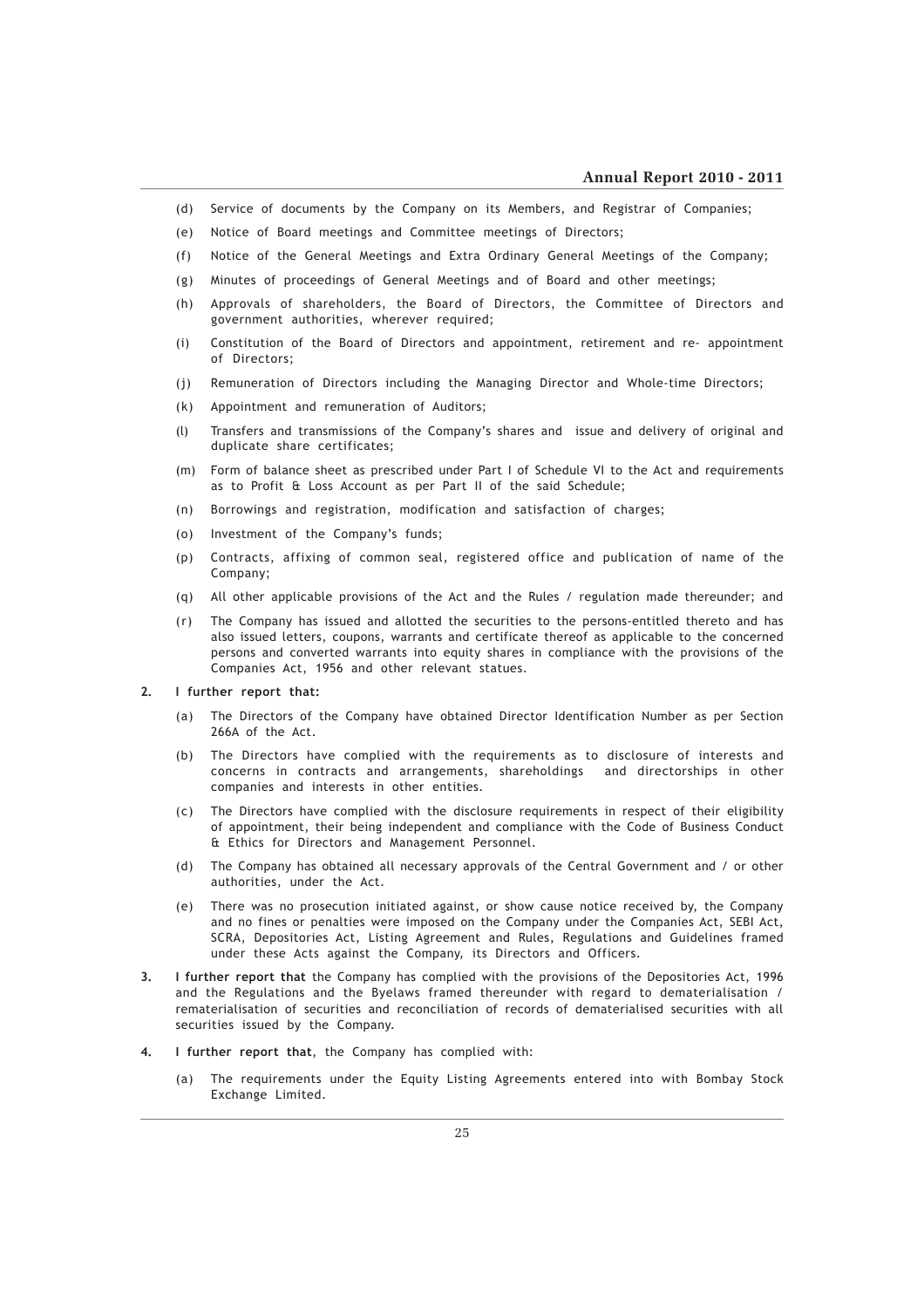- (b) The provisions of the Securities and Exchange Board of India (Substantial Acquisition of Shares and Takeovers) Regulations, 1997 with regard to the disclosures and maintenance of records required under the Regulations.
- (c) The provisions of the Securities and Exchange Board of India (Prohibition of Insider Trading) Regulations, 1992 with regard to disclosures and maintenance of records required under the Regulations.

### 5. I further report that

The Board of Directors of the Company is duly constituted with proper balance of Executive Directors, Non-Executive Directors and Independent Directors. The changes in the composition of the Board of Directors that took place during the period under review were carried out in compliance with the provisions of the Companies Act, 1956.

Adequate notice is given to all directors to schedule the Board Meeting Agenda and detailed notes on agenda are sent at least seven days in advance, A system exists for seeking and obtaining further information and clarifications on the agenda items before the meeting and for meaningful participation at the meeting. Majority decision is carried through while the dissenting members' views are captured and recorded as part of the minutes.

### 6. I further report that

There are adequate systems and processes in the company commensurate with the size and operations of the company to Monitor and ensure compliance with applicable laws, rules, regulations and guidelines.

For, R.S.SHARMA & ASSOCIATES

Date : 12-08-2011

(R. S. Sharma) Practicing Company Secretary Place : Ahmedabad M No. 3126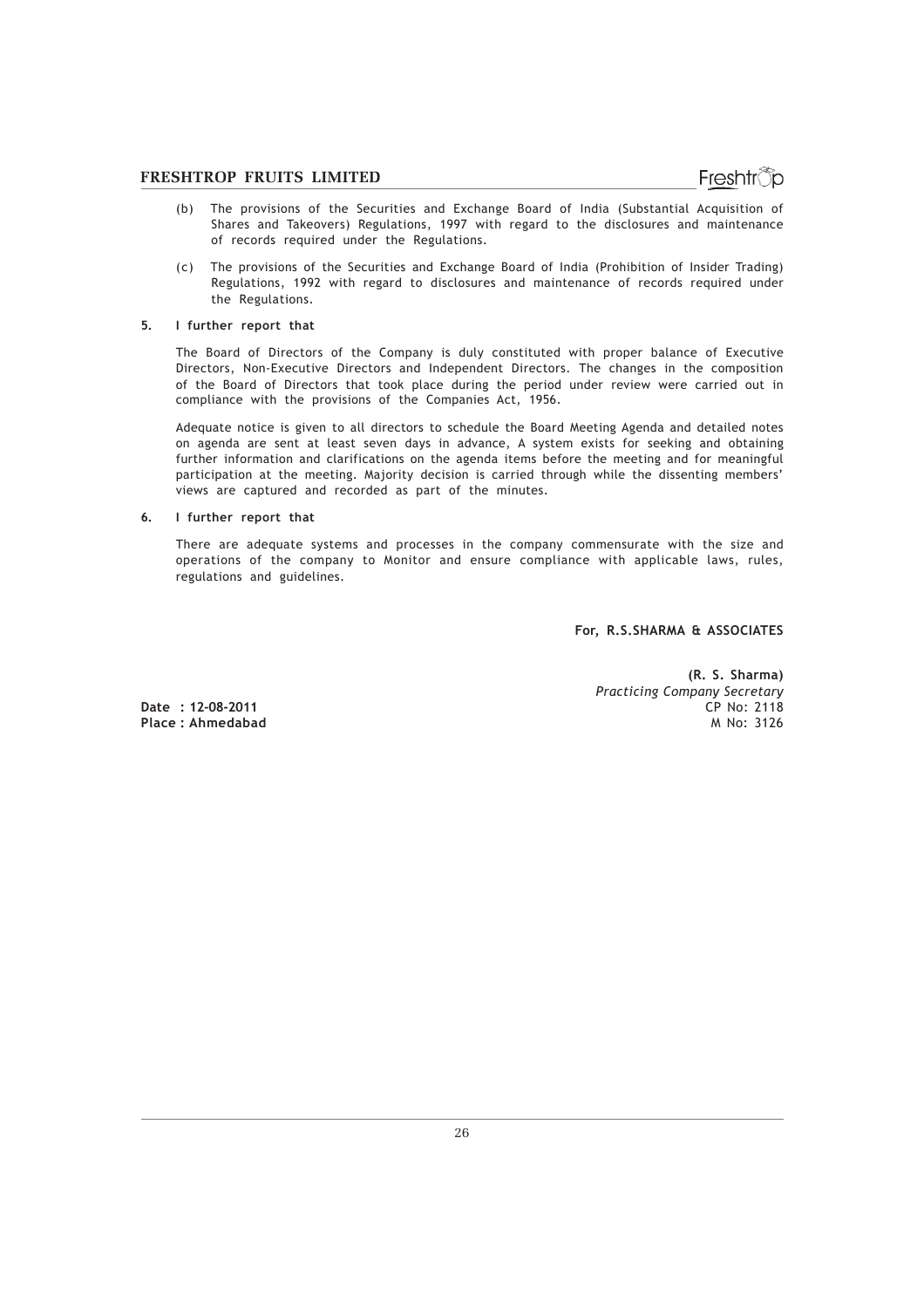### AUDITOR'S REPORT

To, The Members of Freshtrop Fruits Ltd.

We have audited the attached Balance Sheet of FRESHTROP FRUITS LTD., as at 31<sup>ST</sup> March, 2011 and the Profit and Loss Account and the Cash Flow Statement of the Company for the year ended on that date annexed thereto. These financial statements are the responsibility of the Company's management. Our responsibility is to express an opinion on these financial statements based on our audit.

- 1. We conducted our audit in accordance with auditing standards generally accepted in India. These standards require that we plan and perform the audit to obtain reasonable assurance about whether the financial statements are free of material misstatement. An audit includes examining, on a test basis, evidence supporting the amounts and disclosures in the financial statements. An audit also includes assessing the accounting principles used and significant estimates made by management, as well as evaluating the overall financial statement presentation. We believe that our audit provides a reasonable basis for our opinion.
- 2. As required by the Companies (Auditors' Report) Order, 2003 as amended by The Companies (Auditor's Report) Amendment Order, 2004 issued by the Central Government of India in terms of Section 227 (4A) of the Companies Act, 1956, we enclose in the Annexure a statement on the matters specified in paragraphs 4 and 5 of the said order.
- 3. Further to our comments in the annexure referred to in paragraph 2 above, we report that:
	- A. We have obtained all the information and explanations which to the best of our knowledge and belief were necessary for the purpose of our audit :
	- B. In our opinion, proper books of account as required by law have been kept by the company so far as it appears from our examination of those books;
	- C. The Balance Sheet, Profit & Loss Account and Cash Flow Statement dealt with by this report are in agreement with the books of account ;
	- D. In our opinion, the Balance Sheet, Profit & Loss Account and Cash Flow Statement dealt with by this report comply with the accounting standards referred to in Sub-section (3C) of section 211 of the Companies Act, 1956.
	- E. On the basis of written representations received from the Directors, and taken on record by Board of Directors, we report that none of the Directors are disqualified as on  $31^{st}$  March, 2011 from being appointed as director in terms of clause (g) of sub-section (1) of Section 274 of the Companies Act, 1956.
	- F. In our opinion and to the best of our information and according to the explanations given to us, the said accounts, read together with the notes thereon give the information required by the Companies Act, 1956 in the manner so required and give a true and fair view in conformity with the accounting principles generally accepted in India.
		- (i) In case of Balance Sheet, of the state of affairs of the Company as  $at 31st March$ , 2011
		- (ii) In case of the Profit & Loss Account, of the profit for the year ended on that date and
		- (iii) In case of Cash Flow Statement, of the cash flows for the period ended on that date.

 For, Mayank Shah & Associates Chartered Accountants (Firm Reg. No. 106109W)

PLACE : Ahmedabad Partner Partner Partner Partner Partner Partner Partner Partner Partner Partner Partner Partner DATE : 12-08-2011 Mem. No. 44093

(M.S. SHAH)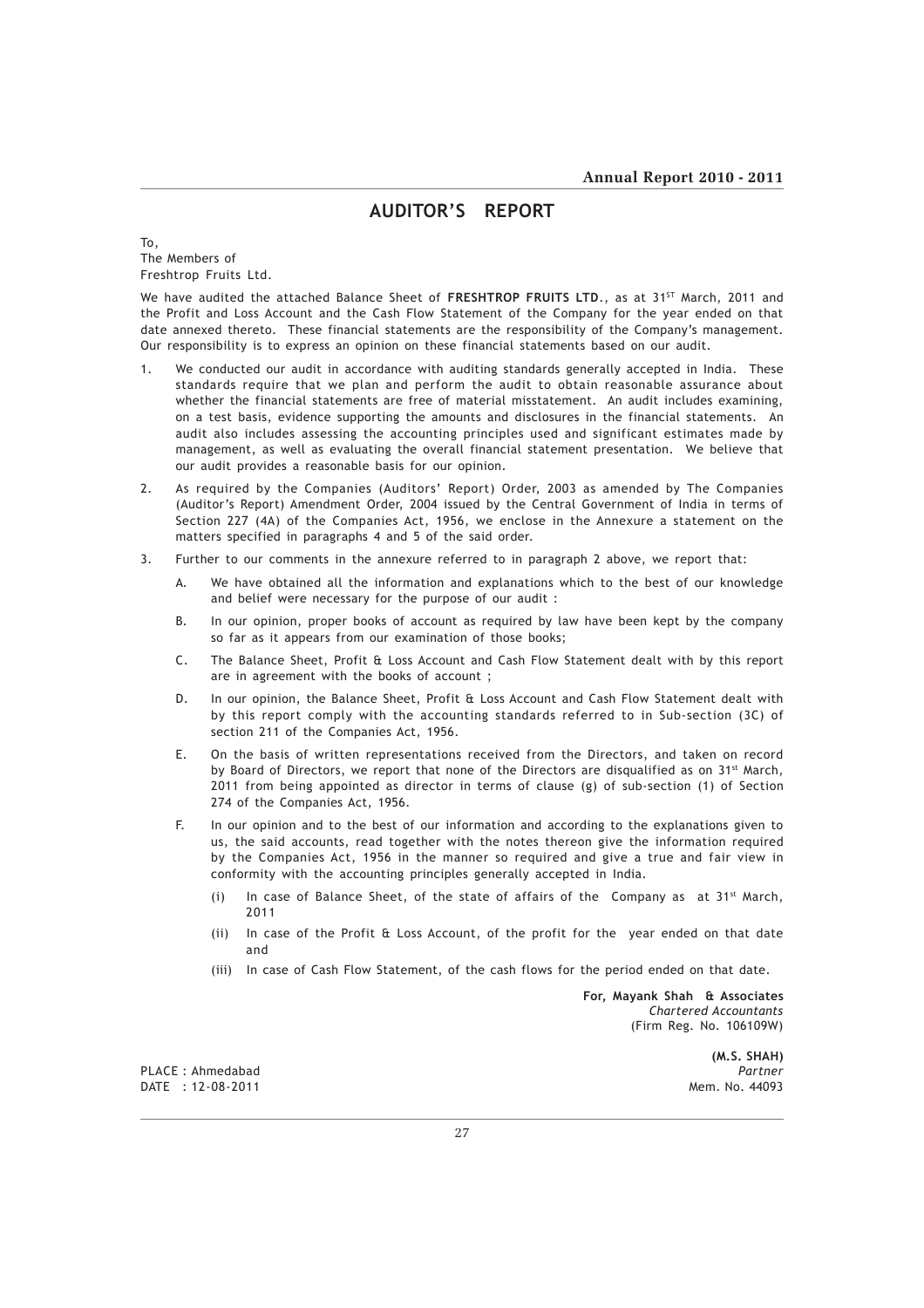### ANNEXURE TO THE AUDITOR'S REPORT

(Annexure referred to in Paragraph 2 of our Auditors Report of even date on financial statements of Freshtrop Fruits Ltd for the year ended on 31/03/2011)

- 1 a) The Company has maintained proper records showing full particulars including quantitative details and situation of fixed assets.
	- b) According to the information and explanation given to us, the Company has formulated a regular program of verification by which all the assets of the company shall be verified in a phased manner, which in our opinion, is reasonable having regard to the size of the Company and the nature of its assets. To the best of our knowledge, no material discrepancies were noticed on the verification conducted during the year as compared with the book records.
	- c) During the year, the Company has not disposed off a substantial part of fixed assets so, as to affect its going concern status.
- 2 a) As explained to us, the inventory has been physically verified during the year by the Management. In our opinion, the frequency of verification is reasonable.
	- b) In our opinion and according to the information and explanations given to us, the procedures of physical verification of inventory followed by the Management were reasonable and adequate in relation to the size of the company and the nature of the business.
	- c) In our opinion and according to the information and explanations given to us and on the basis of our examination of the records of inventory, the company is maintaining proper records of inventory. The discrepancies noticed on physical verification of inventory as compared to book records were not material and have been properly dealt with in the books of account.
- 3 a) According to the information and explanations given to us, the Company has not granted any loans, secured or unsecured to companies, firms or other parties covered in the register maintained under the Section 301 of the Companies Act, 1956 and therefore, clause of rates of interest and other terms & condition and repayment is not applicable to the Company.
	- b) According to the information and explanations given to us, in respect of loan taken from a company covered in the Register maintained under Section 301 of the Companies Act, 1956 in the previous year, in our opinion, the rate of interest and other terms and conditions on which this loan has been taken are not prima facie prejudicial to the interest of the Company. The maximum amount involved during the year in respect of this loan was  $\bar{\tau}$  80.49 lacs and the vear-end balance was ₹20.04 Lacs.
- In our opinion and according to the information and explanation given to us, there are adequate internal control procedures commensurate with the size of the Company and the nature of its business with regard to the purchase of inventories and fixed assets, and with regard to the sale of goods. During the course our audit, no major weakness has been noticed in the internal controls.
- 5 a) According to the information and explanations given to us, we are of the opinion that, the particulars of the contracts / arrangements referred to in Section 301 of the Companies Act, 1956, were entered in the register required to be maintained under that Section.
	- b) In our opinion and according to the information and explanations given to us, the transactions made in pursuance of contracts or arrangements entered in the register maintained under section 301 of the Companies Act, 1956 and exceeding the value of  $\bar{\tau}$  5 lacs in respect of any party were made at prices which were reasonable having regard to prevailing market prices at the relevant times.
- 6 In our opinion and according to the information and explanation given to us, the company has not accepted deposits from the public within the meaning of section 58A and 58AA of the Companies Act, 1956 and the rules framed there under.
- 7 In our opinion, the Company has an internal audit system commensurate with the size and nature of its business.
- 8 We have been informed that the Central Government has not prescribed maintenance of Cost records under Section 209 (1) (d) of the Companies Act 1956.
- 9 a) According to the records of the company and information and explanations given to us, the company is generally regular in depositing undisputed statutory dues including Provident Fund, Employees State Insurance, Income Tax, Excise Duty, Custom Duty, Service Tax, Sales Tax, Cess,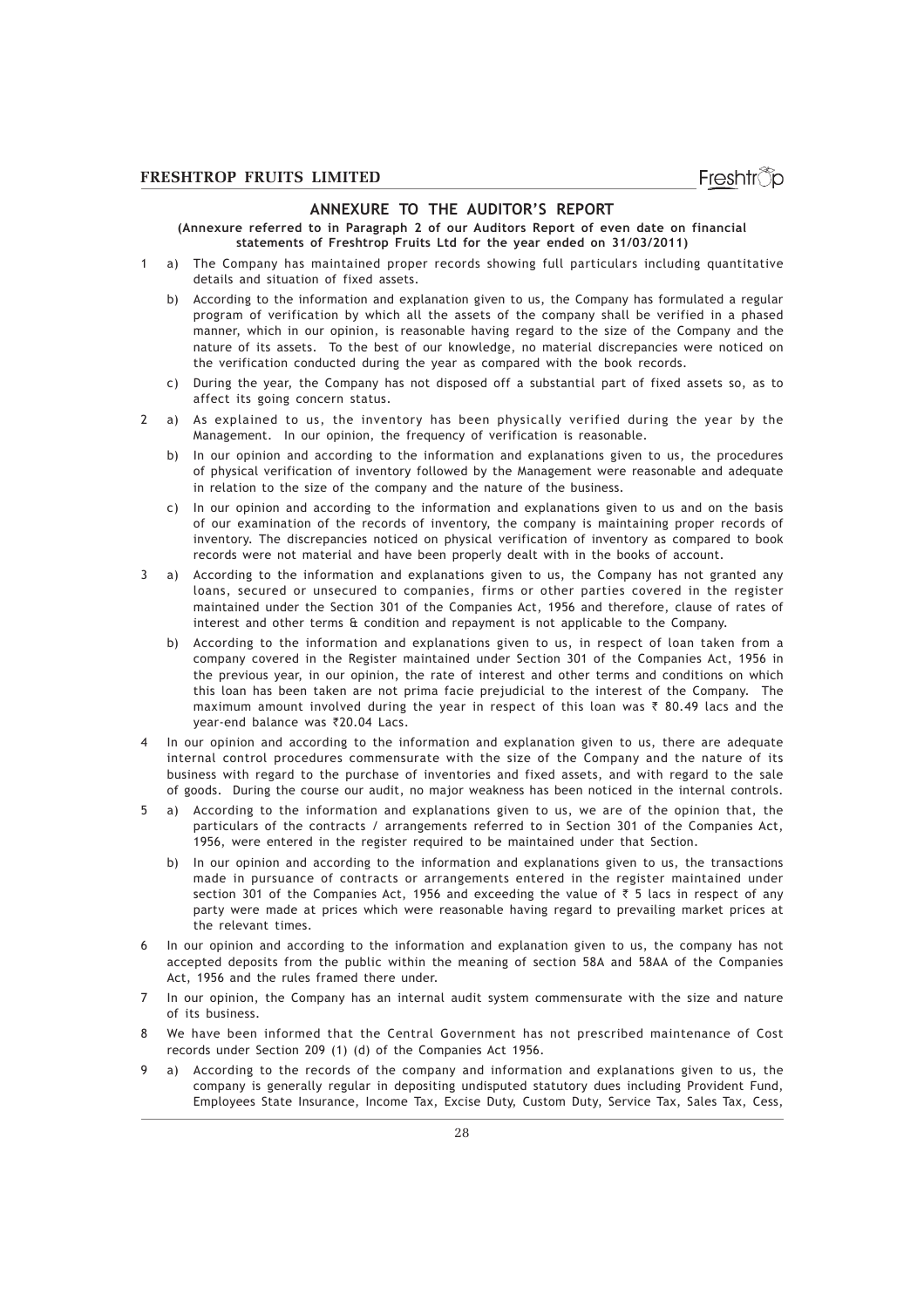Investor Education and Protection Fund and any other material statutory dues as applicable to it, with the appropriate authorities during the year. As explained to us, no undisputed amounts payable were in arrears as at 31st March 2011 for a period of more than six months from the date they became payable.

b) According to the information and explanation given to us, the Company had the following dues of Income Tax which has not been deposited on account of dispute.

| <b>Statement of Disputed Dues</b>  |                       |           |                                            |                                      |  |  |
|------------------------------------|-----------------------|-----------|--------------------------------------------|--------------------------------------|--|--|
| Name of the<br>Statute             | Nature of<br>the Dues | (5)       | Amount Period to which<br>  amount_relates | Forum where<br>dispute is pending    |  |  |
| Income Tax Act, 1961.   Income Tax |                       | 75,55,058 | A.Y.2005-06                                | Commissioner of Income Tax (Appeals) |  |  |
|                                    | Income Tax            | 2.61.699  | A.Y.2007-08                                | Commissioner of Income Tax (Appeals) |  |  |

- 10 The company does not have any accumulated losses at the end of the financial year and the company has not incurred cash losses during the current and immediately preceding financial year.
- 11 According to the information and explanation given to us, the Company has not defaulted in repayment of dues to banks. The Company has no transaction with financial institution and held no debentures outstanding during the year.
- 12 According to the information and explanation given to us the Company has not granted any loans and advances on the basis of security by way of pledge of shares, debentures and other securities.
- 13 The provisions of any special statue applicable to chit fund, nidhi, or any mutual fund / societies are not applicable to the company.
- 14 In our opinion and according to the information and explanation given to us, the Company is not a dealer or trader in shares, securities, debentures and other investments.
- 15 According to the information and explanation given to us the Company has not given guarantee for loans taken by others from banks or financial institutions.
- 16 To the best of our knowledge and belief and according to the information and explanations given to us, in our opinion, the term loans raised during the year were prima facie been utilized for the purposes for which they were obtained.
- 17 According to the information and explanation given to us and on overall examination of the balance sheet and cash flow statement of the Company, we report that the Company has used funds raised on short term basis for long term investment.
- 18 The Company has made preferential allotment of shares to parties and companies covered in the register maintained under section 301 of the Companies Act, 1956. In our opinion the price at which shares have been issued is not prejudicial to the interest of the Company.
- 19 The Company has not issued any debentures during the year.
- 20 The Company has not raised any money by way of a public issue during the year.
- 21 During the course of our examination of the books of account and records of the company carried out in accordance with the generally accepted auditing practices in India, and according to the information and explanation given to us, we have neither come across any instance of material fraud on or by the Company, noticed or reported during the year, nor have we been informed of such case by the management.

 For, Mayank Shah & Associates Chartered Accountants (Firm Reg. No. 106109W)

(M.S. SHAH)

PLACE : Ahmedabad Partner  $DATAF : 12-08-2011$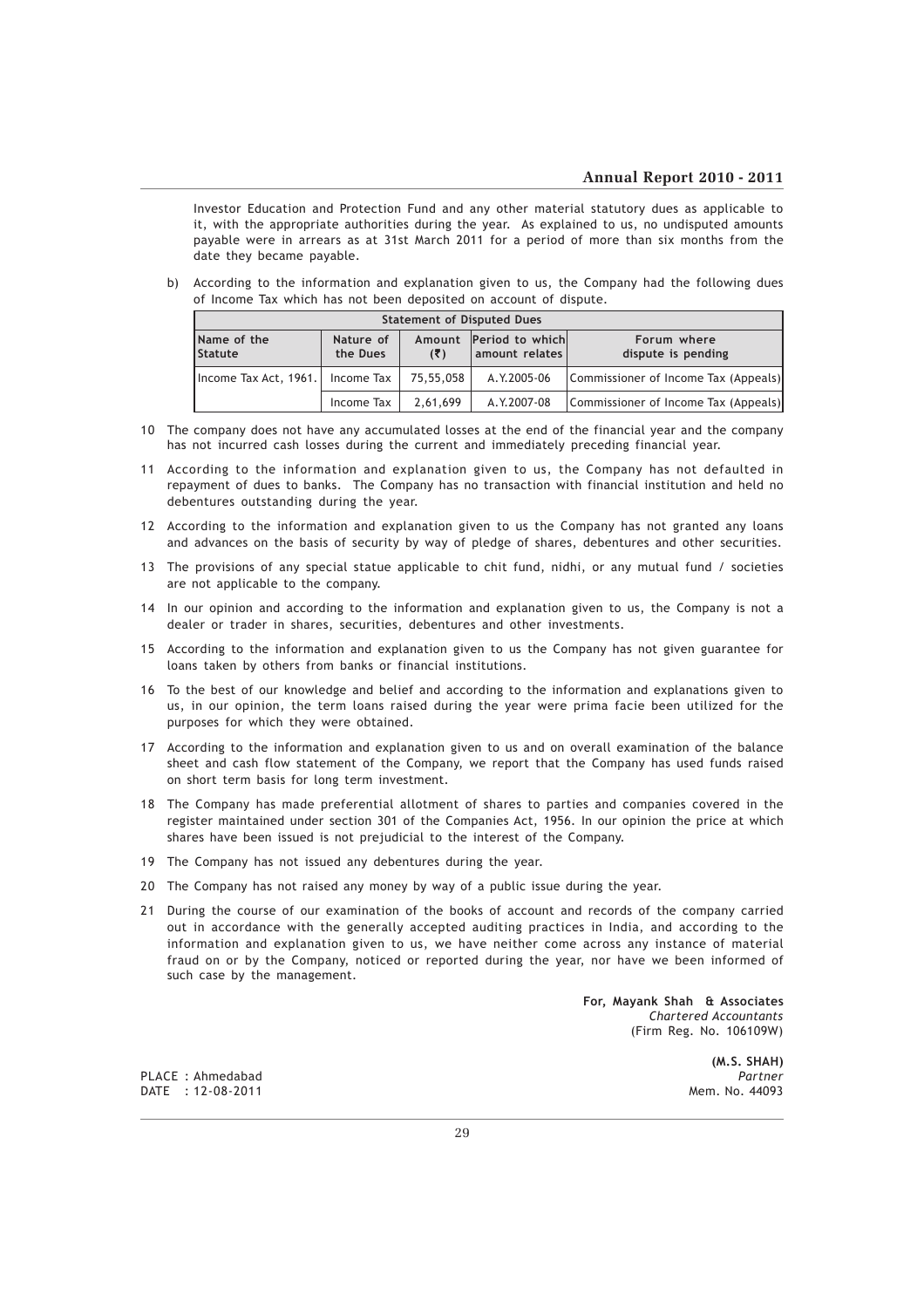Date: 12.08.2011

Freshtrop

| <b>Particulars</b>                                     | Schedule          | As At<br>31-03-2011<br>in ₹                 | As At<br>31-03-2010<br>in $\bar{z}$ |
|--------------------------------------------------------|-------------------|---------------------------------------------|-------------------------------------|
| <b>SOURCES OF FUNDS</b>                                |                   |                                             |                                     |
| <b>Share Holders' Fund</b>                             |                   |                                             |                                     |
| Share Capital                                          | A                 | 110,450,000                                 | 105,450,000                         |
| <b>Optionally Convertible Warrants</b>                 | В                 |                                             | 2,425,000                           |
| Reserves & Surplus                                     | C                 | 146,677,027                                 | 141,509,284                         |
| Deferred Government Grant                              | D                 | 81,366,057                                  | 75,968,137                          |
| <b>Loan Funds</b>                                      |                   |                                             |                                     |
| <b>Secured Loans</b>                                   | Е                 | 222, 256, 110                               | 244,073,229                         |
| <b>Unsecured Loans</b>                                 | F                 | 22,216,076                                  | 225,000                             |
| Deferred Tax Liability                                 |                   | 23, 245, 963                                | 22,514,878                          |
|                                                        | TOTAL ₹           | 606,211,233                                 | 592, 165, 528                       |
| <b>APPLICATION OF FUNDS</b>                            |                   |                                             |                                     |
| <b>Fixed Assets</b>                                    | G                 |                                             |                                     |
| <b>Gross Block</b>                                     |                   | 518,483,453                                 | 468,932,181                         |
| Less : Depreciation                                    |                   | 89,052,849                                  | 67,275,254                          |
| Net Block                                              |                   | 429,430,604                                 | 401,656,927                         |
| Capital - Work in Progress                             |                   |                                             | 34,773,491                          |
|                                                        |                   | 429,430,604                                 | 436,430,418                         |
| <b>Investments</b>                                     | н                 | 250                                         | 397,022                             |
| Current Assets, Loans & Advances                       | J.                |                                             |                                     |
| Inventories                                            |                   | 192,842,022                                 | 207,628,034                         |
| <b>Sundry Debtors</b>                                  |                   | 97,076,768                                  | 47,310,173                          |
| Cash & Bank Balances                                   |                   | 20,066,930                                  | 12,778,159                          |
| Loans & Advances                                       |                   | 47,935,671                                  | 48, 482, 771                        |
|                                                        |                   | 357,921,392                                 | 316, 199, 137                       |
| Less: Current Liabilities & Provisions                 | J                 | 181,498,293                                 | 161,536,823                         |
| <b>Net Current Assets</b>                              |                   | 176,423,098                                 | 154,662,314                         |
| Miscellaneous Expenditure                              | K                 | 357,281                                     | 675,774                             |
| (to the extent not written off or adjusted)            |                   |                                             |                                     |
|                                                        | TOTAL ₹           | 606,211,233                                 | 592, 165, 528                       |
| <b>Notes on Accounts</b>                               | т                 |                                             |                                     |
| As per our report of even date attached                |                   | For and on behalf of the Board of Directors |                                     |
| For, MAYANK SHAH & ASSOCIATES<br>Chartered Accountants | Ashok V. Motiani  |                                             | Managing Director                   |
| (Firm Reg. No. 106109W)                                | Nanita A. Motiani |                                             | Executive Director                  |
| (M. S. Shah)                                           | Mayur J.Shah      | Director                                    |                                     |
| Partner                                                | Ramchandra Joshi  | Director                                    |                                     |
| M. No. 44093                                           | Jignesh J. Gandhi |                                             | Company Secretary                   |
|                                                        |                   |                                             |                                     |
| Place: Ahmedabad                                       | Place: Ahmedabad  |                                             |                                     |

### BALANCE SHEET AS AT MARCH 31, 2011

30

Date: 12.08.2011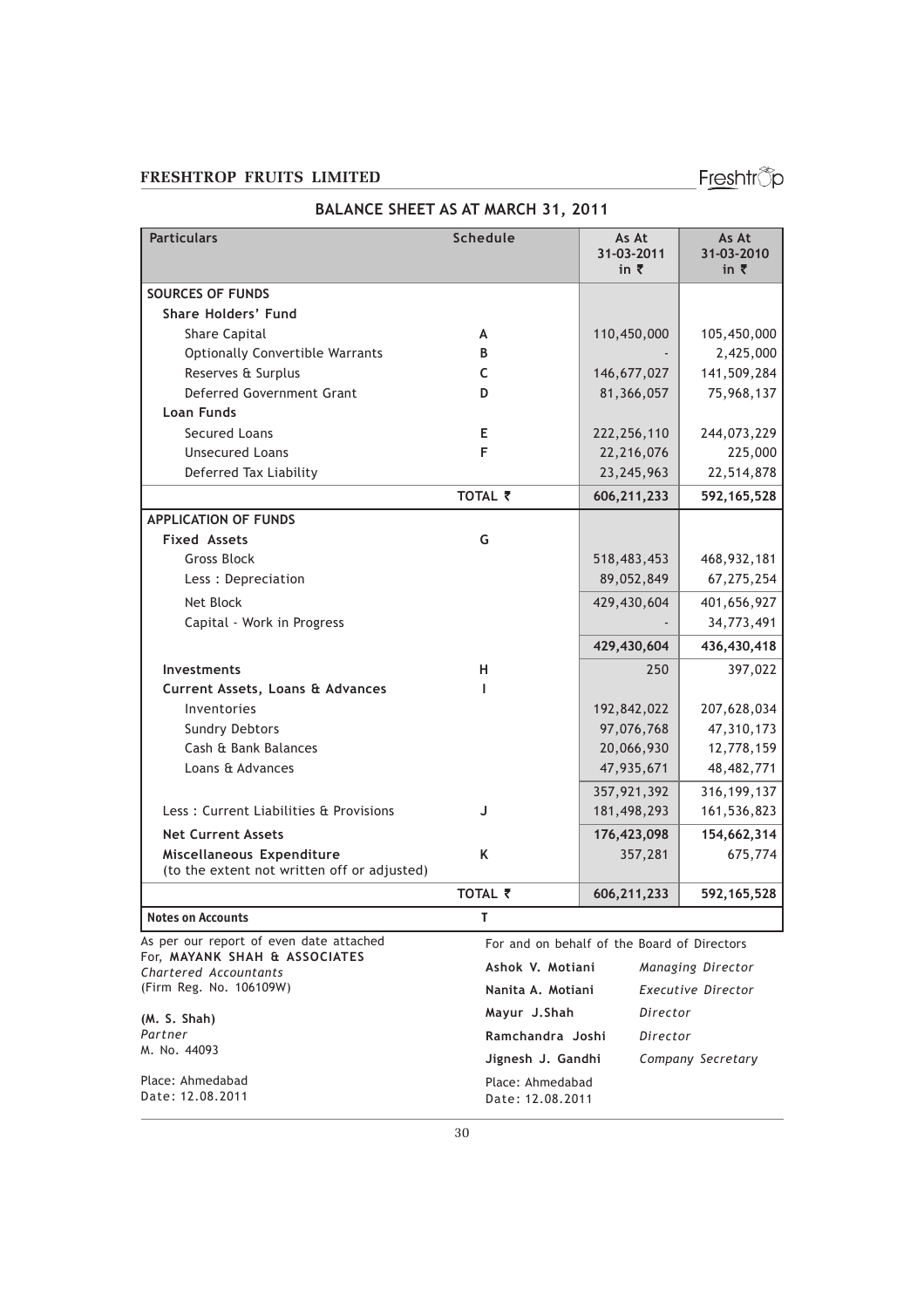### Annual Report 2010 - 2011

| <b>Particulars</b>                                       | <b>Schedule</b>   | <b>Year Ended</b>                           | Year Ended                    |
|----------------------------------------------------------|-------------------|---------------------------------------------|-------------------------------|
|                                                          |                   | 31-03-2011<br>in $\bar{\tau}$               | 31-03-2010<br>in $\bar{\tau}$ |
| <b>INCOME:</b>                                           |                   |                                             |                               |
| <b>Sales</b>                                             | L                 | 533,199,949                                 | 486,751,146                   |
| Other Income                                             | M                 | 10,376,089                                  | 14,768,981                    |
| Export Incentives                                        |                   | 19,456,906                                  | 16,580,880                    |
|                                                          | TOTAL ₹           | 563,032,944                                 | 518,101,007                   |
| <b>EXPENDITURE</b>                                       |                   |                                             |                               |
| Material Consumed & Stock Variation                      | N                 | 348,402,902                                 | 265,364,212                   |
| Manufacturing Expenses                                   | 0                 | 29,665,791                                  | 21,903,032                    |
| Payments to & Provisions for Employment                  | P                 | 20,301,722                                  | 15,624,659                    |
| Administrative Expenses                                  | Q                 | 13,846,111                                  | 13,083,923                    |
| Selling and Distribution Expenses                        | R                 | 104,767,901                                 | 130,664,764                   |
| <b>Financial Charges</b>                                 | S                 | 21,554,187                                  | 18,734,603                    |
| Preliminary & Issue Expenditure written off              |                   | 318,493                                     | 318,493                       |
| Depreciation                                             |                   | 22,792,573                                  | 21, 158, 726                  |
|                                                          | TOTAL ₹           | 561,649,680                                 | 486,852,412                   |
| Profit before tax                                        |                   | 1,383,264                                   | 31,248,595                    |
| Provision for current taxation                           |                   | 269,000                                     | 5,309,000                     |
| <b>Deferred Taxation</b>                                 |                   | 731,085                                     | 9,536,549                     |
| <b>MAT Credit Entitlement</b>                            |                   | (269,000)                                   | (5,309,000)                   |
| <b>Profit after Tax</b>                                  |                   | 652,179                                     | 21,712,046                    |
| MAT Credit Entitlement of previous year                  |                   | (644, 029)                                  | 2,402,485                     |
| Prior Period and extra ordinary Items                    |                   | (459, 593)                                  | 738,818                       |
| Profit after Tax and Prior Period & Extra Ordinary Items |                   | 467,743                                     | 23,375,713                    |
| <b>Balance Brought Forward</b>                           |                   | 121,571,319                                 | 98,195,606                    |
| <b>Balance Carried Forward</b>                           |                   | 122,039,062                                 | 121,571,319                   |
| Notes on Accounts                                        | T                 |                                             |                               |
| Earning per Equity Share (Face Value s. 10/- Each)       |                   |                                             |                               |
| <b>Basic and Diluted</b>                                 |                   | 0.06                                        | 2.14                          |
| As per our report of even date attached                  |                   | For and on behalf of the Board of Directors |                               |
| For, MAYANK SHAH & ASSOCIATES<br>Chartered Accountants   | Ashok V. Motiani  |                                             | Managing Director             |
| (Firm Reg. No. 106109W)                                  | Nanita A. Motiani |                                             | Executive Director            |
| (M. S. Shah)                                             | Mayur J.Shah      | Director                                    |                               |
| Partner                                                  | Ramchandra Joshi  | Director                                    |                               |
| M. No. 44093                                             | Jignesh J. Gandhi |                                             | Company Secretary             |
| Place: Ahmedabad                                         | Place: Ahmedabad  |                                             |                               |

### PROFIT & LOSS ACCOUNT FOR THE YEAR ENDED ON MARCH 31, 2011

Place: Ahmedabad Date : 12.08.2011

Date : 12.08.2011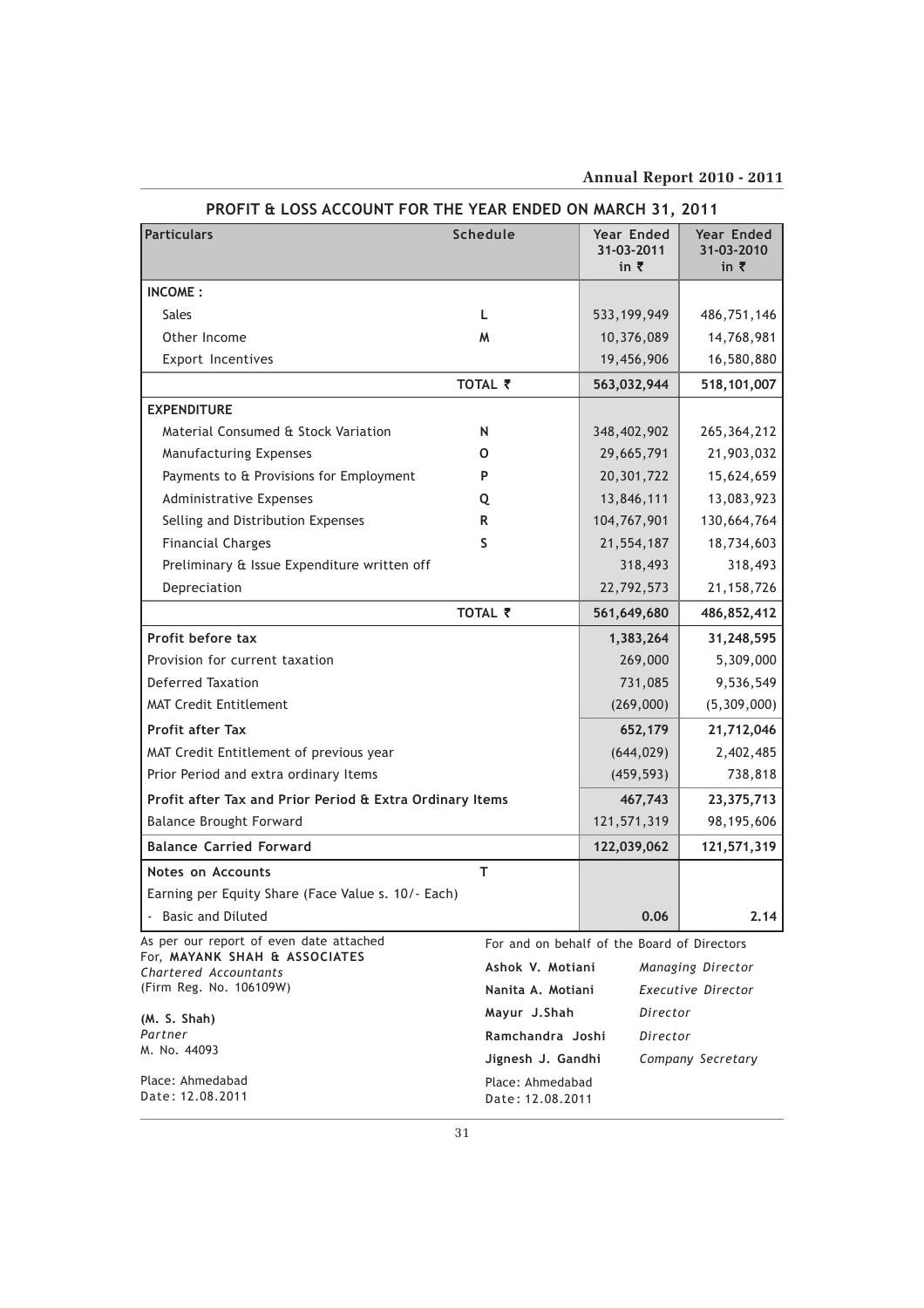Freshtrop

# Particulars For the Form of the Form of the Form of the Form of the Form of the Form of the Form of the Form of the Form of the Form of the Form of the Form of the Form of the Form of the Form of the Form of the Form of th Period ended Period ended<br>31.03.11 31.03.10 31.03.11  $(\overline{\zeta})$   $(\overline{\zeta})$ A Cash Flow from Operating Activities : Net Profit before Tax and Extra Ordinary Items 1,383,264 31,248,595 Adjustments For : Depreciation 22,792,573 21,158,726 Government Grant (4,303,080) (3,774,361) Write Offs 318,493 318,493 (Profit)/Loss on sale of Fixed Assets (125,000) (380,758)  $(Profit)/Loss on sale of Investments$  (279,301) 19,286,949 48,570,695 Income from Investment Activity Add: Interest Paid 21,554,187 | 18,734,603 Less: Interest/Dividend Received 218,863 326,020 Operating Profit / (Loss) before working capital changes  $40,622,273$  66,979,278 Adjustments For : Trade & Other Receivables (49,264,482) (32,008,570)

### CASH FLOW STATEMENT FOR THE YEAR ENDED 31-03-2011

| Net Cash after Extra Ordinary Intems (A)             | 25,958,676     | (207, 322)     |
|------------------------------------------------------|----------------|----------------|
| Add / (Less) : Prior Period and Extra ordinary Items | 452,444        | (738, 818)     |
| Net Cash used in Operating Activities                | 25,506,232     | 531,496        |
| Income Tax                                           | (330, 041)     | (5,094,217)    |
|                                                      | (14,786,000)   | (61, 353, 565) |
| <b>Trade Payables</b>                                | 19,692,470     | 6,619,295      |
| Inventories                                          | 14,786,012     | (35, 964, 290) |
| Trade & Other Receivables                            | (49, 264, 482) | (32,008,570)   |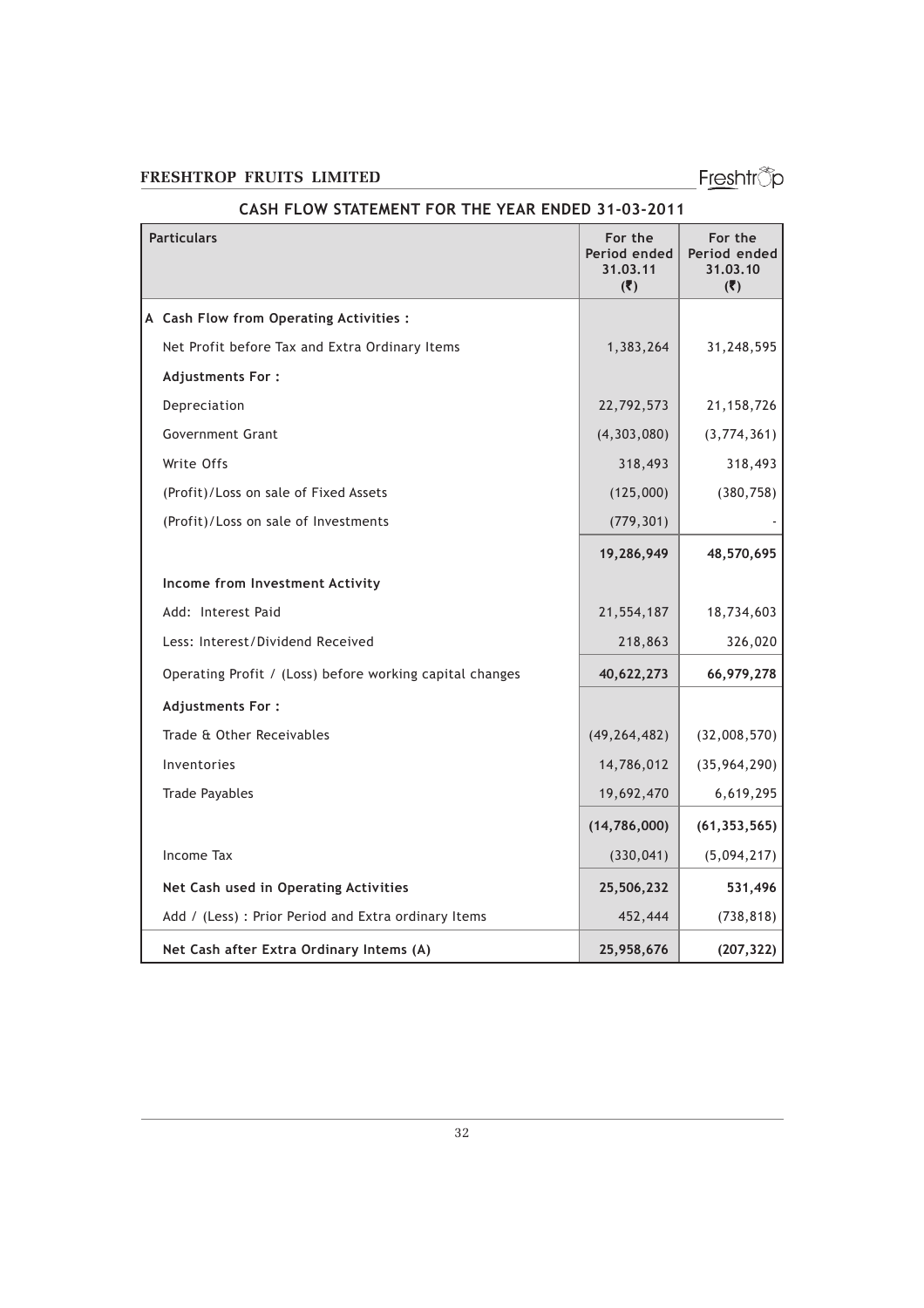Annual Report 2010 - 2011

| CASH FLOW STATEMENT FOR THE TEAR ENDED ST-03-20TT (CONG) |                                            |                                            |  |
|----------------------------------------------------------|--------------------------------------------|--------------------------------------------|--|
| <b>Particulars</b>                                       | For the<br>Period ended<br>31.03.11<br>(5) | For the<br>Period ended<br>31.03.10<br>(5) |  |
| <b>B</b> Cash Flow from Investing Activities :           |                                            |                                            |  |
| Purchase of Fixed Assets including Capital WIP           | (15, 785, 611)                             | (58, 346, 942)                             |  |
| Sale of Investment                                       | 1,176,073                                  |                                            |  |
| Purchase of Investment                                   |                                            | (100, 972)                                 |  |
| Interest/Dividend Received                               | 218,863                                    | 326,020                                    |  |
| Sale / Deduction of Fixed Assets                         | 125,000                                    | 609,570                                    |  |
| Net Cash used in Investment Activities (B)               | (14, 265, 675)                             | (57, 512, 324)                             |  |
| C Cash Flow from Financing Activities :                  |                                            |                                            |  |
| Repayment of Long Term Borrowings                        | (57, 492, 874)                             | (74, 889, 205)                             |  |
| Proceeds from Long Term Borrowings                       |                                            | 27,354,678                                 |  |
| Increase (Decrease) in Short Term Borrowings             | 57,666,832                                 | 32,886,139                                 |  |
| Increase in Share Capital including Share Premium        | 7,275,000                                  | 12,125,000                                 |  |
| Share Issue Expenses                                     |                                            | (96, 972)                                  |  |
| <b>Interest Paid</b>                                     | (21, 554, 187)                             | (18, 734, 603)                             |  |
| Government Subsidy/ Grants                               | 9,701,000                                  | 75,000,000                                 |  |
| Net Cash from Financing Activities (C)                   | (4, 404, 229)                              | 53,645,037                                 |  |
| Net Increase In Cash & Cash equivalents (A+B+C)          | 7,288,772                                  | (4,074,609)                                |  |
| Cash and Cash equivalent Opening balance :               |                                            |                                            |  |
| Cash and bank balances                                   | 12,778,158                                 | 16,852,767                                 |  |
| Cash and Cash equivalent Closing balance :               |                                            |                                            |  |
| Cash and bank balances                                   | 20,066,930                                 | 12,778,158                                 |  |
|                                                          |                                            |                                            |  |

CASH FLOW STATEMENT FOR THE YEAR ENDED 31-03-2011 (Contd...)

The above Cash Flow Statement has been prepared under the "Indirect Method" as set out in the Accounting Standard 3 on "Cash Flow Statements" as prescribed by Companies (Accounting Standard) Rules, 2006.

For and on behalf of the Board of Directors Ashok V. Motiani Managing Director Nanita A. Motiani Executive Director Mayur J.Shah Director Ramchandra Joshi Director Jignesh J. Gandhi Company Secretary Place: Ahmedabad Date : 12.08.2011 As per our report of even date attached For, MAYANK SHAH & ASSOCIATES Chartered Accountants (Firm Reg. No. 106109W) (M. S. Shah) Partner M. No. 44093 Place: Ahmedabad Date : 12.08.2011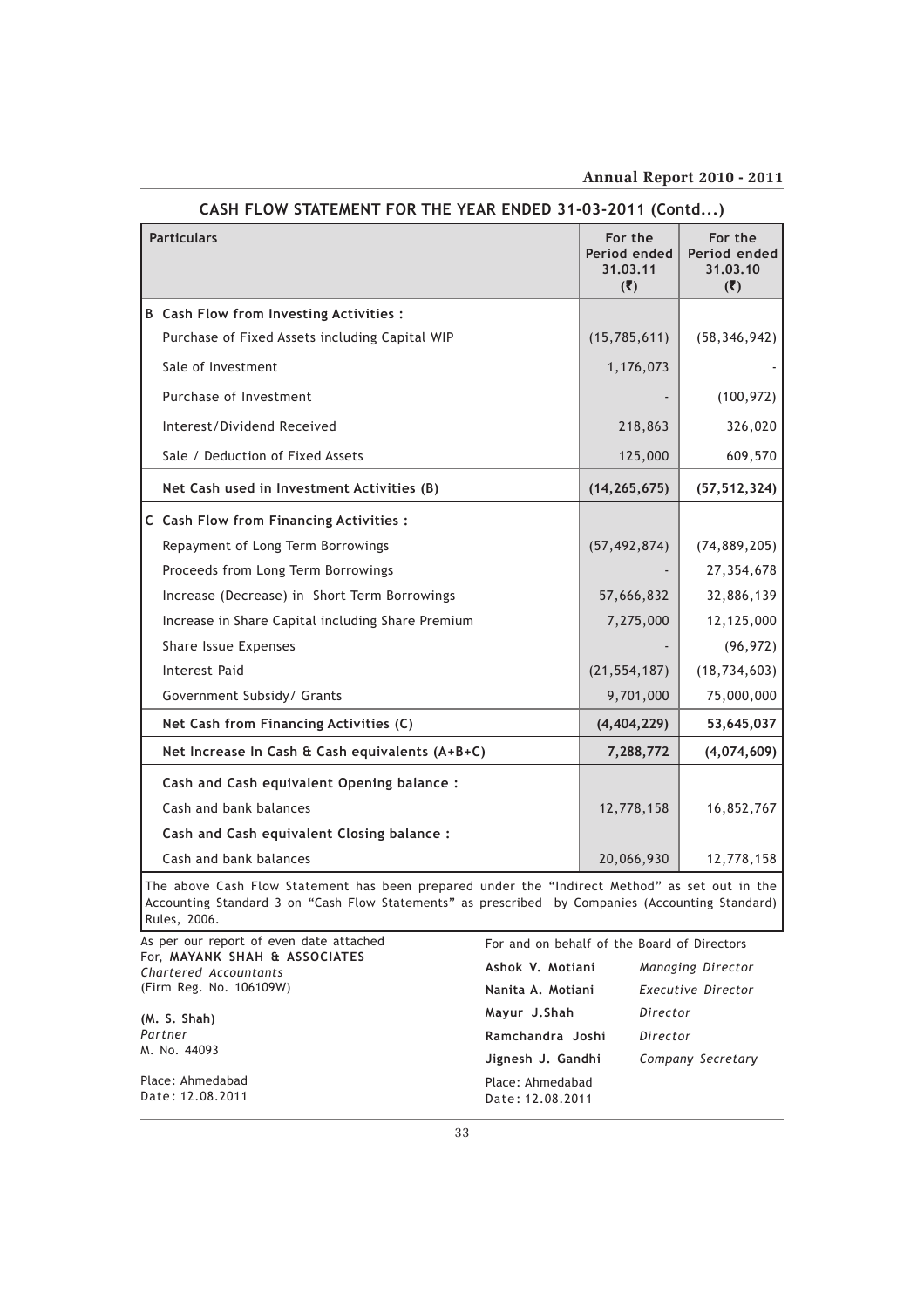Freshtrop

### Schedules Annexed to and Forming part of Accounts as at MARCH 31, 2011

| <b>Particulars</b>                                                                                | As At                      | As At                      |
|---------------------------------------------------------------------------------------------------|----------------------------|----------------------------|
|                                                                                                   | 31-03-2011<br>in $\bar{z}$ | 31-03-2010<br>in $\bar{z}$ |
| <b>SCHEDULE - A : SHARE CAPITAL</b>                                                               |                            |                            |
| Authorized                                                                                        |                            |                            |
| 1,50,00,000 Equity Shares of ₹10/- each                                                           | 150,000,000                | 150,000,000                |
| Issued, Subscribed & Paid-up                                                                      |                            |                            |
| 11045000 (P.Y.10545000) Equity Shares of ₹10/- each<br>fully paid (Refer Note No.4 of Schedule-T) | 110,450,000                | 105,450,000                |
| TOTAL ₹                                                                                           | 110,450,000                | 105,450,000                |
| <b>SCHEDULE - B: OPTIONALLY CONVERTIBLE WARRANTS</b>                                              |                            |                            |
| 5,00,000 (P.Y. 10,00,000) Optionally Convertible<br>Warrants of ₹19.40 each                       | 9,700,000                  | 19,400,000                 |
| 5,00,000 (P.Y. 10,00,000) Optionally Convertible<br>Warrants paid up of ₹4.85 each                | 2,425,000                  | 4,850,000                  |
| Add: 5,00,000 (P.Y. 5,00,000) Optionally Convertible<br>Warrants option availed during the year   | 7,275,000                  | 7,275,000                  |
| Less: Option Exercised during the Year                                                            | 9,700,000                  | 9,700,000                  |
| TOTAL ₹                                                                                           |                            | 2,425,000                  |
| SCHEDULE - C : RESERVES & SURPLUS                                                                 |                            |                            |
| <b>Share Premium</b>                                                                              | 9,700,000                  | 5,000,000                  |
| Add: Addition on Conversion of Warrants                                                           | 4,700,000                  | 4,700,000                  |
|                                                                                                   | 14,400,000                 | 9,700,000                  |
| Capital Reserve                                                                                   | 8,950,000                  | 8,950,000                  |
| <b>General Reserve</b>                                                                            | 1,287,965                  | 1,287,965                  |
| Profit & Loss Account                                                                             | 122,039,062                | 121,571,319                |
| TOTAL ₹                                                                                           | 146,677,027                | 141,509,284                |
| <b>SCHEDULE - D : DEFERRED GOVERNMENT GRANT</b>                                                   |                            |                            |
| <b>Opening Balance</b>                                                                            | 75,968,137                 | 4,742,498                  |
| Add: Received during the year                                                                     | 9,701,000                  | 75,000,000                 |
|                                                                                                   | 85,669,137                 | 79,742,498                 |
| Less: Recognized during the year                                                                  | 4,303,080                  | 3,774,361                  |
| TOTAL ₹                                                                                           | 81,366,057                 | 75,968,137                 |
| <b>SCHEDULE - E: SECURED LOANS</b>                                                                |                            |                            |
| Term Loans                                                                                        | 88,476,836                 | 145,969,710                |
| <b>Working Capital Loans</b><br>(Refer Note No.5 of Schedule-T)                                   | 133,779,275                | 98,103,519                 |
| TOTAL ₹                                                                                           | 222,256,110                | 244,073,229                |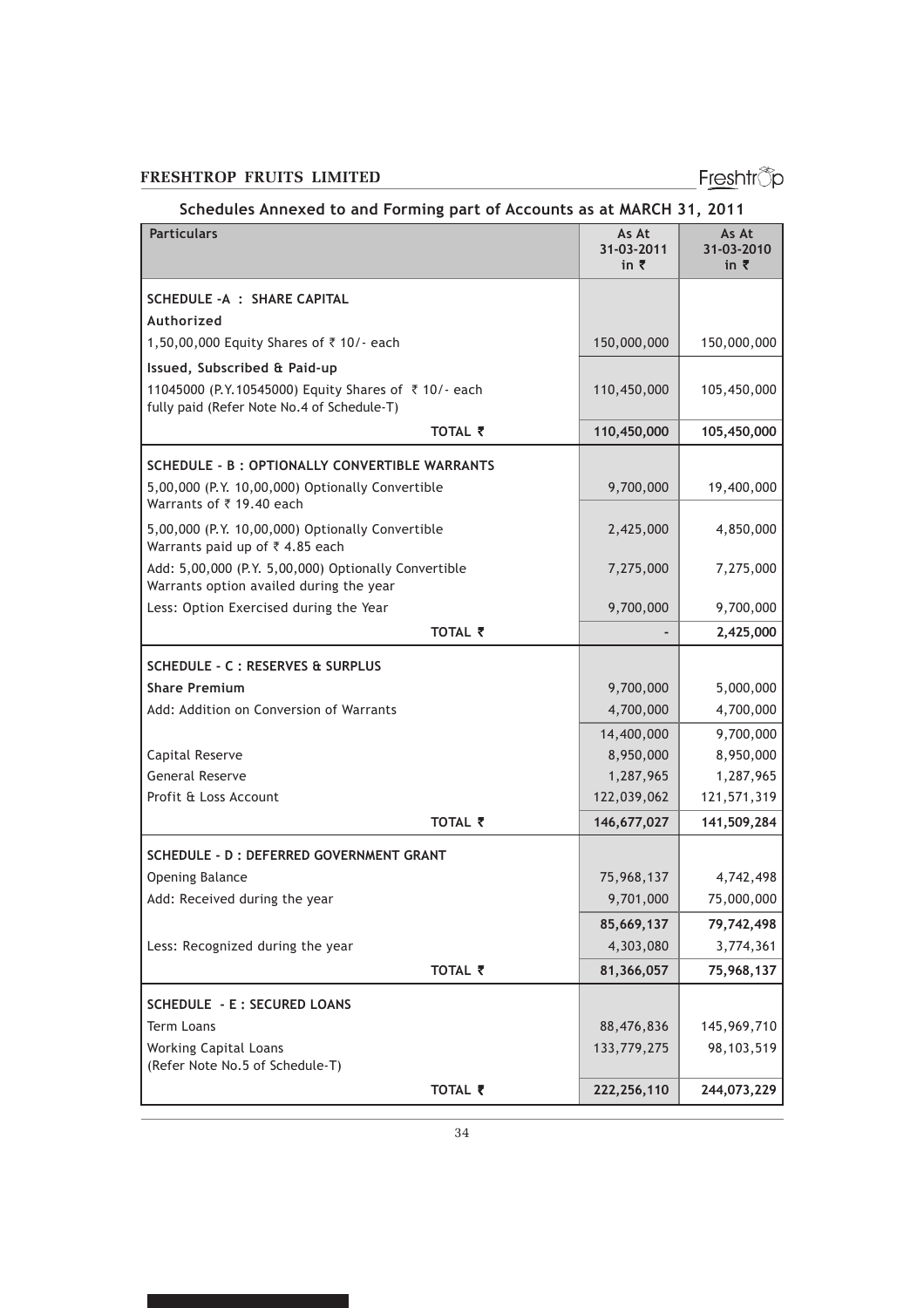### Annual Report 2010 - 2011

| <b>Particulars</b>                   |         | As At<br>31-03-2011<br>in $\bar{z}$ | As At<br>31-03-2010<br>in $\bar{z}$ |
|--------------------------------------|---------|-------------------------------------|-------------------------------------|
| <b>SCHEDULE - F: UNSECURED LOANS</b> |         |                                     |                                     |
| Inter Corporate Deposit              |         | 2,003,524                           | 225,000                             |
| From Bank                            |         | 20,212,552                          |                                     |
|                                      | TOTAL ₹ | 22,216,076                          | 225,000                             |

### SCHEDULE - G : FIXED ASSETS

|                            |                                       |                                                |                                      | <b>GROSS BLOCK</b>                    |                                   |                                         |                                            | <b>DEPRECIATION</b>                          |                                                | <b>NET BLOCK</b>             |                        |
|----------------------------|---------------------------------------|------------------------------------------------|--------------------------------------|---------------------------------------|-----------------------------------|-----------------------------------------|--------------------------------------------|----------------------------------------------|------------------------------------------------|------------------------------|------------------------|
| Sr.<br>No.                 | Description                           | <b>Balance</b><br>As at<br>$01 - 04 - 10$<br>₹ | Additions<br>During<br>the Year<br>₹ | Deductions<br>During<br>the Year<br>₹ | Balance<br>As at<br>31-03-11<br>₹ | Balance<br>As at<br>$01 - 04 - 10$<br>₹ | Provided<br><b>During</b><br>the Year<br>₹ | <b>Deductions</b><br>During<br>the Year<br>₹ | <b>Balance</b><br>As at<br>$31 - 03 - 11$<br>₹ | As on<br>$31 - 03 - 11$<br>₹ | As on<br>31-03-10<br>₹ |
|                            | <b>TANGIBLE</b>                       |                                                |                                      |                                       |                                   |                                         |                                            |                                              |                                                |                              |                        |
|                            | Land & Land<br>Development            | 19,682,169                                     |                                      |                                       | 19,682,169                        |                                         |                                            |                                              |                                                | 19,682,169                   | 19,682,169             |
| $\overline{2}$             | <b>Factory Building</b>               | 134,730,386                                    | 8,723,907                            | 591,646                               | 142,862,647                       | 15,514,006                              | 4,638,470                                  | 591,646                                      | 19,560,830                                     | 123,301,817                  | 119,216,380            |
| $\overline{3}$             | Plant & Machinery                     | 288,567,212                                    | 38,185,505                           | 416,183                               | 326, 336, 534                     | 43,957,475                              | 15,895,350                                 | 416,183                                      | 59,436,642                                     | 266,899,892                  | 244,609,737            |
| 4                          | Office Equipment                      | 1,625,534                                      | 202,810                              | ٠                                     | 1,828,344                         | 365,927                                 | 82,421                                     | $\overline{\phantom{a}}$                     | 448,348                                        | 1,379,996                    | 1,259,607              |
| 5                          | Vehicles                              | 8,172,102                                      | 2,623,419                            | ٠                                     | 10,795,521                        | 2,135,950                               | 927,240                                    |                                              | 3,063,190                                      | 7,732,331                    | 6,036,152              |
| 6                          | Furniture & Fixtures                  | 4,626,061                                      | 72,723                               | ٠                                     | 4,698,784                         | 2,333,916                               | 294,657                                    | $\overline{\phantom{a}}$                     | 2,628,573                                      | 2,070,211                    | 2,292,145              |
| 7                          | Computer                              | 4,030,689                                      | 745,113                              |                                       | 4,775,802                         | 2,587,201                               | 579,585                                    | $\overline{\phantom{a}}$                     | 3,166,786                                      | 1,609,016                    | 1,443,488              |
| 8                          | Office Electrification                | 320,115                                        | 5,625                                | ٠                                     | 325,740                           | 44,162                                  | 20,442                                     | $\overline{\phantom{a}}$                     | 64,604                                         | 261,136                      | 275,953                |
| 9                          | <b>Pollution Control</b><br>Equipment | 7,089,673                                      |                                      |                                       | 7,089,673                         | 311,820                                 | 336,760                                    |                                              | 648,580                                        | 6,441,093                    | 6,777,853              |
|                            | <b>INTANGIBLE</b>                     |                                                |                                      |                                       |                                   |                                         |                                            |                                              |                                                |                              |                        |
| $\boldsymbol{\mathsf{10}}$ | Web Site                              | 88,240                                         |                                      |                                       | 88,240                            | 17,648                                  | 17,648                                     |                                              | 35,296                                         | 52,944                       | 70,592                 |
|                            | <b>TOTAL ₹</b>                        | 468,932,180                                    | 50,559,102                           | 1,007,829                             | 518,483,453                       | 67,268,105                              | 22,792,573                                 | 1,007,829                                    | 89.052.849                                     | 429,430,604                  | 401.664.075            |
|                            | Previous Year's Total                 | 184,001,576                                    | 285,371,046                          | 440,441                               | 468,932,181                       | 46,328,157                              | 21,158,726                                 | 211,629                                      | 67,275,254                                     | 401,656,927                  | 137,673,419            |

| <b>Particulars</b>                                                                                           | As At<br>31-03-2011<br>in $\bar{z}$ | As At<br>31-03-2010<br>in $\bar{z}$ |         |
|--------------------------------------------------------------------------------------------------------------|-------------------------------------|-------------------------------------|---------|
| SCHEDULE - H: INVESTMENTS                                                                                    |                                     |                                     |         |
| Quoted Investment In Equity Shares<br>(A)                                                                    |                                     |                                     | 295,800 |
| Tata Consultancy Services Limited<br>(i)<br>(No. of shares-Nil) (P.Y. - 1392 shares)                         |                                     |                                     |         |
| (B)<br>Unquoted Investments                                                                                  |                                     |                                     |         |
| In Mutual Funds<br>(i)                                                                                       |                                     |                                     |         |
| Bharti AXA Equity Fund Regular Plan-Growth<br>$\overline{\phantom{a}}$<br>No. of Units - Nil (P.Y.-1344.816) |                                     |                                     | 21,232  |
| Bharti AXA Equity Fund Eco Plan-Growth<br>$\overline{\phantom{a}}$<br>No. of Units - Nil (P.Y. - 4715.827)   |                                     |                                     | 79,740  |
| (ii) 5 Nos of Shares of $\overline{50}/$ - each of Shree Laxminarayan<br>Co-op Hos.Soc.Ltd                   |                                     | 250                                 | 250     |
|                                                                                                              | TOTAL ₹                             | 250                                 | 397,022 |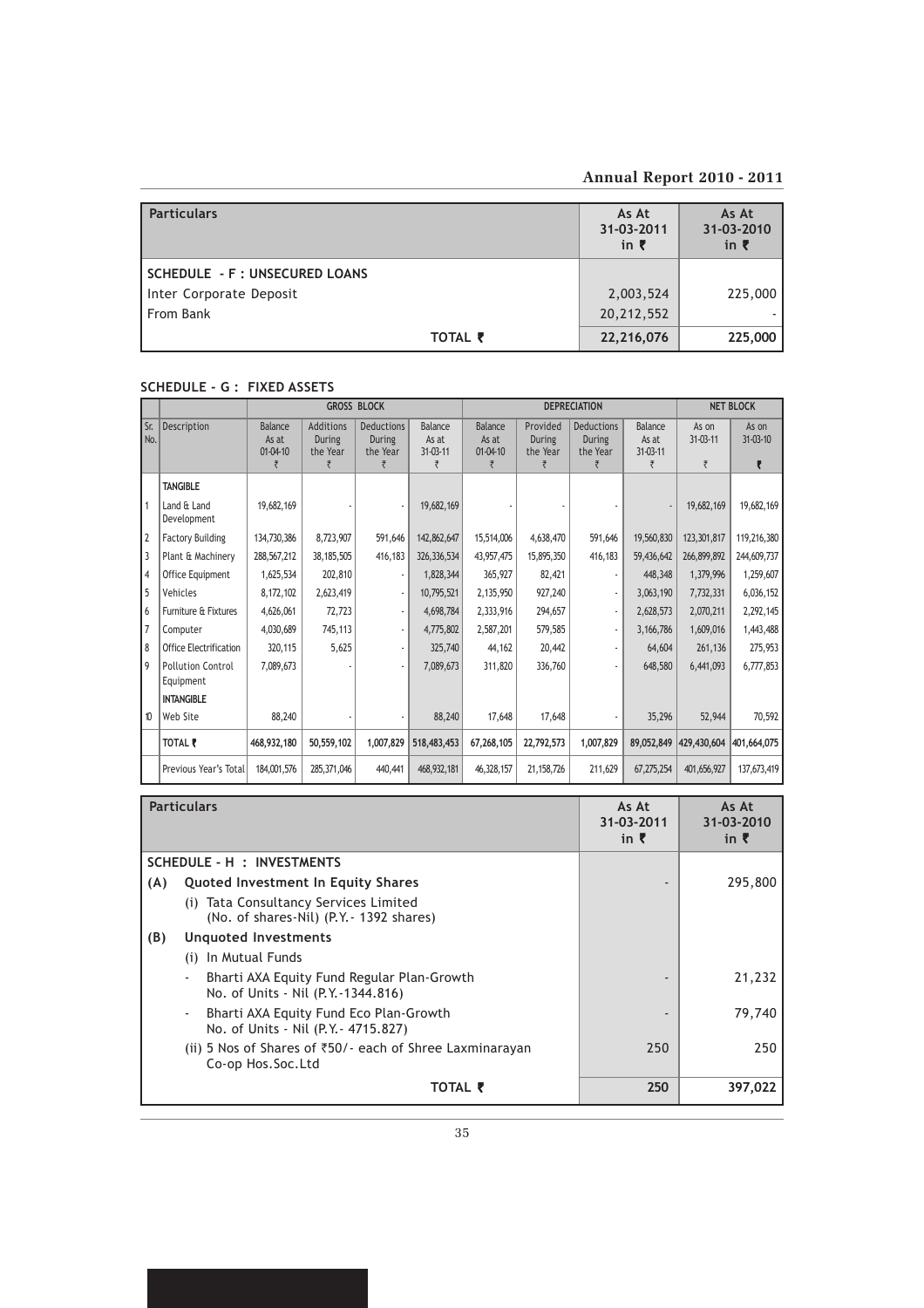Freshtrop

| <b>Particulars</b>                                                     | As At<br>31-03-2011<br>in ₹ | As At<br>31-03-2010<br>in ₹ |
|------------------------------------------------------------------------|-----------------------------|-----------------------------|
| SCHEDULE - I: CURRENT ASSETS, LOANS AND ADVANCES                       |                             |                             |
| <b>INVENTORIES</b>                                                     |                             |                             |
| Finished Stock- In Transit                                             | 141,399,448                 | 175,866,086                 |
| Finished Stock - At Factory                                            | 23,001,775                  | 15,616,520                  |
| <b>Raw Materials</b>                                                   | 746,400                     |                             |
| Consumables                                                            | 1,198,703                   | 1,273,690                   |
| Packing Materials                                                      | 26,387,391                  | 14,752,533                  |
| Spare parts                                                            | 108,305                     | 119,205                     |
| TOTAL $\bar{\bar{\xi}}$ (A)                                            | 192,842,022                 | 207,628,034                 |
| SUNDRY DEBTORS (Unsecured, considered good)                            |                             |                             |
| Outstanding for more than six months                                   | 99,527                      |                             |
| Outstanding for less than six months                                   | 96, 977, 241                | 47,310,173                  |
| TOTAL $\bar{\tau}$ (B)                                                 | 97,076,768                  | 47,310,173                  |
| <b>CASH AND BANK BALANCE</b>                                           |                             |                             |
| Cash on Hand                                                           | 847,304                     | 2,427,748                   |
| Balance with Scheduled Banks :                                         |                             |                             |
| In Current Account                                                     | 17,488,335                  | 8,536,300                   |
| In Fixed Deposit Account                                               | 1,731,292                   | 1,814,111                   |
| TOTAL $\bar{\tau}$ (C)                                                 | 20,066,930                  | 12,778,159                  |
| LOANS AND ADVANCES (Unsecured, considered good)                        |                             |                             |
| Advances recoverable in Cash or in kind or for<br>value to be received | 17,728,570                  | 21,559,018                  |
| Deposits                                                               | 1,806,172                   | 1,789,133                   |
| <b>Balance with Government Authorities</b>                             | 19,635,277                  | 17,282,186                  |
| MAT Credit Entitlement                                                 | 6,319,542                   | 6,694,571                   |
| Prepaid Expenses                                                       | 2,446,110                   | 1,157,863                   |
| TOTAL $\bar{\tau}$ (D)                                                 | 47,935,671                  | 48,482,771                  |
| TOTAL ₹ $(A+B+C+D)$                                                    | 357,921,392                 | 316, 199, 137               |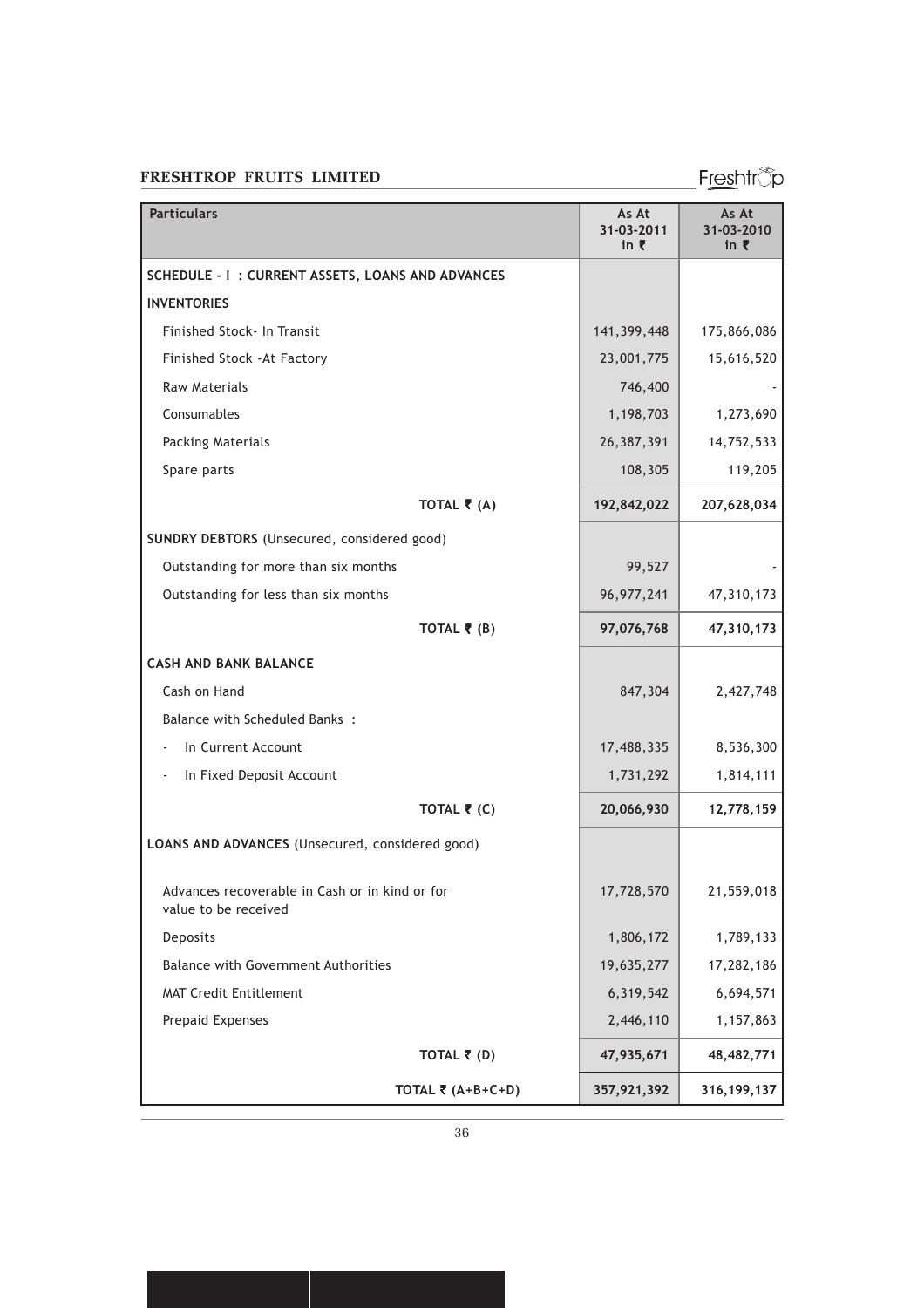Annual Report 2010 - 2011

| <b>Particulars</b>                              | As At<br>31-03-2011 | As At<br>31-03-2010 |
|-------------------------------------------------|---------------------|---------------------|
|                                                 | in $\bar{z}$        | in $\bar{z}$        |
| SCHEDULE - J: CURRENT LIABILITIES & PROVISIONS: |                     |                     |
| <b>Current Liabilities</b>                      |                     |                     |
| <b>Sundry Creditors</b>                         | 162,583,253         | 150,891,532         |
| <b>Advance from Customers</b>                   | 11, 176, 220        |                     |
| <b>Others Current Liabilities</b>               | 6,381,810           | 4, 241, 725         |
| Unclaimed dividend                              | 1,088,010           | 1,094,566           |
| <b>Provisions</b>                               |                     |                     |
| For Taxation                                    | 269,000             | 5,309,000           |
| TOTAL ₹                                         | 181,498,293         | 161,536,823         |
| <b>SCHEDULE - K: MISCELLANEOUS EXPENDITURE</b>  |                     |                     |
| (To the extent not written off or adjusted)     |                     |                     |
| <b>Share Issue Expenses</b>                     |                     |                     |
| <b>Opening Balance</b>                          | 571,412             | 740,752             |
| Add: Addition during the year                   |                     | 96,972              |
| Less: Written off during the year               | 266,312             | 266,312             |
| TOTAL $\bar{\mathbf{z}}$ (A)                    | 305,100             | 571,412             |
| Deferred Revenue Expenditure                    |                     |                     |
| <b>Opening Balance</b>                          | 104,362             | 156,543             |
| Less: Written off during the year               | 52,181              | 52,181              |
| TOTAL $\bar{\mathbf{z}}$ (B)                    | 52,181              | 104,362             |
| TOTAL $\bar{\tau}$ (A+B)                        | 357,281             | 675,774             |

| <b>Particulars</b>                       | Year Ended<br>31-03-2011<br>in $\bar{z}$ | Year Ended<br>31-03-2010<br>in ₹ |
|------------------------------------------|------------------------------------------|----------------------------------|
| <b>SCHEDULE - L: SALES</b>               |                                          |                                  |
| <b>Export Sales</b>                      | 438,836,451                              | 453, 343, 615                    |
| Domestic Sales                           | 85,559,958                               | 33,080,088                       |
| Job Work Sales                           | 8,803,540                                | 327,443                          |
| TOTAL ₹                                  | 533, 199, 949                            | 486,751,146                      |
| <b>SCHEDULE - M : OTHER INCOME</b>       |                                          |                                  |
| FWC Premium / (Discount)                 | 1,602,754                                | 397,014                          |
| Interest Income                          | 196,775                                  | 213,217                          |
| Dividend on Investments                  | 19,488                                   | 25,151                           |
| Profit on Compulsory Acquisition of Land |                                          | 480,580                          |
| Profit on Sale of Investment             | 779,301                                  |                                  |
| Profit on Sale of Fixed Assets           | 125,000                                  |                                  |
| Income from Debt Fund                    | 2,600                                    | 87,652                           |
| Foreign Exchange Gain                    | 3,347,091                                | 9,791,006                        |
| Government Grant Recognized              | 4,303,080                                | 3,774,361                        |
| TOTAL ₹                                  | 10,376,089                               | 14,768,981                       |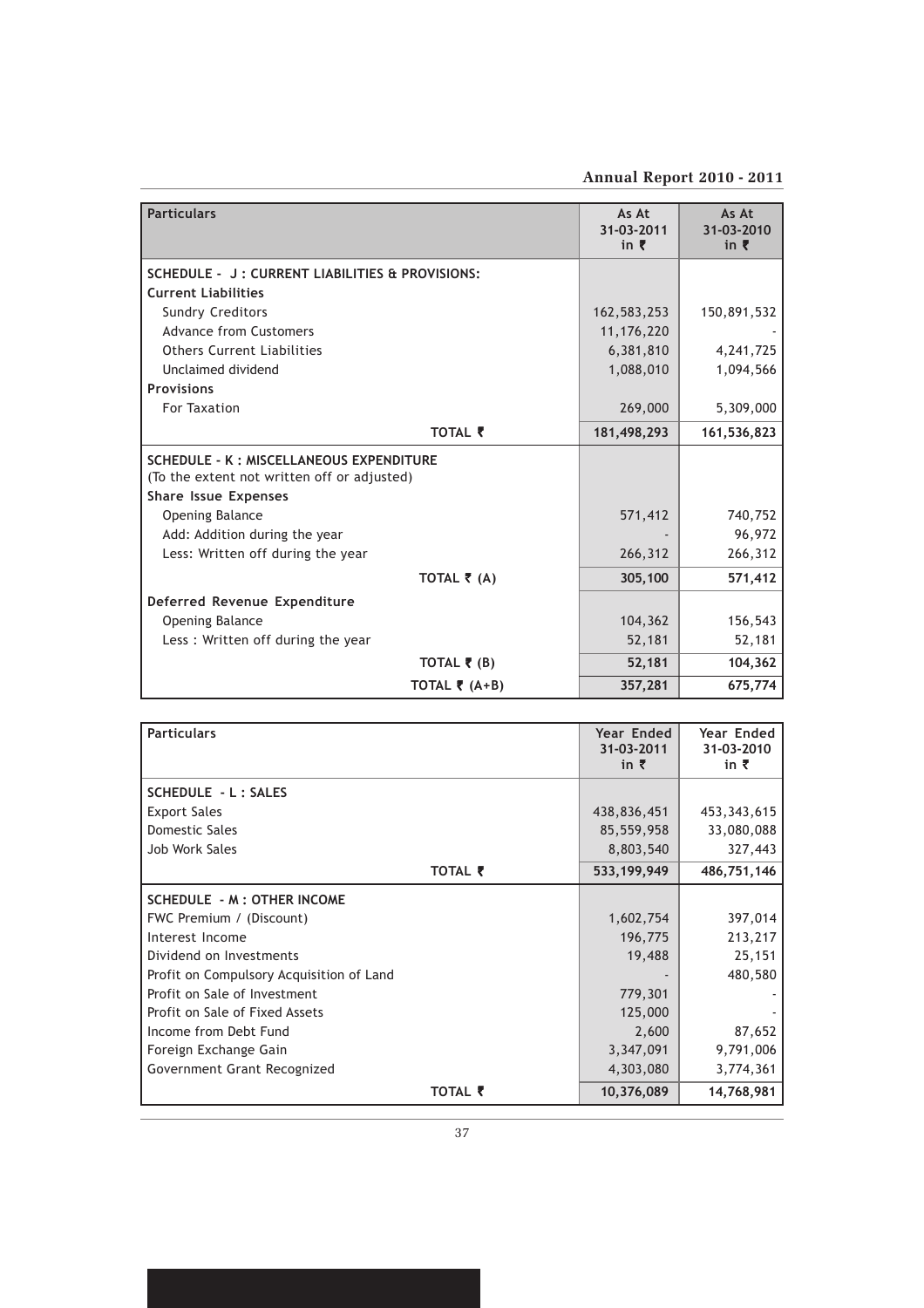Freshtrop

| <b>Particulars</b>                                 |                                    | Year Ended<br>31-03-2011<br>in ₹ | Year Ended<br>31-03-2010<br>in ₹ |
|----------------------------------------------------|------------------------------------|----------------------------------|----------------------------------|
| SCHEDULE - N: MATERIALS CONSUMED & STOCK VARIATION |                                    |                                  |                                  |
| RAW MATERIAL CONSUMPTION                           |                                    |                                  |                                  |
| Op.Stock                                           |                                    |                                  | 1,190,294                        |
| Add: Purchase                                      |                                    | 255, 347, 134                    | 243,801,046                      |
|                                                    |                                    | 255, 347, 134                    | 244,991,340                      |
| Less: Closing Stock                                |                                    | 746,400                          |                                  |
|                                                    | TOTAL $\bar{\bar{\mathbf{z}}}$ (A) | 254,600,734                      | 244,991,340                      |
| <b>FINISHED GOODS PURCHASE</b>                     |                                    |                                  |                                  |
| Op.Stock                                           |                                    |                                  |                                  |
| Add: Purchase                                      |                                    | 2,932,831                        | 3,590,400                        |
|                                                    |                                    | 2,932,831                        | 3,590,400                        |
| Less: Closing Stock                                |                                    |                                  |                                  |
|                                                    | TOTAL $\bar{\bar{\mathbf{z}}}$ (B) | 2,932,831                        | 3,590,400                        |
| PACKING MATERIAL CONSUMED                          |                                    |                                  |                                  |
| Op.Stock                                           |                                    | 14,752,533                       | 15,650,779                       |
| Add: Purchase                                      |                                    | 73,981,972                       | 52, 156, 791                     |
|                                                    |                                    | 88,734,505                       | 67,807,570                       |
| Less: Closing Stock                                |                                    | 26,387,391                       | 14,752,533                       |
|                                                    | TOTAL $\bar{\bar{\mathbf{z}}}$ (C) | 62,347,114                       | 53,055,037                       |
| <b>CONSUMABLES CONSUMED</b>                        |                                    |                                  |                                  |
| Op.Stock                                           |                                    | 971,260                          | 1,240,603                        |
| Add: Purchase                                      |                                    | 1,331,457                        | 1,725,104                        |
|                                                    |                                    | 2,302,717                        | 2,965,707                        |
| Less: Closing Stock                                |                                    | 861,877                          | 971,260                          |
|                                                    | TOTAL $\bar{\tau}$ (D)             | 1,440,840                        | 1,994,447                        |
| <b>STOCK VARIATION</b>                             |                                    |                                  |                                  |
| Cl.Stock Finished Goods-In Transit                 |                                    | 141,399,448                      | 175,866,086                      |
| Cl.Stock Finished Goods-At Factory                 |                                    | 23,001,775                       | 15,616,520                       |
|                                                    | TOTAL ₹ (a)                        | 164,401,223                      | 191,482,606                      |
| Op.Stock Finished Goods-In Transit                 |                                    | 175,866,086                      | 147,954,840                      |
| Op.Stock Finished Goods-At Factory                 |                                    | 15,616,520                       | 5,260,754                        |
|                                                    | TOTAL $\bar{\tau}$ (b)             | 191,482,606                      | 153,215,594                      |
|                                                    | TOTAL $\bar{\tau}$ (E) = (b-a)     | 27,081,383                       | (38, 267, 012)                   |
|                                                    | TOTAL ₹ (A+B+C+D+E)                | 348,402,902                      | 265,364,212                      |
| <b>SCHEDULE - O : MANUFACTURING EXPENSES</b>       |                                    |                                  |                                  |
| Labour charges                                     |                                    | 5,227,082                        | 4,733,399                        |
| Power & Fuel                                       |                                    | 12,922,498                       | 7,912,055                        |
| Inward Transportation                              |                                    | 4,755,808                        | 4,200,194                        |
| Repairs & Maintenance                              |                                    | 1,905,451                        | 1,452,692                        |
| <b>Testing Expenses</b>                            |                                    | 999,185                          | 1,118,349                        |
| <b>Procurement Expenses</b>                        |                                    | 518,842                          | 827,913                          |
| <b>Others Factory Expenses</b>                     |                                    | 3,336,925                        | 1,658,431                        |
|                                                    | TOTAL ₹                            | 29,665,791                       | 21,903,032                       |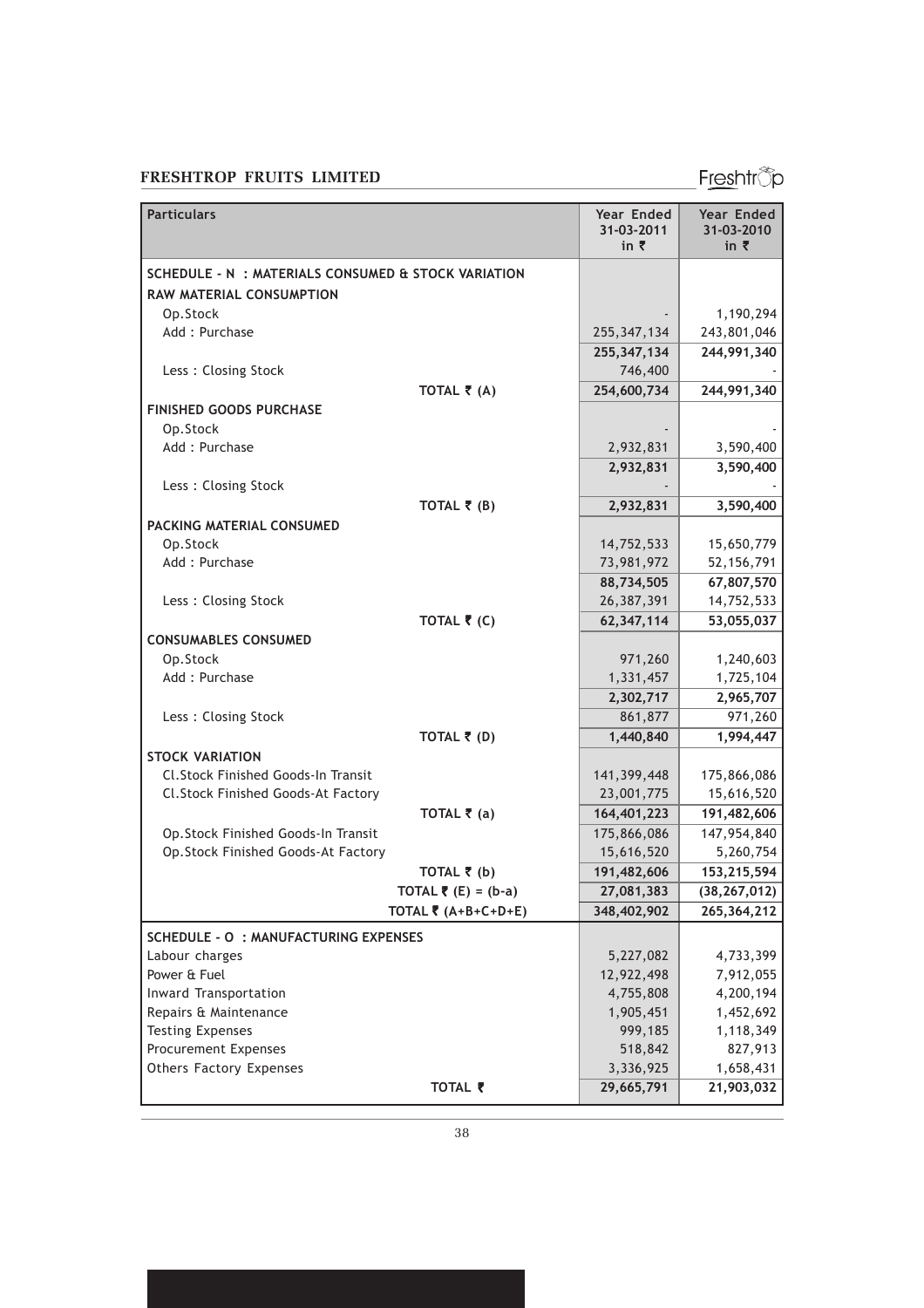### Annual Report 2010 - 2011

| <b>Particulars</b>                                     | <b>Year Ended</b><br>31-03-2011<br>in ₹ | Year Ended<br>31-03-2010<br>in ₹ |
|--------------------------------------------------------|-----------------------------------------|----------------------------------|
| SCHEDULE - P : PAYMENTS TO & PROVISIONS FOR EMPLOYMENT |                                         |                                  |
| Salaries, Bonus & Allowances                           | 18, 174, 139                            | 14,501,223                       |
| Contribution towards Gratuity & Provident Fund         | 1,510,109                               | 779,126                          |
| Staff & Labour Welfare expenses                        | 617,474                                 | 344,310                          |
| TOTAL ₹                                                | 20,301,722                              | 15,624,659                       |
| SCHEDULE - Q: ADMINISTRATIVE AND OTHER EXPENSES        |                                         |                                  |
| Rent, Rates & Taxes                                    | 653,620                                 | 131,623                          |
| Insurance Exps.                                        | 753,710                                 | 876,381                          |
| Stationery & Printing Exps.                            | 270,346                                 | 297,014                          |
| Telephone & Internet Expenses                          | 837,883                                 | 915,120                          |
| Advertisement Exp                                      | 141,496                                 | 85,411                           |
| Computer Exp                                           | 89,502                                  | 136,926                          |
| Director Fees & Remuneration                           | 6,033,088                               | 5,135,830                        |
| Professional & Legal fees                              | 757,312                                 | 1,577,974                        |
| Auditor's Remuneration                                 | 358,475                                 | 248,175                          |
| Vehicle Expenses                                       | 1,004,484                               | 741,373                          |
| Repairs & Maintenance to Building / Office             | 361,560                                 | 361,811                          |
| <b>Listing Fees</b>                                    | 154,420                                 | 107,291                          |
| Loss on sale of Car                                    |                                         | 99,822                           |
| Membership Fees                                        | 255,864                                 | 171,938                          |
| Security Expenses                                      | 755,777                                 | 782,363                          |
| Other Expenses                                         | 1,418,575                               | 1,414,870                        |
| TOTAL ₹                                                | 13,846,111                              | 13,083,923                       |
| SCHEDULE - R : SELLING & DISTRIBUTION EXPENSES         |                                         |                                  |
| Foreign Selling Expenses                               | 73,820,941                              | 107,047,217                      |
| Other Selling & Distribution Expenses                  | 3,728,270                               | 4,395,527                        |
| Forwarding & Freight Charges                           | 27,218,690                              | 19,222,020                       |
| TOTAL ₹                                                | 104,767,901                             | 130,664,764                      |
| <b>SCHEDULE - S : FINANCIAL CHARGES</b>                |                                         |                                  |
| Interest on Fixed Loans                                | 15,331,211                              | 17,205,555                       |
| Interest on Other Loans                                | 3,928,825                               | 2,847,736                        |
| Other Charges                                          | 3, 146, 203                             | 1,526,690                        |
|                                                        | 22,406,238                              | 21,579,981                       |
| Less: Financial charges Capitalised                    | 852,051                                 | 2,845,378                        |
| TOTAL ₹                                                | 21,554,187                              | 18,734,603                       |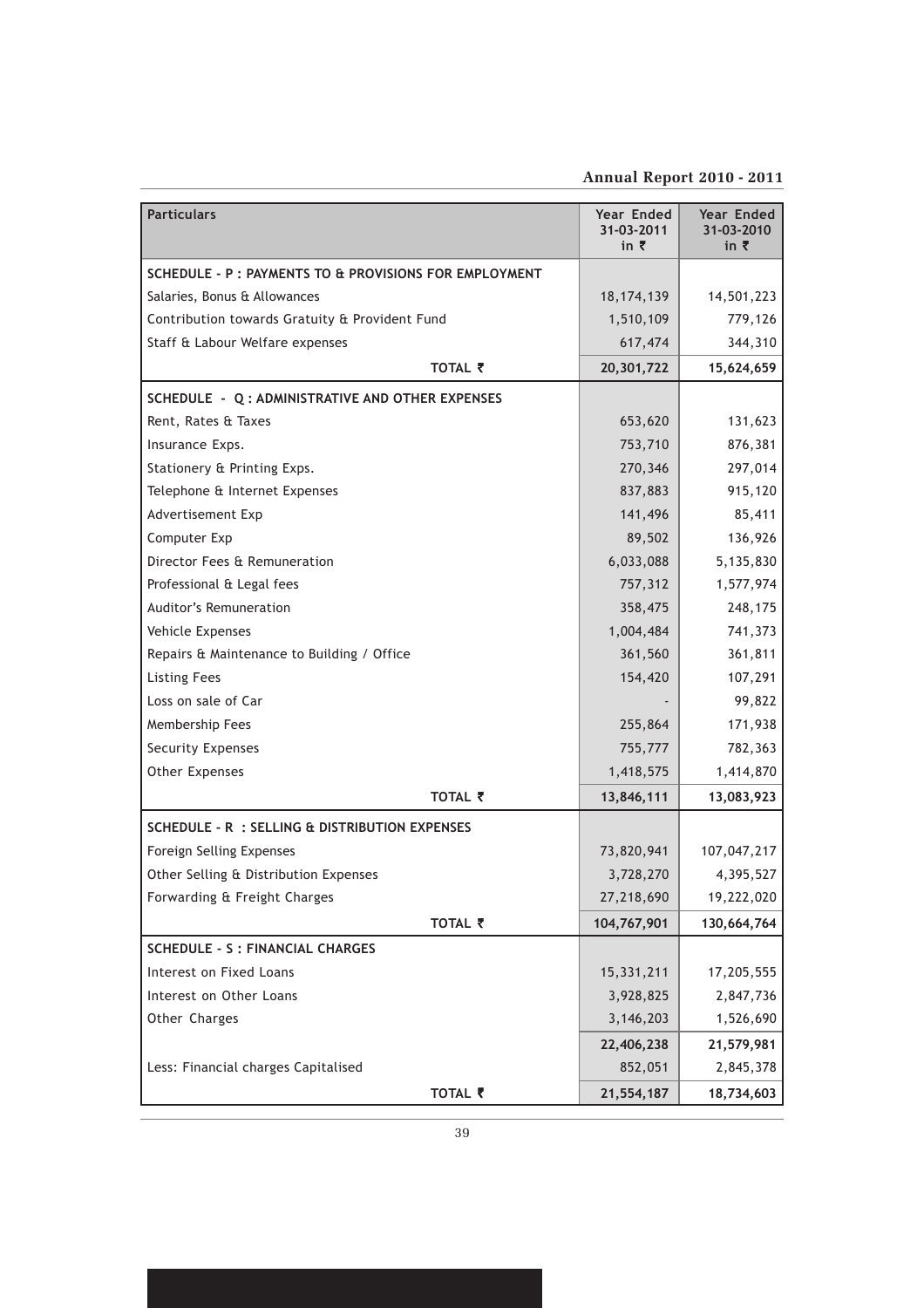### SCHEDULE – T - NOTES ON ACCOUNTS

### 1. BACKGROUND

The company was incorporated as a Private Limited Company on 30th September, 1992 and it was converted in to a Public Limited Company on 22nd September, 1994.

Freshtrop Fruits Ltd. is engaged in the business of exports of fresh fruits and vegetables to leading Supermarket chains in various parts of Europe. During the year company has started supplies of fresh fruits to the domestic market. The company has also produced fruit pulp & Concentrate for both the Domestic & International Customers.

### 2. SIGNIFICANT ACCOUNTING POLICIES

### (A) ACCOUNTING CONVENTIONS

#### (i) Basis of Preparation of Financial Statements

The financial statements of the Company are prepared under the historical cost convention on accrual basis of accounting in all material respects in accordance with the notified Accounting Standards by Companies (Accounting Standards) Rules 2006 (as amended) and the relevant Provisions of the Companies Act,1956. The accounting policies have been consistently applied by the Company during the year.

#### (ii) Use of Estimates

The preparation of the financial statements in conformity with GAAP requires management to make estimates and assumptions that affect the reported amounts of assets and liabilities and the disclosure of contingent liabilities at the date of the financial statements and the reported amounts of revenues and expenses during the reporting period. Actual results could differ from those estimates. Any revision to accounting estimates is recognized prospectively in current and future periods.

### (B) FIXED ASSETS

#### (i) Tangible Assets

Fixed Assets are stated at cost of acquisition / construction (Less: accumulated Depreciation, impairment loss, CENVAT Credit and Value Added Tax). Cost of acquisition includes non refundable taxes, duties, freight and other costs that are directly attributable to bringing assets to their working condition for its intended use. All costs, including financing costs till commencement of commercial production and adjustments arising from exchange rate variations attributable to the fixed assets are capitalized.

#### (ii) Intangible Assets

Intangible assets are recognized when it is probable that the future economic benefits that are attributable to the assets will flow to enterprise and the cost of the assets can be measured reliably. The intangible assets are recorded at the consideration paid for the acquisition of such assets and are carried at cost less accumulated amortization and accumulated impairment loss, if any.

### (C) DEPRECIATION/ AMORTIZATION

#### (i) Tangible Assets

Depreciation on Fixed Assets is provided by Straight Line Method on Pro-rata basis at rates and in manner specified in Schedule XIV of the Companies Act, 1956.

#### (ii) Intangible Assets

Web site development cost is amortized over a period of five years.

### (D) CAPITAL WORK-IN-PROGRESS

Projects under commissioning and other Capital Work-in-Progress are carried at cost, comprising direct cost, related incidental expenses and attributable interest.

### (E) BORROWING COST

Borrowing costs that are attributable to the acquisition or construction of qualifying assets are capitalized as part of the cost of such assets. A qualifying asset is one that necessarily takes substantial period of time to get ready for intended use. All other borrowing costs are charged to revenue.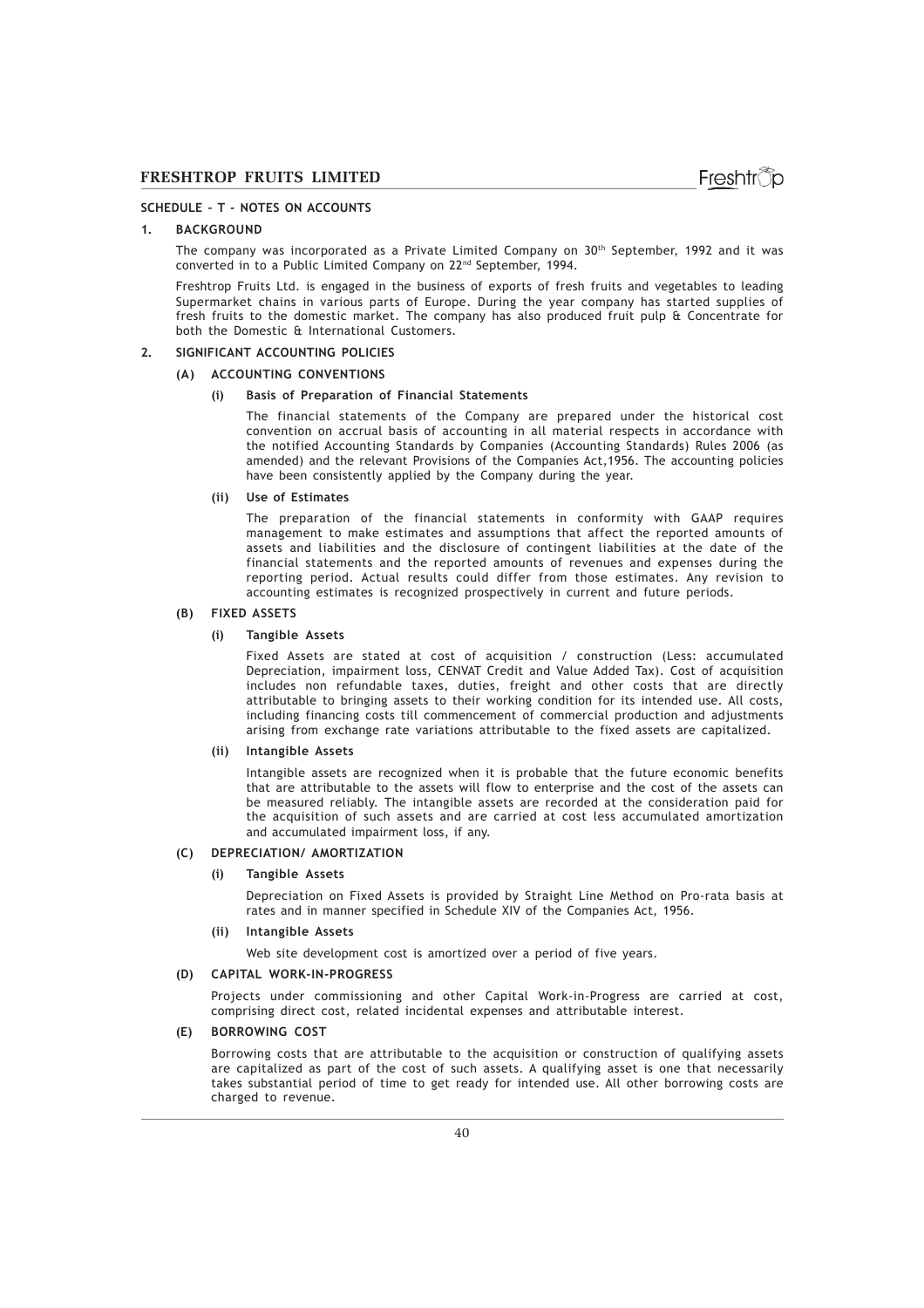### (F) INVENTORIES

Inventories of Raw materials, Packing Materials, Consumables, Stores & Spares and Finished goods (including for Trade) are stated at cost or net realizable value whichever is lower. Cost is computed on FIFO basis, in case of Raw Materials, Packing Materials, Consumables and Stores & Spares. Finished goods (including the consignment stock) include cost of conversion and other costs incurred in bringing the inventories to their present location and condition. Cost is computed by Standard Cost Method in case of finished goods.

#### (G) INVESTMENTS

Investments that are readily realizable and intended to be held for not more than a year are classified as current investments. Current Investments are valued at cost or Net Realizable Value, whichever is lower. All other investments are classified as long term investments. Long term investments are stated at cost of acquisition. Provision for diminution in value of long term investments is made, only if such decline is other than temporary.

### (H) REVENUE RECOGNITION

#### (i) Export Sales

Consignment Sales

Sale of goods in case of goods exported on consignment basis is recognized on acknowledgment of sale by the consignee.

### Sales by Fixed Price Contract

Sales against fixed price contract are recognized when the significant risks and rewards of ownership are transferred to the buyer.

### (ii) Domestic Sales

The Company recognizes sale of goods when the significant risks and rewards of ownership are transferred to the buyer.

#### (iii) Job Work Sales

Job Work Sales are recognized as and when the processing of specific products is completed and related costs are incurred in accordance with the terms of the specific contracts.

#### (iv) Export Incentives

Export incentives are accounted for on export of goods if the entitlements can be estimated with reasonable accuracy and conditions precedents to claim are fulfilled.

### (v) Other Income

1) Dividend on investment

Dividend on investment Income is recognized when the right to receive payment is established.

2) Interest Income

Interest income is recognized on accrual basis.

3) Gain/ Loss on Sale of Investment

Gain/Loss on sale of investment is accounted for in the year in which the sale contracts are entered into. The cost is calculated on the basis of Weighted Average cost of Investments.

### (I) FOREIGN CURRENCY TRANSACTIONS :

- (i) All Transactions in foreign currency are recorded at the rates of exchange prevailing as at the date of the transaction.
- (ii) Monetary assets and liabilities in foreign currency, outstanding at the close of the year, are converted in Indian currency at the appropriate rates of exchange prevailing at the close of the year. Any income or expense on account of exchange difference either on settlement or on translation is recognized in the Profit and Loss account except in case of long term liabilities, where they relate to acquisition of fixed assets, in which case they are adjusted to the carrying cost of such assets.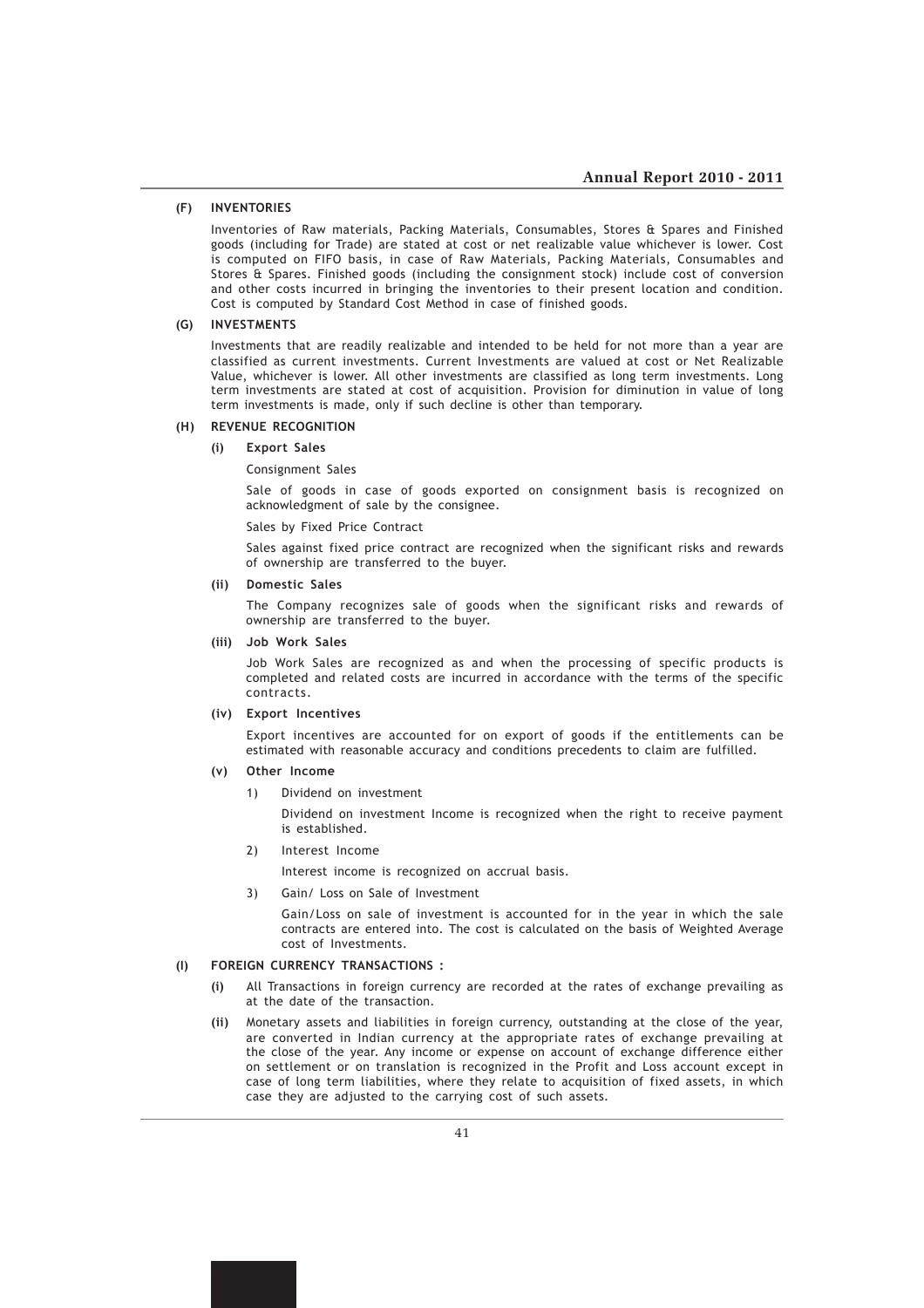(iii) In respect of forward exchange contracts entered into towards hedge of foreign currency risks, the difference between the forward rate and the exchange rate at the inception of the contract is recognized as income or expenditure over the life of the contract. Further, the exchange difference arising on such contracts are recognized as income or expenditure along with the exchange differences on the underlying assets/ liabilities except in case where they relate to the acquisition or construction of fixed assets, in which case, they are adjusted to the carrying cost of fixed assets. Profit or Loss on cancellations/renewals of forward contracts is accounted for during the year.

### (J) DERIVATIVE INSTRUMENTS AND HEDGE ACCOUNTING

The Company uses foreign exchange forward contracts and options to hedge its exposure to movements in foreign exchange rates. The use of these foreign exchange forward contracts and options reduces the risk or cost to the Company and the Company does not use the foreign exchange forward contracts or options for trading or speculation purposes.

Outstanding derivative contracts at the balance sheet date are marked to market. While anticipated losses on outstanding derivative contracts at the balance sheet date are provided for fully, anticipated gains on such contracts are ignored on grounds of prudence.

#### (K) PROVISIONS, CONTINGENT LIABILITIES AND CONTINGENT ASSETS

Provisions involving substantial degree of estimation in measurement are recognized when there is a present obligation as a result of past events and it is probable that there will be an outflow of resources. Contingent Liabilities are not recognized but are disclosed in the notes. Contingent Assets are neither recognized nor disclosed in the financial statements.

### (L) GOVERNMENT GRANTS / SUBSIDY

Government Grants is recognized when there is a reasonable assurance that the company will comply with the conditions attached to them and grants will be received.

Grants related to depreciable assets are treated as deferred income which is recognized in Profit & Loss Account over the period and in the proportions in which depreciation on related assets is charged.

Government Grants which is in the nature of promoters contribution are credited to Capital Reserve.

When the grant or subsidy relates to an expense item, it is recognized as income over the periods necessary to match them on a systematic basis to the costs, which it is intended to compensate.

### (M) RESEARCH AND DEVELOPMENT EXPENDITURE

Revenue expenditure on research and development is charged under respective heads of account in the year in which it is incurred. Capital expenditure on research and development is included as part of fixed assets and depreciated on the same basis as other fixed assets.

### (N) EMPLOYEE BENEFITS

### a. SHORT TERM EMPLOYEES BENEFIT

Short Term Benefits are recognized as expenditure at the undiscounted value in the Profit & Loss Account of the year in which the related services are rendered.

### b. POST EMPLOYMENT BENEFIT

#### (i) Defined Contribution Plans:

Monthly contributions to the Provident Fund which are defined contribution schemes are charged to Profit & Loss Account and deposited with the Provident Fund Authorities on monthly basis.

#### (ii) Defined Benefit Plans:

Gratuity to Employees are covered under the Employees Group Gratuity Scheme and the premium is paid on the basis of their actuarial valuation using the Projected Unit Credit Method. Actuarial gain and losses arising on such valuation are recognized immediately in the Profit  $\hat{a}$  Loss Account. Any shortfall in case of premature termination / resignation to the extent not reimbursed by LIC is being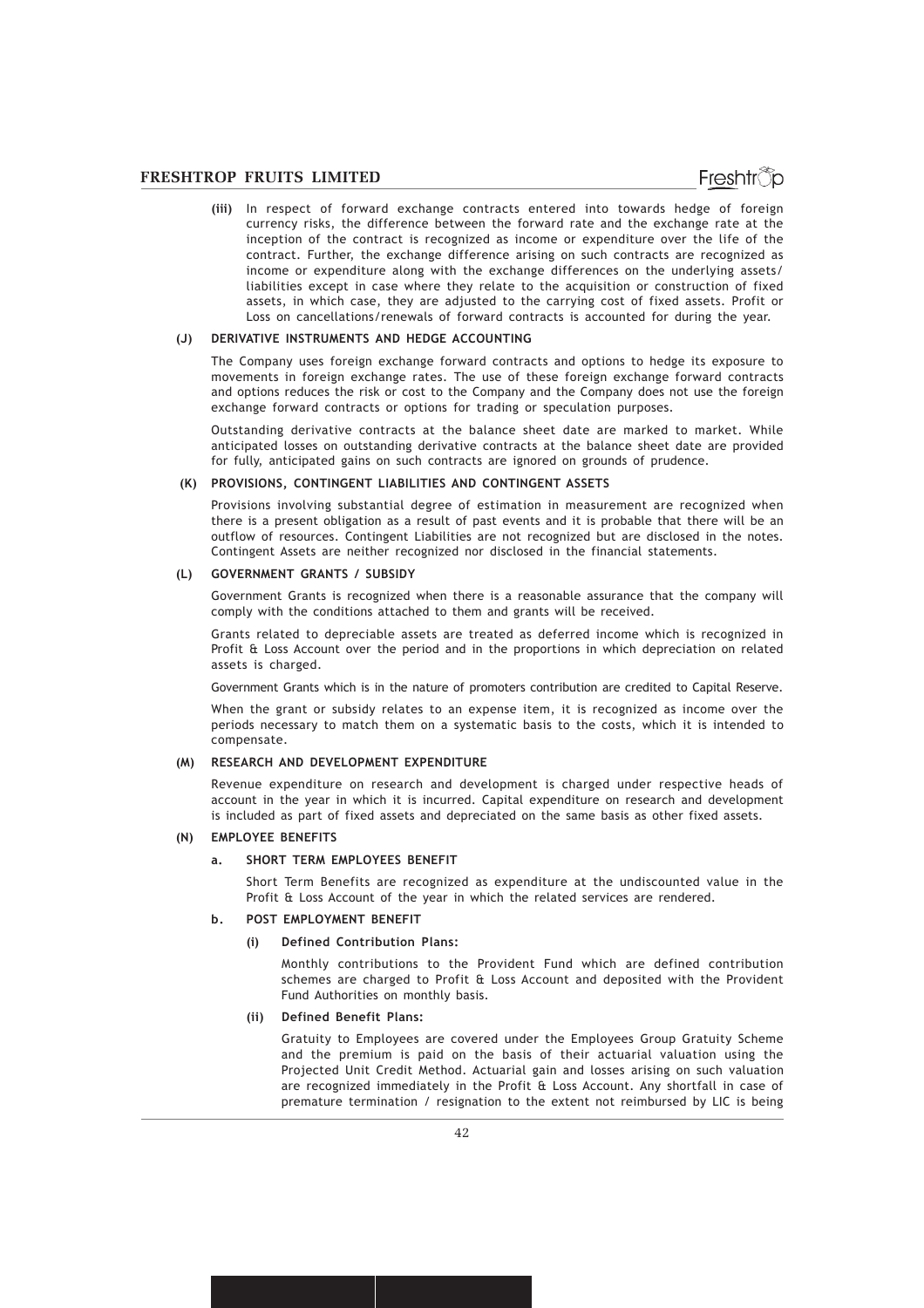absorbed in the year of payment. The amount funded by the trust administered by the Company under the aforesaid policy is reduced from the gross obligation under the defined benefit plan, to recognize the obligation on net basis.

### c. TERMINATION BENEFITS

Termination Benefits are charged to Profit & Loss Account in the year of accrual.

### (O) SEGMENT ACCOUNTING

Segment accounting policies are in line with the accounting policies of the Company. In addition, the following specific accounting policies have been followed for segment reporting:

- (i) Segment revenue includes sales and other income directly identifiable with/ allocable to the segment.
- (ii) Expenses that are directly identifiable with/ allocable to segments are considered for determining the segment result. Expenses which relate to the Company as a whole and not allocable to segments are included under "Un-allocable Corporate Expenditure".
- (iii) Income which relates to the Company as a whole and not allocable to segments is included in "Un-allocable Corporate Income".
- (iv) Segment assets and liabilities include those directly identifiable with the respective segments. Un-allocable Corporate Assets and Liabilities represent the assets and liabilities that relate to the Company as whole and not allocable to any segment.

#### (P) TAXES ON INCOME

Tax expense for a year comprises of current tax and deferred tax.

Current tax are measured at the amount expected to be paid to the tax authorities, after taking into consideration, the applicable deductions and exemptions admissible under the provisions of the Income tax Act, 1961.

Deferred tax reflects the impact of current year timing differences between taxable income and accounting income for the year and reversal of timing difference of earlier years. Deferred tax is measured based on the tax rates and the tax laws enacted or substantively enacted at the balance sheet date. Deferred tax assets are recognized only to the extent that there is reasonable certainty that sufficient future taxable income will be available against which such deferred tax assets can be realized. If there is unabsorbed depreciation or carry forward of losses under tax laws, deferred tax assets are recognized only to the extent that there is virtual certainty supported by convincing evidence that sufficient future taxable income will be available against which such deferred tax assets can be realized.

Minimum Alternative Tax (MAT) credit is recognized as an asset only when and to the extent there is convincing evidence that the Company will pay income tax higher than that computed under MAT, during the period that MAT is permitted to be set off under the Income Tax Act, 1961 (specified period). In the year, in which the MAT credit becomes eligible to be recognized as an asset in accordance with the recommendations contained in the guidance note issued by the Institute of Chartered Accountants of India (ICAI), the said asset is created by way of a credit to the profit and loss account and shown as MAT credit entitlement. The Company reviews the same at each balance sheet date and writes down the carrying amount of MAT credit entitlement to the extent there is no longer convincing evidence to the effect that the Company will pay income tax higher than MAT during the specified period.

### (Q) IMPAIRMENT OF ASSETS

The carrying amounts of assets are reviewed at each Balance Sheet date if there is any indication of impairment based on internal/external factors. An asset is impaired when the carrying amount of the asset exceeds the recoverable amount. An impairment loss is charged to the Profit and Loss Account in the year in which an asset is identified as impaired. An impairment loss recognized in prior accounting periods is reversed if there has been change in the estimate of the recoverable amount.

#### (R) MISCELLANEOUS EXPENDITURE

Share Issue Expense and Deferred Revenue Expenditure are being written off over a period of five years.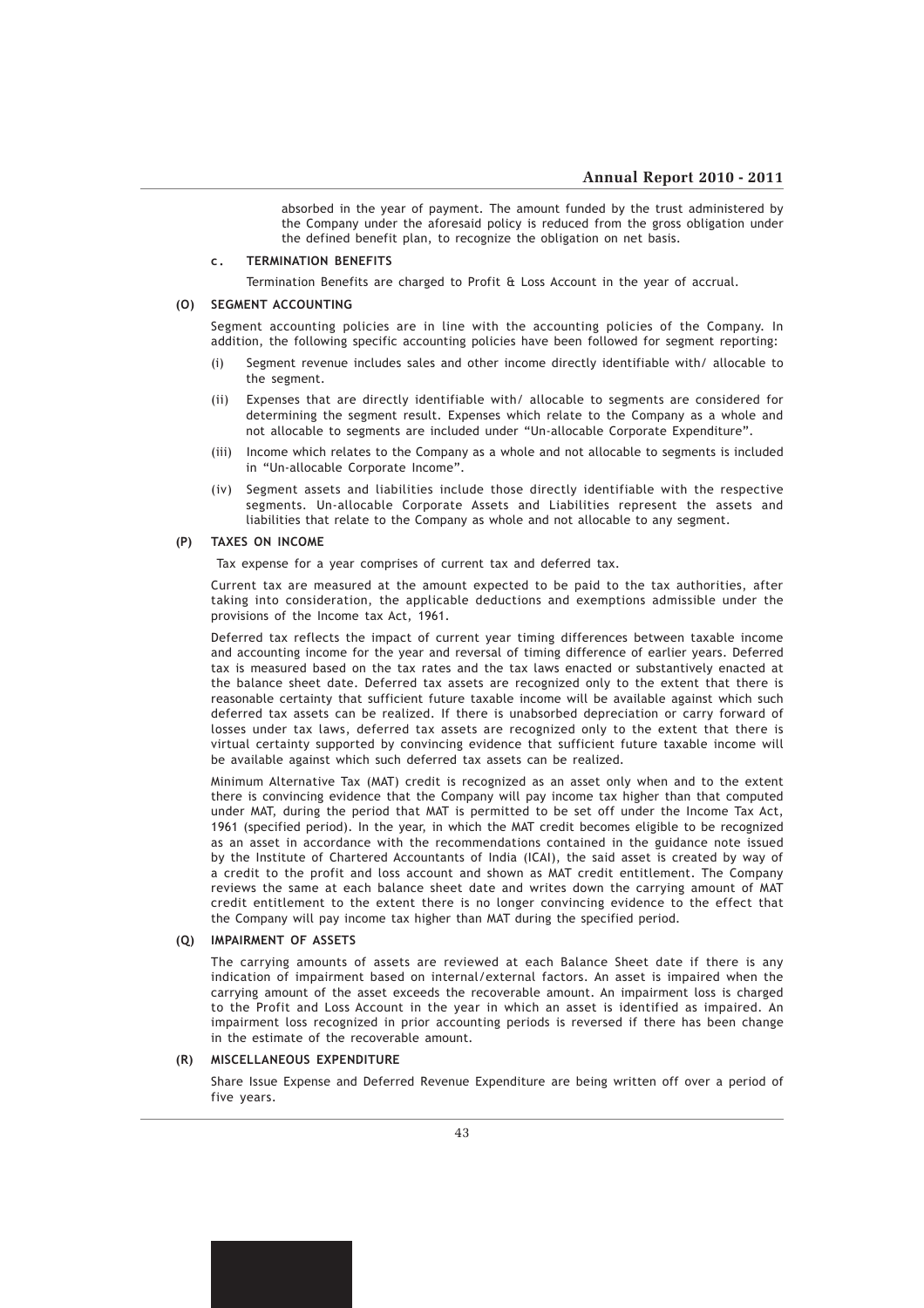### Freshtr്o

### 3. Contingent liability:

| Sr.<br>No. | <b>Nature of Liabilities</b>                                                                                                                  | 2010-11<br>$(5$ in Lacs) | 2009-10<br>$(5$ in Lacs) |
|------------|-----------------------------------------------------------------------------------------------------------------------------------------------|--------------------------|--------------------------|
| (a)        | Estimated amounts of contracts remaining to be executed on<br>capital account and not provided (net of advances)                              | 16.98                    | 6.17                     |
| (b)        | Estimated amount of Custom/Excise duty liability in respect<br>of Capital Goods purchased without payment of duty under<br><b>EPCG Scheme</b> | 217.41                   | 397.74                   |
| (c)        | Estimated amount of duty liability on stock of duty free materials                                                                            | 18.57                    | 20.28                    |
| (d)        | Estimated amount of duty liability on Capital Goods procured/<br>imported under Bonds given by the company                                    | <b>Nil</b>               | 24.55                    |
| (e)        | Disputed matters in appeals/contested in respect of Income Tax                                                                                | 68.74                    | 2.62                     |
| (f)        | <b>Bank Guarantees</b>                                                                                                                        | 42.51                    | 12.50                    |
| (g)        | Letter of Credit                                                                                                                              | <b>Nil</b>               | 35.56                    |

#### 4. (A) Issued, Subscribed & Paid-up Equity Share Capital includes :

- (i) 2,08,400 equity shares of  $\overline{510/-}$  each were allotted as fully paid Bonus Shares by way of capitalization of General Reserve during the F.Y.1994-95.
- (ii) 2,50,000 equity shares of  $\overline{510}$ /- each were allotted as fully paid upon conversion of Share Warrants during the F.Y.2005-06.
- (iii) 2,50,000 equity shares of  $\overline{410/-}$  each were allotted as fully paid upon conversion of Share Warrants during the F.Y.2006-07.
- (iv) 50,22,500 equity shares of  $\overline{510/-}$  each were allotted as fully paid Bonus Shares by way of capitalization of General Reserve during the F.Y.2007.08.
- (v) 5,00,000 equity shares of  $\overline{4}10$ /- each were allotted as fully paid upon conversion of Share Warrants during the F.Y.2009-10.
- (B) During the year, the warrant holders of 5,00,000 warrants have exercised their right to convert those warrants into equity shares and accordingly 5,00,000 equity shares of  $\overline{510/-}$ each have been issued and allotted during the year at an issue price calculated under SEBI  $(ICDR)$  Regulations, 2009 i.e.  $\overline{3}19.40$  ( Face Value  $\overline{3}10/-$  and Premium  $\overline{3}9.40$ ).
- (C) Options outstanding as at the end of the year on un-issued share capital:

| l Particulars                   | Number of equity shares to be issued as fully paid |                  |  |
|---------------------------------|----------------------------------------------------|------------------|--|
|                                 | As at 31.03.2011                                   | As at 31.03.2010 |  |
| Optionally Convertible Warrants | Nil                                                | 5,00,000         |  |

### 5. Secured Loans :

- (a) Working Capital Loans from Banks comprise of Cash Credit and Post Shipment Credit and are secured by way of hypothecation of Current Assets including Stocks and Book Debts and collaterally secured by specified Fixed Assets of the Company and Personal Guarantee of Chairman & Managing Director.
- (b) Term Loans from Banks are secured by Equitable Mortgage of Specified Factory Land and Building as well as Specified Fixed Assets and collaterally secured by hypothecation of Specified Current Assets of the Company and Personal Guarantee of Chairman & Managing Director.
- (c) Vehicle Loans are secured by way of hypothecation of Specific Vehicles of the Company.
- (d) Term Loans from Banks includes Foreign Currency loan of  $\bar{\tau}62,73,166/-(P.Y. \bar{\tau}3,00,36,601/-)$ secured by way of Specified Fixed Assets of the Company.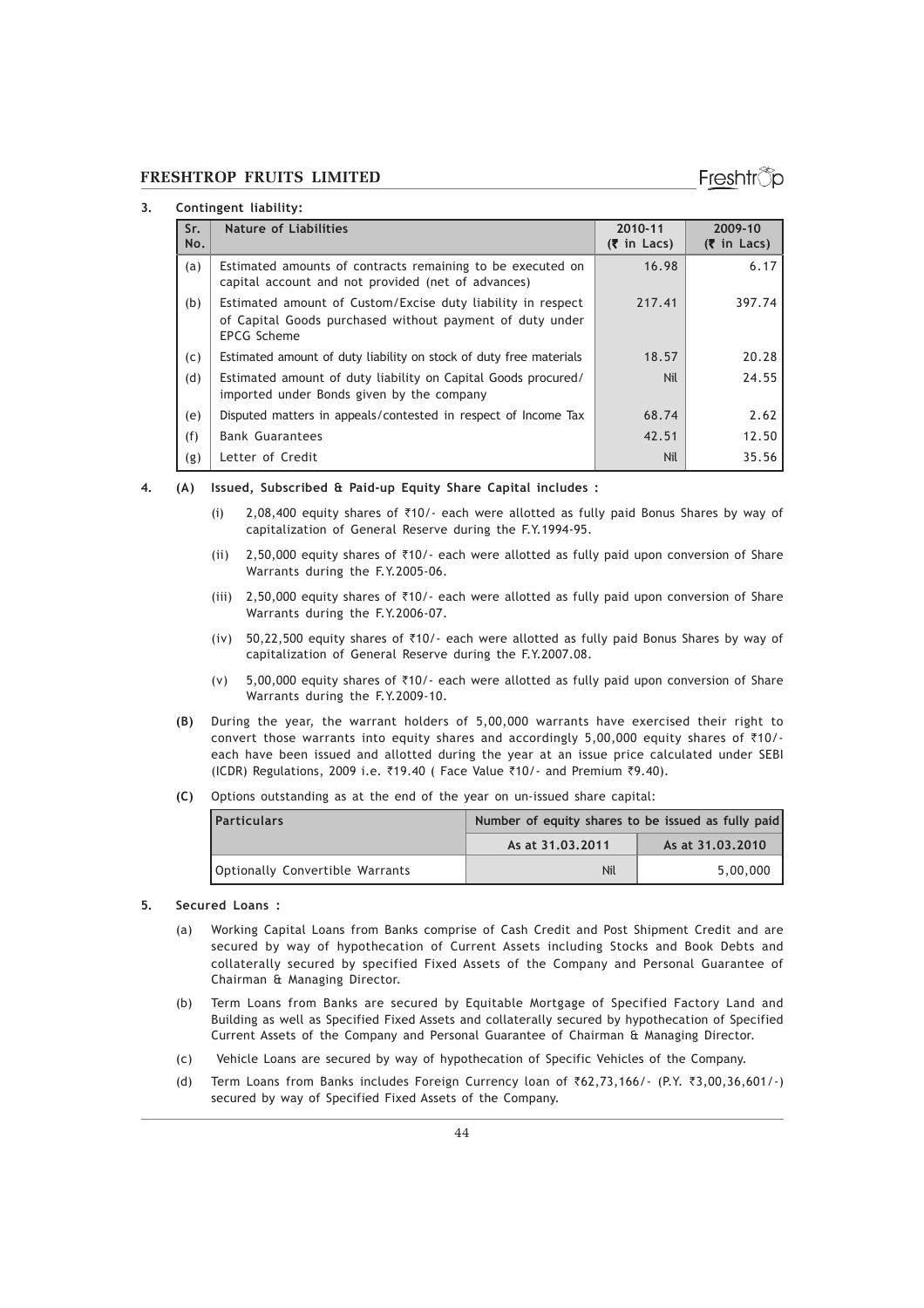### Annual Report 2010 - 2011

6. The Company has exercised the option of implementing the Provisions of Paragraph 46 of Accounting Standard 11 "Accounting for the Effects of changes in Foreign Exchange Rates" prescribed by Companies (Accounting Standards) Amendment Rules , 2009 in the F.Y. 2008-09 and accordingly Company has added the foreign exchange loss of  $\bar{z}85,595/$ - in respect of foreign currency loans to the Fixed Assets during the current Financial Year, consequently profit for the year is excess by the equivalent amount. Company had capitalised Exchange Difference Gain of  $\overline{3}9,12,626/$ - in the previous year in respect of foreign currency loans.

### 7. Micro, Small and Medium Enterprises Development Act, 2006:

There are no Micro, Small and Medium Enterprises to whom the company owes dues, which are outstanding for more than 45 days as at  $31<sup>st</sup>$  March, 2011. This information as required to be disclosed under the Micro, Small and Medium Enterprises Development Act, 2006 has been determined to the extent such parties have been identified on the basis of information available with the company.

- 8. In the opinion of the Board of Directors, Current Assets and Loans and Advances have a value on realization in the ordinary course of business equal to the amount at which they are stated in the balance sheet.
- 9. The company has provided  $Z1,69,000/-$  (P.Y.  $Z53,09,000/-$ ) as Provision for Current taxation u/s 115JB (Minimum Alternate Tax) of Income Tax Act-1961.

|                                                      | Deferred Tax<br>(Liability)/ Assets<br>as at 1/4/2010 | For the<br>period<br>2010-2011 | Deferred Tax<br>(Liability)/ Assets<br>as at 31/3/2011 |
|------------------------------------------------------|-------------------------------------------------------|--------------------------------|--------------------------------------------------------|
| Deferred Tax Liability on account of<br>Depreciation | (3, 73, 39, 154)                                      | (8, 36, 055)                   | (3, 81, 75, 189)                                       |
| Unabsorbed Depreciation                              | 1,48,24,276                                           | 1,04,949                       | 1,49,29,225                                            |
| Net Deferred Tax Liability                           | (2, 25, 14, 878)                                      | (7, 31, 085)                   | (2, 32, 45, 963)                                       |

### 10. Deferred Tax Liability (Net) Amount in  $\bar{z}$

### 11. Earning per Equity Share (EPS)

Basic and Diluted EPS are recorded in accordance with Accounting Standard 20 'Earning per Share'. Earning per Share is calculated by dividing the profit attributable to the Equity Shareholders ( after adjustment for deferred taxes ) by the weighted average number of Equity Shares outstanding during the period. The numbers used in calculating Basic and Diluted EPS are as stated below.

| <b>PARTICULARS</b>                                                                                   | 31/03/2011<br>(Amount ₹) | 31/03/2010<br>$(Amount \t{7})$ |
|------------------------------------------------------------------------------------------------------|--------------------------|--------------------------------|
| Profit / (loss) after Tax                                                                            | 6,52,179                 | 2, 17, 12, 046                 |
| Weighted average numbers of Equity Shares for calculation of<br>Basic and Dilutive Earning per Share | 1,07,35,411              | 1,01,28,562                    |
| Basic and Diluted EPS                                                                                | 0.06                     | 2.14                           |
| Nominal Value per Share                                                                              | 10.00                    | 10.00                          |

### 12. Related Party Disclosure

- a) Names of related parties and nature of relationship.
	- i) Enterprise under significant influence of Key Management personnel
		- 1) Freshcap Investments Pvt. Ltd. (Formerly known as Capital Packaging Pvt. Ltd.)
		- 2) Freshtrop Plantations Pvt. Ltd.
		- 3) Agrofoyer Solutions Pvt. Ltd.
		- 4) Agrofoyer Investments Pvt. Ltd.
		- 5) Freshfal Pvt. Ltd.
	- ii) Key Management Personnel Mr.Ashok V. Motiani - Chairman and Managing Director. Mrs.Nanita A. Motiani – Executive Director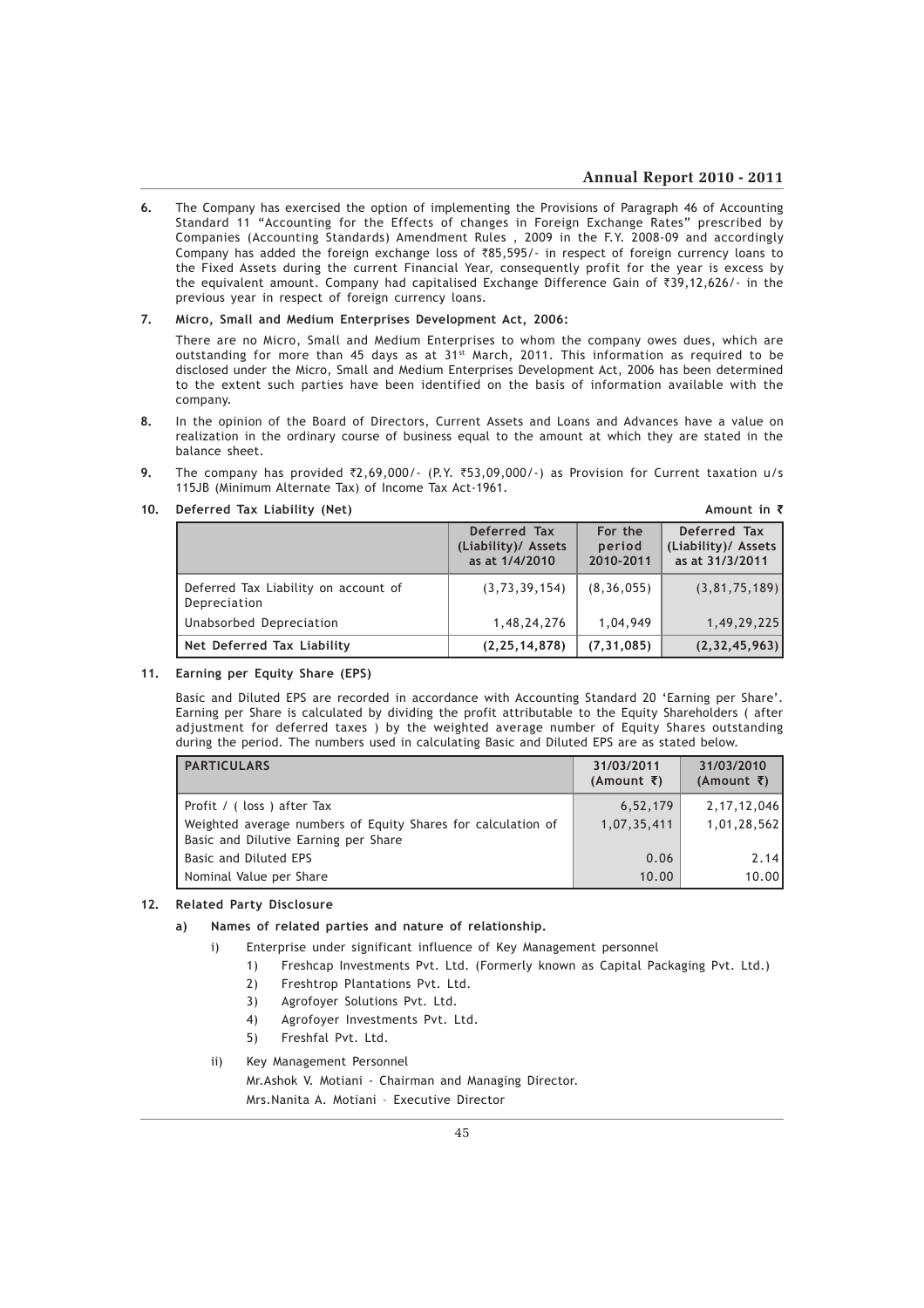- iii) Relatives of Key Management Personnel
	- Mrs. Priyanka Tandon
		- Mr. Mayank Tandon
		- Ms. Dipti Motiani

### b) Transactions with related parties. Amount in  $\bar{z}$

| <b>Nature of Transactions</b> |                                                 | Enterprise under<br>significant<br>influence of Key<br>Management personnel | Key<br>Management<br>Personnel | Relative<br>of Key<br>Management<br>Personnel |
|-------------------------------|-------------------------------------------------|-----------------------------------------------------------------------------|--------------------------------|-----------------------------------------------|
| $\Box$                        | Volume of Transactions                          |                                                                             |                                |                                               |
|                               | Remuneration<br>i)                              |                                                                             | 59,40,000                      | 51,22,440                                     |
|                               | ii)<br>Perguisites                              |                                                                             | 53,088                         |                                               |
|                               | iii) Interest Paid                              | 3,46,993                                                                    |                                |                                               |
|                               | iv) Loan Taken                                  | 60,00,000                                                                   | 22,00,000                      |                                               |
|                               | Loan Repaid<br>V)                               | 45,68,469                                                                   | 22,00,000                      |                                               |
|                               | vi) Reimbursement                               | 10,175                                                                      |                                | 13,966                                        |
|                               | vii) Capital goods purchase                     | 6,30,525                                                                    |                                |                                               |
| $\vert \vert \vert$           | Outstanding Balance at the<br>close of the year |                                                                             |                                |                                               |
|                               | Unsecured Loan<br>i)                            | 20,03,524                                                                   |                                |                                               |
|                               | As Creditors<br>ii)                             | 6,30,525                                                                    | 1,52,000                       | 3,20,930                                      |

Note:No amounts pertaining to related parties have been provided for as doubtful debts. Also no amounts have been written off or written back during the year.

### 13. Employees Benefits

### a) Defined Benefit Plan

Gratuity:

The Company has a defined benefit gratuity plan. Every employee who has completed five years or more of service gets a gratuity on departure at 15 days salary (last drawn salary) for each completed year of service. The scheme is funded with an insurance company in the form of qualifying insurance policy.

The following table summarizes the components of net benefit expenses recognized in the profit and loss account and the funded status and amounts recognized in the balance sheet for the gratuity benefit.

| Amount in $\bar{\zeta}$ |                                                       |                     |                     |  |  |
|-------------------------|-------------------------------------------------------|---------------------|---------------------|--|--|
|                         | <b>Particualrs</b>                                    | As on<br>31/03/2011 | As on<br>31/03/2010 |  |  |
| 1                       | Assumptions                                           |                     |                     |  |  |
|                         | Discount Rate                                         | 8%                  | 8%                  |  |  |
|                         | Salary Escalation                                     | 7%                  | 7%                  |  |  |
| $\mathbf{2}$            | Table showing changes in present value of obligations |                     |                     |  |  |
|                         | Present value of obligations as at beginning of year  | 6,53,410            | 3,94,273            |  |  |
|                         | Interest cost                                         | 52,273              | 31,542              |  |  |
|                         | Current Service Cost                                  | 2,09,106            | 92,219              |  |  |
|                         | <b>Benefits Paid</b>                                  | <b>NIL</b>          | <b>NIL</b>          |  |  |
|                         | Actuarial (gain)/Loss on obligations                  | 2,85,285            | 1,35,376            |  |  |
|                         | Present value of obligations as at end of year        | 12,00,074           | 6,53,410            |  |  |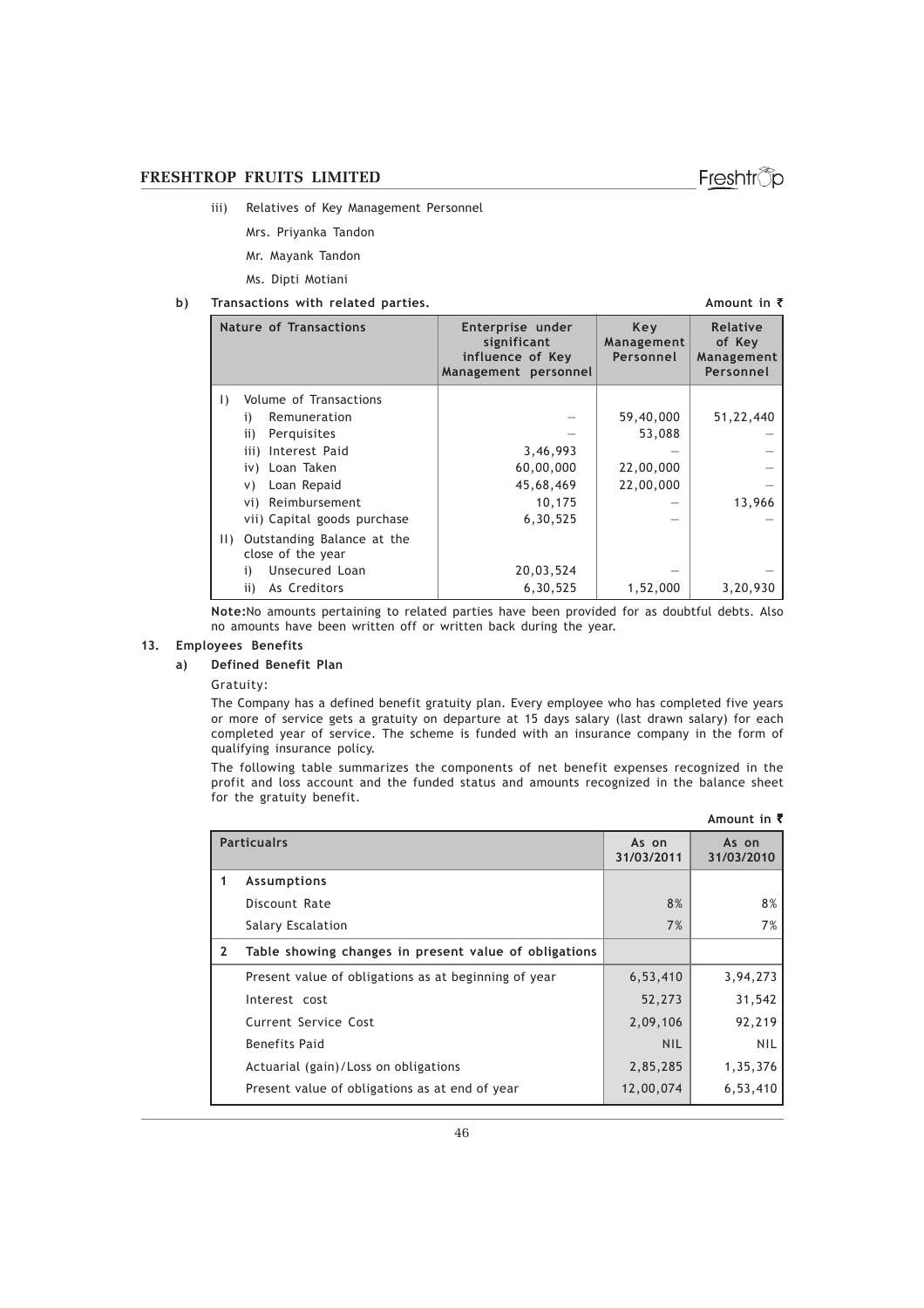### Annual Report 2010 - 2011

13. Employees Benefits (Contd...) Amount in  $\bar{z}$ 

|                | <b>Particualrs</b>                                                                     | As on<br>31/03/2011 | As on<br>31/03/2010 |
|----------------|----------------------------------------------------------------------------------------|---------------------|---------------------|
| 3              | Table showing changes in the fair value of plan assets                                 |                     |                     |
|                | Fair value of plan assets at beginning of year                                         | 9,10,937            | 5,77,312            |
|                | Expected return on plan assets                                                         | 1,03,222            | 62,069              |
|                | Contributions                                                                          | 5,66,637            | 2,71,556            |
|                | Benefits paid                                                                          | <b>NIL</b>          | <b>NIL</b>          |
|                | Actuarial Gain / (Loss) on Plan assets                                                 | <b>NIL</b>          | <b>NIL</b>          |
|                | Fair value of plan assets at the end of year                                           | 15,80,796           | 9,10,937            |
| 4              | Table showing fair value of plan assets                                                |                     |                     |
|                | Fair value of plan assets at beginning of year                                         | 9,10,937            | 5,77,312            |
|                | Actual return on plan assets                                                           | 1,03,222            | 62,069              |
|                | Contributions                                                                          | 5,66,637            | 2,71,556            |
|                | <b>Benefits Paid</b>                                                                   | <b>NIL</b>          | <b>NIL</b>          |
|                | Fair value of plan assets at the end of year                                           | 15,80,796           | 9,10,937            |
|                | Funded status                                                                          | 3,80,722            | 2,57,527            |
|                | Excess of Actual over estimated return on plan assets                                  |                     | <b>NIL</b>          |
|                | (Actual rate of return = Estimated rate of return as<br>ARD falls on 31st March)       |                     |                     |
| 5              | Actuarial Gain/Loss recognized                                                         |                     |                     |
|                | Actuarial gain/(Loss) for the year -Obligation                                         | (2, 85, 285)        | (1, 35, 376)        |
|                | Actuarial (gain)/Loss for the year - plan assets                                       | <b>NIL</b>          | <b>NIL</b>          |
|                | Total (gain)/Loss for the year                                                         | 2,85,285            | 1,35,376            |
|                | Actuarial (gain)/Loss recognized in the year                                           | 2,85,285            | 1,35,376            |
| 6              | The amounts to be recognized in the balance sheet<br>and statements of profit and loss |                     |                     |
|                | Present value of obligations as at the end of year                                     | 12,00,074           | 6,53,410            |
|                | Fair value of plan assets as at the end of the year                                    | 15,80,796           | 9,10,937            |
|                | Funded status                                                                          | 3,80,722            | 2,57,527            |
|                | Net Asset/(liability) recognized in balance sheet                                      | 3,80,722            | 2,57,527            |
| $\overline{7}$ | Expenses Recognised in statement of Profit & loss                                      |                     |                     |
|                | Current Service cost                                                                   | 2,09,106            | 92,219              |
|                | Interest Cost                                                                          | 52,273              | 31,542              |
|                | Expected return on plan assets                                                         | (1,03,222)          | (62,069)            |
|                | Net Actuarial (gain)/Loss recognised in the year                                       | 2,85,285            | 1,35,376            |
|                | Expenses recognised in statement of Profit & loss                                      | 4,43,442            | 1,97,068            |

### b) Defined Contribution Plan

The company has recognized the following amount in profit and loss account which is included under contribution to funds.

| <b>Particulars</b>                        | Amount in ₹l  |
|-------------------------------------------|---------------|
| Employer's contribution to Provident Fund | $10.45.149/-$ |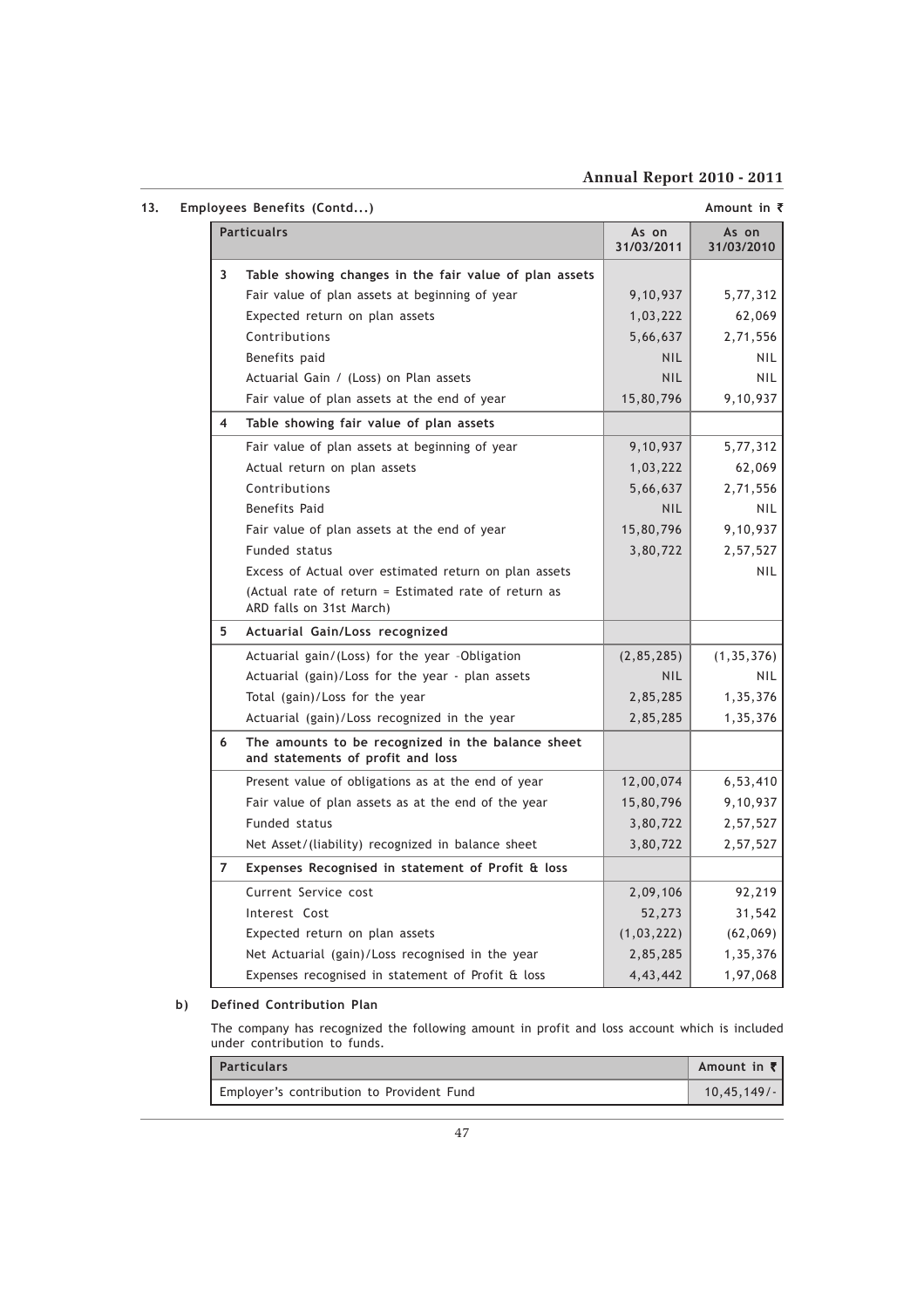14. The company has entered in following forward exchange contracts that are outstanding as at 31st March 2011 to hedge the foreign currency risks of firm commitments

| Category         | Currency | Buy / | <b>Purpose</b> | 31.03.2011      |                 | 31.03.2010      |                           |
|------------------|----------|-------|----------------|-----------------|-----------------|-----------------|---------------------------|
|                  |          | Sell  |                | Amount<br>in FC | Amount<br>in ₹  | Amount<br>in FC | Amount<br>in ₹            |
|                  | Euro/INR | Sell  | Hedging        | 12,94,410       | 8, 18, 58, 488  | 6,00,000        | 3,73,00,000               |
| Forward Contract | Euro/USD | Sell  | Hedging        | 3,60,039        | 2,27,68,866     |                 |                           |
| against Exports  | GBP/INR  | Sell  | Hedging        | 5,00,000        | 3,59,64,450     | 9,00,000        | $\vert 6,43,58,000 \vert$ |
|                  | USD/INR  | Sell  | Hedging        | 21,00,000       | 9,37,65,000     | 4,00,000        | 1,84,82,000               |
|                  | GBP/USD  | Sell  | Hedging        | $-$             | $\qquad \qquad$ | 67,304          | 45,41,046                 |

### Details of unhedged Foreign currency Exposure as at 31 March 2011

| Category              | Currency    | 31.03.2011 |                  | 31.03.2010 |                  |  |
|-----------------------|-------------|------------|------------------|------------|------------------|--|
|                       |             | Amt in FC  | Amt in $\bar{z}$ | Amt in FC  | Amt in $\bar{z}$ |  |
| Foreign Currency Loan | <b>EURO</b> | 99.196     | 62,73,166        | 4,95,981   | 3,00,36,301      |  |
| Creditors             | <b>EURO</b> | 2,51,467   | 1,59,02,735      | 1,90,425   | 1, 15, 32, 178   |  |
|                       | <b>USD</b>  | 1,89,108   | 84,43,655        | 82,796     | 37,61,685        |  |
| Debtors/Consignee     | <b>EURO</b> | 95,703     | 60,52,258        | 19,49,249  | 11,80,46,519     |  |
|                       | <b>GBP</b>  | 61,265     | 44,06,725        | 2,47,273   | 1,68,22,675      |  |

### 15. Segment information as per Accounting Standard 17 on Segment Reporting for the year ended 31st March 2011

### a. Information about Primary Business Segment:

(Figures for P.Y. are given in brackets) Amount in  $\bar{z}$ 

| <b>PARTICULARS</b>             | <b>BUSINESS SEGMENTS</b>           |                                            |                                 |                                      |
|--------------------------------|------------------------------------|--------------------------------------------|---------------------------------|--------------------------------------|
|                                | Fresh<br><b>Fruits</b>             | Processed<br>Fruits &<br><b>Vegetables</b> | <b>Unallocated</b>              | <b>GRAND</b><br><b>TOTAL</b>         |
| Segment Revenue                |                                    |                                            |                                 |                                      |
| <b>External Revenue</b>        | 44,86,40,249<br>(45, 42, 55, 128)  | 10,40,16,606<br>(4, 90, 76, 898)           | $(-)$                           | 55, 26, 56, 855<br>(50, 33, 32, 026) |
| Inter-segment Revenue          |                                    |                                            |                                 |                                      |
|                                | $(\cdot)$                          | $(\cdot)$                                  | $(\cdot)$                       | $(-)$                                |
| <b>Total Revenue</b>           | 44,86,40,249<br>(45, 42, 55, 128)  | 10,40,16,606<br>(4,90,76,898)              | $(\cdot)$                       | 55,26,56,855<br>(50, 33, 32, 026)    |
| Results                        |                                    |                                            |                                 |                                      |
| Segment Result                 | 4, 25, 87, 164<br>(8, 26, 24, 695) | (1, 12, 33, 998)<br>(2, 36, 52, 224)       | $(\cdot)$                       | 3, 13, 53, 166<br>(5, 89, 72, 471)   |
| <b>Unallocated Expenses</b>    | $(\cdot)$                          | $(\cdot)$                                  | 1, 19, 25, 973<br>(1,08,08,189) | 1, 19, 25, 973<br>(1,08,08,189)      |
| <b>Operating Profit/(Loss)</b> | 4, 25, 87, 164<br>(8, 26, 24, 695) | (1, 12, 33, 998)<br>(2, 36, 52, 224)       | 1, 19, 25, 973<br>(1,08,08,189) | 1,94,27,193<br>(4, 81, 64, 282)      |
| Less: Interest Expenses        | $(\cdot)$                          | $(\cdot)$                                  | 1,87,08,284<br>(1, 79, 79, 626) | 1,87,08,284<br>(1, 79, 79, 626)      |
| Add: Other Income              | $(\cdot)$                          | $(-)$                                      | 6,64,354<br>(10, 63, 939)       | 6,64,354<br>(10, 63, 939)            |

Freshtrop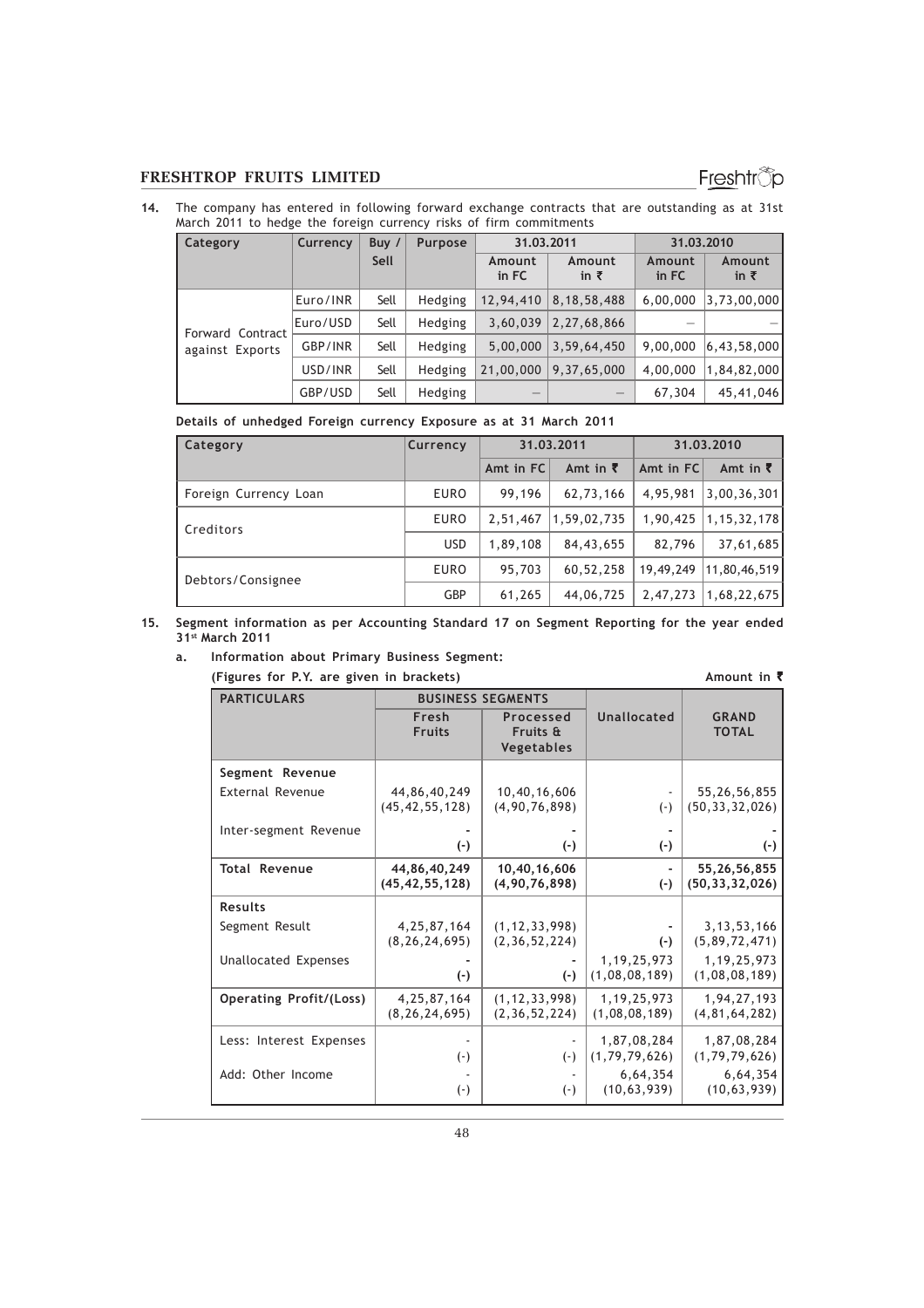### Annual Report 2010 - 2011

| 15. Segment information as per Accounting Standard 17 on Segment Reporting for the year ended |  |  |  |  |             |
|-----------------------------------------------------------------------------------------------|--|--|--|--|-------------|
| 31 <sup>st</sup> March 2011 (Contd)                                                           |  |  |  |  | Amount in ₹ |

| <b>PARTICULARS</b>                                                 |                                    | <b>BUSINESS SEGMENTS</b>             |                                   |                                      |
|--------------------------------------------------------------------|------------------------------------|--------------------------------------|-----------------------------------|--------------------------------------|
|                                                                    | Fresh<br><b>Fruits</b>             | Processed<br>Fruits &<br>Vegetables  | Unallocated                       | <b>GRAND</b><br><b>TOTAL</b>         |
| Less: Income Tax<br>(including Deferred Tax)                       | $(-)$                              | $(-)$                                | 7,31,085<br>(95, 36, 549)         | 7,31,085<br>(95, 36, 549)            |
| Less: Exceptional Items                                            | $(-)$                              | $(-)$                                | $(-)$                             | $(-)$                                |
| Net Profit/(Loss)                                                  | 4, 25, 87, 164<br>(8, 26, 24, 695) | (1, 12, 33, 998)<br>(2, 36, 52, 224) | (3,07,00,988)<br>(3, 72, 60, 425) | 6,52,179<br>(2, 17, 12, 046)         |
| Segment Assets                                                     | 39,45,08,871<br>(36, 44, 29, 780)  | 36,47,48,057<br>(35, 38, 31, 768)    | $(-)$                             | 75, 92, 56, 928<br>(71, 82, 61, 548) |
| <b>Unallocated Corporate</b><br>Assets                             | $(-)$                              | $(-)$                                | 2,80,95,317<br>(3, 47, 65, 029)   | 2,80,95,317<br>(3, 47, 65, 029)      |
| <b>Total Assets</b>                                                | 39,45,08,871<br>(36, 44, 29, 780)  | 36,47,48,057<br>(35, 38, 31, 768)    | 2,80,95,317<br>(3, 47, 65, 029)   | 78,73,52,245<br>(75, 30, 26, 577)    |
| <b>Segment Liabilities</b>                                         | 27,59,57,431<br>(23,08,64,219)     | 12,36,80,824<br>(16, 67, 76, 934)    | $(-)$                             | 39,96,38,255<br>(39, 76, 41, 153)    |
| <b>Unallocated Corporate</b><br>liabilities                        | $(\cdot)$                          | $(-)$                                | 4,95,78,188<br>(3,07,08,777)      | 4,95,78,188<br>(3,07,08,777)         |
| <b>Total Liabilities</b>                                           | 27,59,57,431<br>(23,08,64,219)     | 12,36,80,824<br>(16, 67, 76, 934)    | 4,95,78,188<br>(3,07,08,777)      | 44,92,16,443<br>(42, 83, 49, 930)    |
| Capital Expenditure                                                | 7,05,904<br>(16, 31, 510)          | 1,49,19,707<br>(5,66,22,942)         | 1,60,000<br>(92, 490)             | 1,57,85,611<br>(5, 83, 46, 942)      |
| Depreciation, Impairment<br>and amortization                       | 80,45,687<br>(85, 50, 631)         | 1,42,27,879<br>(1, 21, 06, 232)      | 8,37,500<br>(8, 20, 356)          | 2,31,11,066<br>(2, 14, 77, 219)      |
| Non-Cash Expenditure<br>(excluding depreciation<br>and impairment) | (99, 822)                          | $(-)$                                | $(-)$                             | (99, 822)                            |

The Company has disclosed business segment as primary segment. Segments have been identified and reported taking into account the nature of the products, the different risks and returns, the organization structure and the internal reporting systems. The main business segments are (i) Fresh Fruits which consist of Fresh Grapes, Pomegranates and Mangoes (ii) Processed Fruits and Vegetables consist of Mango Pulp, Guava Pulp, Pomegranates Concentrate and Tomato Paste & Puree.

### b. Information about Secondary Segment

In respect of secondary segment information, the Company has identified its geographical segments as (i) India and (ii) Outside India. The secondary segment information has been disclosed accordingly:

|                                            |              | Amount in $\bar{\mathbf{z}}$ |
|--------------------------------------------|--------------|------------------------------|
| Geographical Segment                       | 31/03/2011   | 31/03/2010                   |
| Revenue by Geographical segment - Turnover |              |                              |
| India                                      | 9,43,63,498  | 3,34,07,531                  |
| Outside India                              | 45,82,93,357 | 46,99,24,495                 |
| <b>Total</b>                               | 55,26,56,855 | 50, 33, 32, 026              |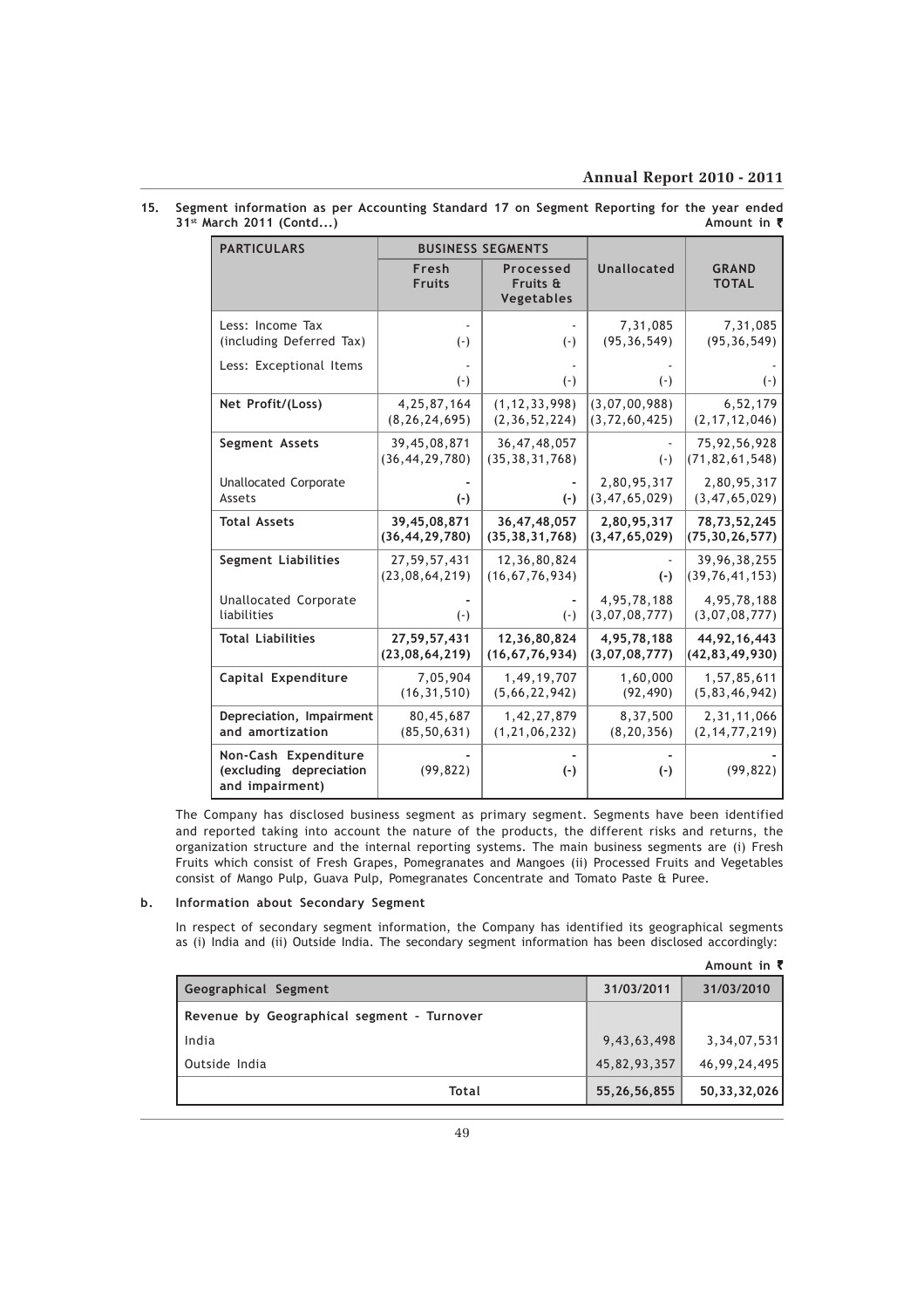## Freshtr<sup>®</sup>p

15. Segment information as per Accounting Standard 17 on Segment Reporting for the year ended<br>31<sup>st</sup> March 2011 (Contd...)  $31<sup>st</sup>$  March 2011 (Contd...)

| Geographical Segment              | 31/03/2011     | 31/03/2010      |
|-----------------------------------|----------------|-----------------|
| Carrying Amount of Segment Assets |                |                 |
| India                             | 67,00,94,620   | 67, 21, 88, 716 |
| Outside India                     | 8,91,62,308    | 4,60,72,832     |
| Total                             | 75,92,56,928   | 71,82,61,548    |
| Segment Capital Expenditure       |                |                 |
| India                             | 1, 56, 25, 611 | 5,82,54,452     |
| Outside India                     |                |                 |
| Total                             | 1,56,25,611    | 5,82,54,452     |

16. Expenditure incurred on employees in receipt of remuneration of not less than `24,00,000/- P.A. or  $\overline{2,00,000}$ /- P.M. if employed for a part of the year.

|                  |           |           | Employed throughout the year Employed for part of the year |            |  |
|------------------|-----------|-----------|------------------------------------------------------------|------------|--|
|                  | 2010-2011 | 2009-2010 | 2010-2011                                                  | 2009-2010  |  |
| Salary & Wages   | 44,93,088 | 45,24,830 | <b>NIL</b>                                                 | <b>NIL</b> |  |
| No. of Employees |           |           | <b>NIL</b>                                                 | <b>NIL</b> |  |

### 17. Payment to Statutory Auditor's

|      |                  | 2010-2011 | 2009-2010 |
|------|------------------|-----------|-----------|
|      | Audit Fees       | 3,03,325  | 1,93,025  |
| ii)  | Tax Audit Fees   | 27.575    | 27.575    |
| iii) | Taxation Matters | 27.575    | 27,575    |

### 18. Managerial Remuneration

|              | 2010-2011 | 2009-2010 |
|--------------|-----------|-----------|
| Remuneration | 59,40,000 | 51,90,000 |
| Perguisites  | 53,088    | 84.830    |

Note: Remuneration includes ₹Nil/- (P.Y. ₹1,66,500/-) capitalised during the year

19. Value of Imports calculated on CIF basis.

|                  | 2010-2011      | 2009-2010   |
|------------------|----------------|-------------|
| Raw Material     | 17,72,168      |             |
| Packing Material | 2, 21, 72, 329 | 1,54,00,323 |
| Consumables      | 3,39,565       | 4,44,787    |
| Capital Goods    |                | 6,05,785    |
| Others           | 2,68,562       |             |

20. Expenditure in Foreign Currency:

|                                   | 2010-2011   | 2009-2010    |
|-----------------------------------|-------------|--------------|
| Foreign Selling Expenses          | 7,38,20,942 | 10,70,47,217 |
| Foreign Travelling Expenses       | 3, 22, 779  | 5,36,193     |
| Interest on Foreign Currency Loan | 5,64,293    | 12,72,746    |
| Foreign Sea Freight               | 1,45,63,577 | 93,02,980    |
| Other Expense                     | 5,34,001    | 4,67,660     |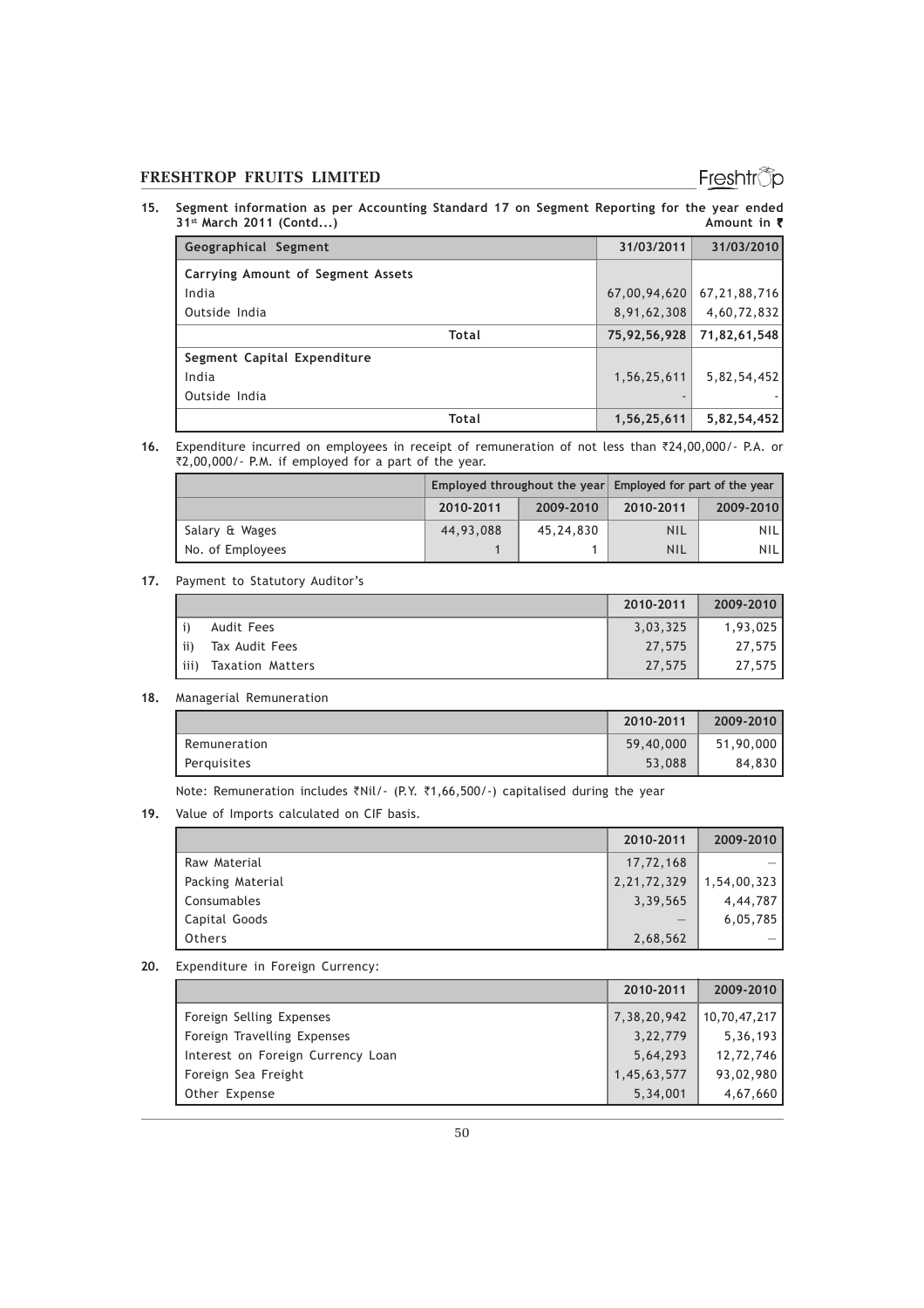### Annual Report 2010 - 2011

21. Earning in Foreign Currency

|                           | 2010-2011                 | 2009-2010                   |
|---------------------------|---------------------------|-----------------------------|
| Sales of Fresh Fruits     | 40,58,96,680 43,48,44,869 |                             |
| Sales of Processed Fruits |                           | $3,29,39,771$   1,84,98,746 |

### 22. Licensed and Installed Capacity **Per Annum** Per Annum

 2010-2011 2009-2010 Licensed | Licensed | Licensed | Installed Fresh Fruits **N.A.** 35,400 M.T N.A. 35,400 M.T Fruit Juice Concentrate Plant | N.A. | 31,600 M.T. | N.A. | 31,600 M.T.

Installed capacity is as certified by the management and relied upon by the Auditors. Capacity utilization is restricted by the availability of raw materials due to seasonal nature of business.

23. Additional information pursuant to the Provisions of para 3, 4C and 4D of Part II of Schedule VI to the Companies Act, 1956:

| Sr.                      | <b>Raw Materials</b>    |          | 31/03/2011               | 31/03/2010 |                          |  |
|--------------------------|-------------------------|----------|--------------------------|------------|--------------------------|--|
| No.                      |                         | Qty. MT. | $\overline{\xi}$ in Lacs | Qty. MT.   | $\overline{\xi}$ in Lacs |  |
|                          | <b>FRESH FRUITS</b>     |          |                          |            |                          |  |
| 1                        | Grapes                  | 3656.02  | 1991.33                  | 4069.03    | 1886.62                  |  |
| $\overline{2}$           | Pomegranates            | $\Omega$ | $\Omega$                 |            | 184.46                   |  |
|                          | <b>PROCESSED FRUITS</b> |          |                          |            |                          |  |
| 3                        | Mangoes                 | 1798.18  | 330.10                   | 1302.73    | 285.41                   |  |
| $\overline{\mathcal{A}}$ | Guava                   | 2029.07  | 110.87                   | 1015.67    | 51.18                    |  |
| 5                        | Pomegranates            | 370.60   | 64.72                    | 197.36     | 42.24                    |  |
| 6                        | Tomato                  | 1635.64  | 48.24                    | $\Omega$   | 0                        |  |
| 7                        | Papaya                  | 12.47    | 0.75                     | $\Omega$   | O                        |  |
|                          | <b>Total</b>            |          | 2546.01                  |            | 2449.91                  |  |

#### [A] (I) RAW MATERIAL CONSUMPTION

|       |                                  | 31/03/2011<br>$\bar{\mathbf{x}}$ in Lacs | 31/03/2010<br>$\overline{\xi}$ in Lacs |
|-------|----------------------------------|------------------------------------------|----------------------------------------|
| (II)  | <b>PACKING MATERIAL CONSUMED</b> | 623.47                                   | 530.551                                |
| (III) | CONSUMABLES CONSUMED             | 14.41                                    | 19.941                                 |

### [B] COMPOSITION OF CONSUMPTION

| <b>Raw Materials</b> |                      | 31/03/2011 | 31/03/2010           |      |  |
|----------------------|----------------------|------------|----------------------|------|--|
|                      | $\bar{\tau}$ in Lacs | ln %       | $\bar{\tau}$ in Lacs | ln % |  |
| Imported             | 0.00                 | 0%         | 0.00                 | 0%   |  |
| Indigenous           | 2546.01              | 100%       | 2449.91              | 100% |  |
| <b>TOTAL</b>         | 2546.01              | 100%       | 2449.91              | 100% |  |

| <b>Packing Materials</b> | 31/03/2011               |        | 31/03/2010               |         |  |
|--------------------------|--------------------------|--------|--------------------------|---------|--|
|                          | $\overline{\xi}$ in Lacs | $ln$ % | $\overline{\xi}$ in Lacs | ln %    |  |
| Imported                 | 162.15                   | 26.01% | 146.37                   | 30.93%  |  |
| Indigenous               | 461.32                   | 73.99% | 384.18                   | 69.07%  |  |
| <b>TOTAL</b>             | 623.47                   | 100%   | 530.55                   | 100.00% |  |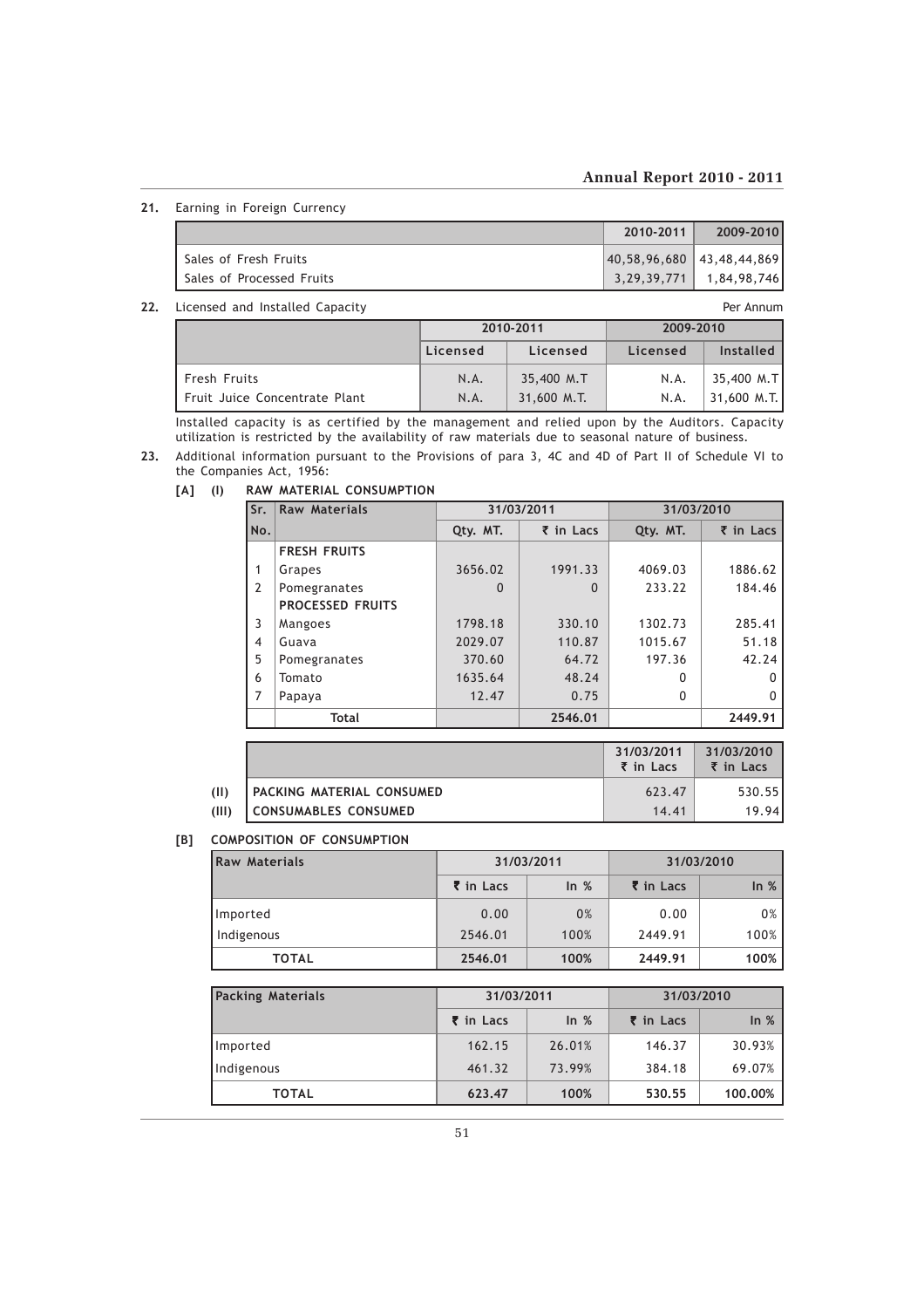Freshtrop

| <b>Consumables</b> | 31/03/2011                         |         | 31/03/2010               |         |  |
|--------------------|------------------------------------|---------|--------------------------|---------|--|
|                    | $\overline{\xi}$ in Lacs<br>In $%$ |         | $\overline{\xi}$ in Lacs | ln %    |  |
| Imported           | 3.66                               | 25.40%  | 5.59                     | 28.03%  |  |
| Indigenous         | 10.75                              | 74.60%  | 14.35                    | 71.97%  |  |
| <b>TOTAL</b>       | 14.41                              | 100.00% | 19.94                    | 100.00% |  |

### [C] TURNOVER (Figures for Previous year are given in brackets)

### (I) DETAILS OF MANUFACTURING TURNOVER

| Mfg. GOODS              | <b>SALES</b><br><b>OPENING STOCK</b><br>PRODU- |              |             | Q.C          |              |             | <b>CLOSING STOCK</b> |                |             |              |             |              |
|-------------------------|------------------------------------------------|--------------|-------------|--------------|--------------|-------------|----------------------|----------------|-------------|--------------|-------------|--------------|
| <b>SALES</b>            | In Factory                                     |              | In Transit  |              | <b>CTION</b> |             |                      | Repro<br>-cess |             | In Factory   |             | In Transit   |
|                         | Qty.<br>MT.                                    | ₹in<br>Lacs  | Qty.<br>MT. | ₹ in<br>Lacs | Qty.<br>MT.  | ₹in<br>Lacs | Qty.<br>MT.          | ₹in<br>Lacs    | Qty.<br>MT. | ₹ in<br>Lacs | Qty.<br>MT. | ₹ in<br>Lacs |
| <b>Fresh Fruits</b>     |                                                |              |             |              |              |             |                      |                |             |              |             |              |
| Grapes                  | 96.66                                          | 66.48        | 2379.61     | 1753.93      | 3360.38      | 4142.10     | 4262.43              | 0.57           | 132.87      | 112.29       | 1561.11     | 1406.84      |
|                         | (71.72)                                        | (44.05)      | (2189.49)   | (1394.25)    | (3623.52)    | (3406.48)   | (3951.63)            | (1.98)         | (96.66)     | (66.48)      | (2379.61)   | (1753.93)    |
| Pomegranates            | 0                                              | 0            | 4.40        | 4.78         | 0            | 4.40        | 5.48                 | 0              | 0           | 0            | 0           | $\mathbf{0}$ |
|                         | (9.03)                                         | (8.55)       | (81.51)     | (85.30)      | (233.22)     | (319.34)    | (425.11)             | (0.02)         | 0           | 0            | (4.40)      | (4.73)       |
| <b>Processed Fruits</b> |                                                |              |             |              |              |             |                      |                |             |              |             |              |
| Mango Pulp              | 61.49                                          | 34.64        | 0           | 0            | 897.55       | 895.35      | 538.81               | 0.90           | 51.61       | 25.64        | 11.18       | 7.16         |
|                         | (0)                                            | (0)          | (0)         | (0)          | (619.42)     | (557.93)    | (325.46)             | (0)            | (61.49)     | (34.64)      | (0)         | (0)          |
| Pomegranates            | 17.81                                          | 46.76        | $\theta$    | 0            | 78.24        | 82.71       | 123.56               | 13.34          | 0           | 0            | 0           | $\theta$     |
| Concentrate             | (0)                                            | (0)          | (0)         | (0)          | (19.16)      | (1.35)      | (3.92)               | (0)            | (17.81)     | (46.76)      | (0)         | (0)          |
| Guava Pulp              | 33.81                                          | 8.28         | $\theta$    | $\theta$     | 1057.30      | 959.50      | 231.06               | 10.55          | 121.06      | 29.12        | 0           | $\mathbf{0}$ |
|                         | (0)                                            | (0)          | (0)         | (0)          | (649.95)     | (613.62)    | (103.75)             | (2.52)         | (33.81)     | (8.28)       | (0)         | (0)          |
| Tomato Paste            | 0                                              | $\mathbf{0}$ | $\theta$    | 0            | 182.33       | 48.05       | 21.32                | 4.01           | 130.28      | 61.23        |             |              |
|                         | (0)                                            | (0)          | (0)         | (0)          | (0)          | (0)         | (0)                  | (0)            | (0)         | (0)          | (0)         | (0)          |
| Papaya Pulp             | 0                                              | 0            | $\theta$    | 0            | 6.45         | $\theta$    | 0                    | $\theta$       | 6.45        | 1.73         | 0           | $\theta$     |
|                         | (0)                                            | (0)          | (0)         | (0)          | (0)          | (0)         | (0)                  | (0)            | (0)         | (0)          | (0)         | (0)          |
| <b>TOTAL</b>            |                                                | 156.16       |             | 1758.66      |              |             | 5182.66              |                |             | 230.01       |             | 1414.00      |
|                         |                                                | (52, 60)     |             | (1479.55)    |              |             | (4809.87)            |                |             | (156.16)     |             | (1758.66)    |

### (II) DETAILS OF FINISHED GOODS TRADED :-

| <b>ITEM</b>  | <b>OPENING</b><br><b>STOCK</b> |                     | <b>PURCHASE</b> |                     | <b>SALES</b> |                     | Weight<br>Loss/<br>wastage | <b>STOCK</b> | <b>CLOSING</b>       |
|--------------|--------------------------------|---------------------|-----------------|---------------------|--------------|---------------------|----------------------------|--------------|----------------------|
|              | Qty.                           | $\overline{\xi}$ in | Qty.            | $\overline{\xi}$ in | Qty.         | $\overline{\xi}$ in | Qty.                       | Qty.         | $\overline{\tau}$ in |
|              | MT.                            | Lacs                | MT.             | Lacs                | MT.          | Lacs                | MT.                        | MT.          | Lacs                 |
| Mango Pulp   | $\mathbf{0}$                   | 0                   | $\Omega$        | $\Omega$            | $\mathbf{0}$ | $\Omega$            | $\mathbf{0}$               | $\Omega$     | 0                    |
|              | (0)                            | (0)                 | (68.80)         | (35.90)             | (68.80)      | (41.91)             | 0                          | (0)          | (0)                  |
| Papaya Pulp  | $\mathbf{0}$                   | 0                   | 2.58            | 0.70                | 2.58         | 1.48                | 0                          | $\Omega$     | 0                    |
|              | (0)                            | (0)                 | (0)             | (0)                 | (0)          | (0)                 | (0)                        | (0)          | (0)                  |
| Grapes       | 0                              | 0                   | 31.70           | 28.63               | 28.37        | 30.01               | 3.33                       | $\Omega$     | 0                    |
|              | (0)                            | (0)                 | (68.80)         | (35.90)             | (68.80)      | (41.91)             | (0)                        | (0)          | (0)                  |
| <b>TOTAL</b> | $\Omega$                       | 0                   | 34.28           | 29.33               | 30.95        | 31.49               | 3.33                       | $\Omega$     | 0                    |
|              | (0)                            | (0)                 | (68.80)         | (35.90)             | (68.80)      | (41.91)             | (0)                        | (0)          | (0)                  |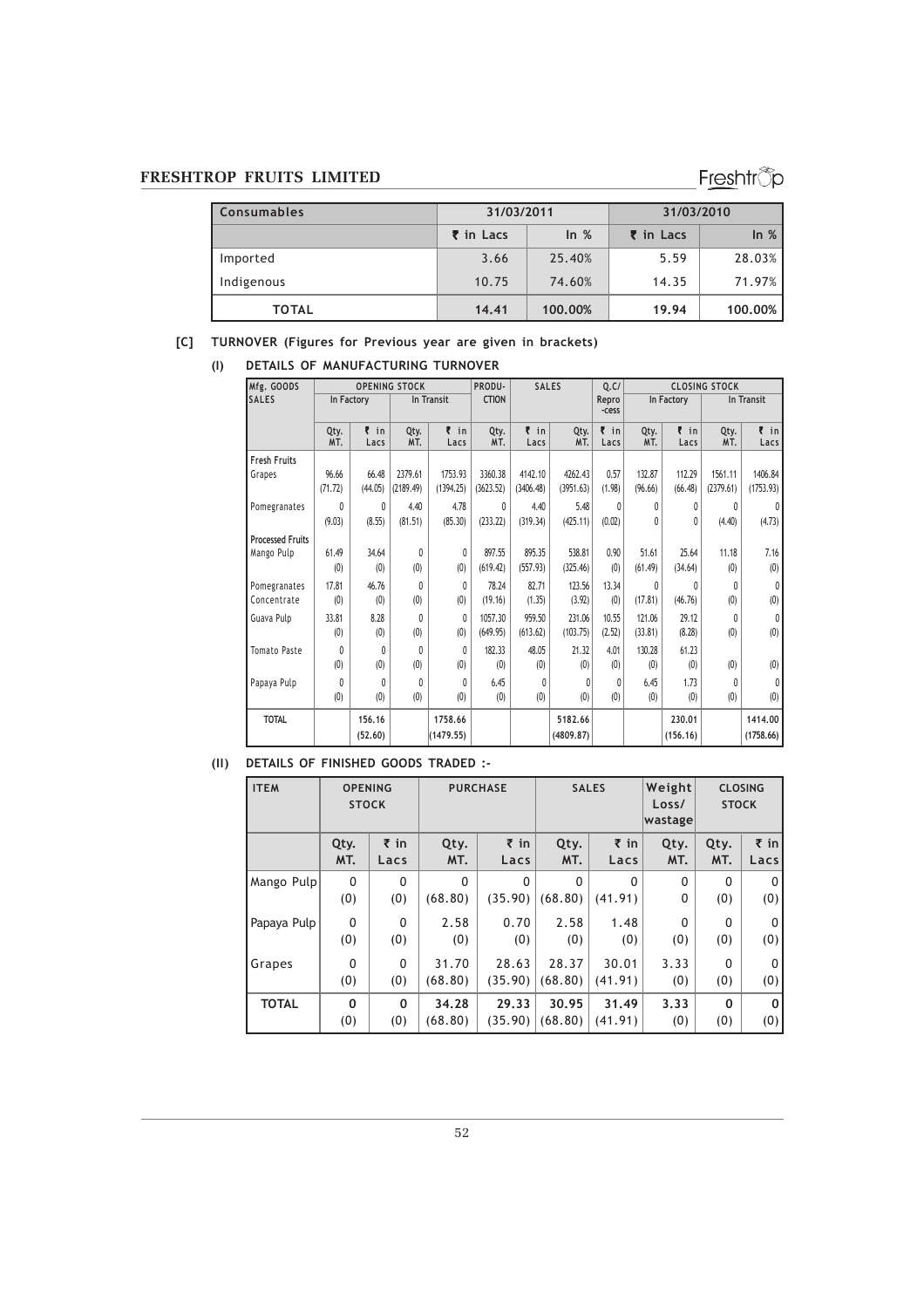### (III) DETAILS OF RAW MATERIAL & PACKING MATERIAL TRADED :-

| <b>ITEM</b>      | 2010-11<br>₹ in Lacs | $2009 - 10$<br>₹ in Lacs |
|------------------|----------------------|--------------------------|
| Packing Material | 18.99                | 12.46                    |
| Raw Material     | 10.11                | 01                       |
| Others           | 0.71                 | 01                       |
| <b>TOTAL</b>     | 29.81                | 12.46                    |

### [D] DETAILS OF JOB WORK CHARGES RECEIVED)

| <b>ITEM</b>  | 2010-11  |           | 2009-10  |                      |  |
|--------------|----------|-----------|----------|----------------------|--|
|              | Qty. MT. | ₹ in Lacs | Qty. MT. | $\bar{\tau}$ in Lacs |  |
| Guava Pulp   | $\Omega$ | $\Omega$  | 34.65    | 3.27                 |  |
| Mango Pulp   | 946.82   | 69.54     | 0        | 0                    |  |
| Amla Pulp    | 55.44    | 3.05      | 0        | 0                    |  |
| Tomato Paste | 110.35   | 15.45     | 0        | 0                    |  |
| <b>TOTAL</b> | 1112.61  | 88.04     | 34.65    | 3.27                 |  |

### 24. Capital Work-in-progress includes –

| Capital Work-in-progress               | Amt in $\bar{z}$<br>31.03.2011 | Amt in $\bar{z}$<br>31.03.2010 |
|----------------------------------------|--------------------------------|--------------------------------|
| <b>Factory Building</b>                | $\overline{\phantom{a}}$       | 15,68,147                      |
| Factory Electrification                | $\overline{\phantom{a}}$       | 4,04,815                       |
| Plant & Machinery                      | $\overline{\phantom{a}}$       | 2,97,44,907                    |
| Erection & Commissioning               | $\overline{\phantom{a}}$       | 11,58,150                      |
| Total $\bar{\tau}$ (A)                 | $\overline{\phantom{a}}$       | 3,28,76,019                    |
| Expenditure during Construction Period |                                |                                |
| Interest Expenses                      |                                | 6,80,601                       |
| Other Expenses                         | $\overline{\phantom{a}}$       | 12, 16, 871                    |
| Total $\bar{\tau}$ (B)                 | $\overline{\phantom{0}}$       | 18,97,472                      |
| TOTAL $\bar{\tau}$ (A+B)               | $\qquad \qquad \blacksquare$   | 3,47,73,491                    |

25. Previous year's figures have been rearranged and reclassified wherever necessary.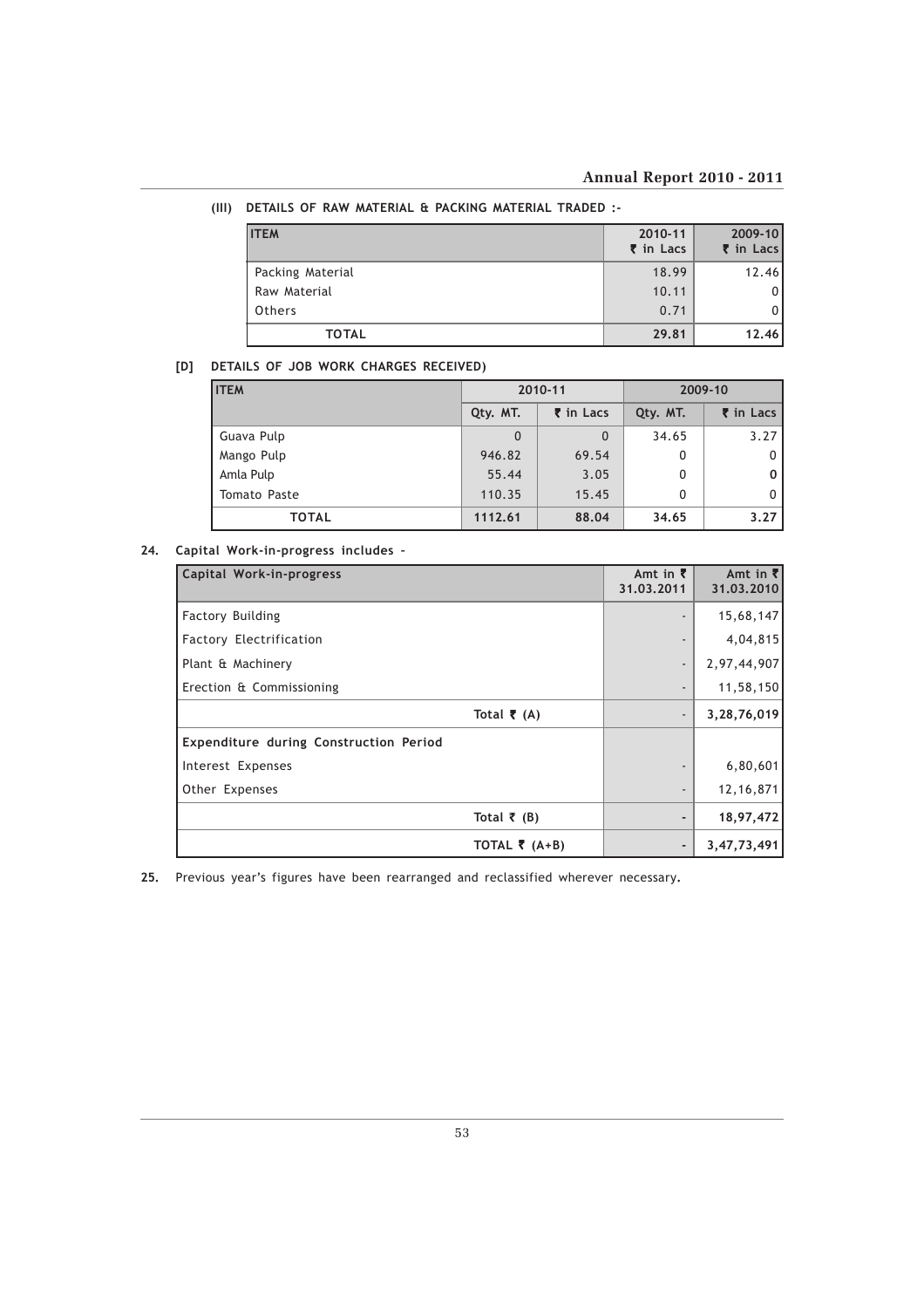| ı. | <b>Registration Details</b>                                                              |            |                           |                  |
|----|------------------------------------------------------------------------------------------|------------|---------------------------|------------------|
|    | Registration No.: L15400GJ1992PLC018365                                                  |            |                           |                  |
|    | State Code:                                                                              | 04         | Balance Sheet Date:       | $31 - 03 - 2011$ |
| Ш. | Capital Raised During the Year (Amt. In ₹ Thousand)                                      |            |                           |                  |
|    | Public Issue                                                                             | <b>NIL</b> | Bonus Issue               | <b>NIL</b>       |
|    | Right Issue                                                                              | NIL.       | Private Placement         | 5000             |
|    | III. Position of Mobilization and Deployment of Fund (Amt. In ₹ Thousand)                |            |                           |                  |
|    | <b>Total Liabilities</b>                                                                 | 606211     | <b>Total Assets</b>       | 606211           |
|    | Sources of Funds                                                                         |            |                           |                  |
|    | Paid up Capital                                                                          | 110450     | Reserves & Surplus        | 146677           |
|    | Secured Loans                                                                            | 222256     | Deferred Tax Liability    | 23246            |
|    | Unsecured Loans                                                                          | 22216      | Deferred Govt. Grant      | 81366            |
|    | Application of Funds                                                                     |            |                           |                  |
|    | <b>Fixed Assets</b>                                                                      | 429431     | Investments               |                  |
|    | Net Current Assets                                                                       | 176423     | Miscellaneous Expenditure | 357              |
|    | IV. Performance of the Company (Amount in ₹ Thousands)                                   |            |                           |                  |
|    | Total Turnover (Incl. other Income) 563033                                               |            | Total Expenditure         | 561650           |
|    | Profit/Loss Before Tax                                                                   | 1383       | Profit/Loss After Tax     | 652              |
|    | Earning Per Share                                                                        | 0.06       | Dividend Rate             | 0%               |
| ۷. | Generic Name of Three Principal Products/Services of the Company (As per monetary terms) |            |                           |                  |
|    | Item Code (ITC Code)                                                                     |            | Product Description:      |                  |
|    | 801610.00                                                                                |            | Fresh Grapes              |                  |
|    | 080450.40                                                                                |            | Mango Pulp                |                  |
|    | 200980.00                                                                                |            | Guava Pulp                |                  |
|    |                                                                                          |            |                           |                  |

Freshtrop

### 26. Balance Sheet abstract and the Company's General Business Profile:

### Signature to Schedule A to T

| As per our report of even date attached                | For and on behalf of the Board of Directors |                    |
|--------------------------------------------------------|---------------------------------------------|--------------------|
| For, MAYANK SHAH & ASSOCIATES<br>Chartered Accountants | Ashok V. Motiani                            | Managing Director  |
| (Firm Reg. No. 106109W)                                | Nanita A. Motiani                           | Executive Director |
| (M. S. Shah)                                           | Mayur J.Shah                                | Director           |
| Partner                                                | Ramchandra Joshi                            | Director           |
| M. No. 44093                                           | Jignesh J. Gandhi                           | Company Secretary  |
| Place: Ahmedabad<br>Date: 12.08.2011                   | Place: Ahmedabad<br>Date: 12.08.2011        |                    |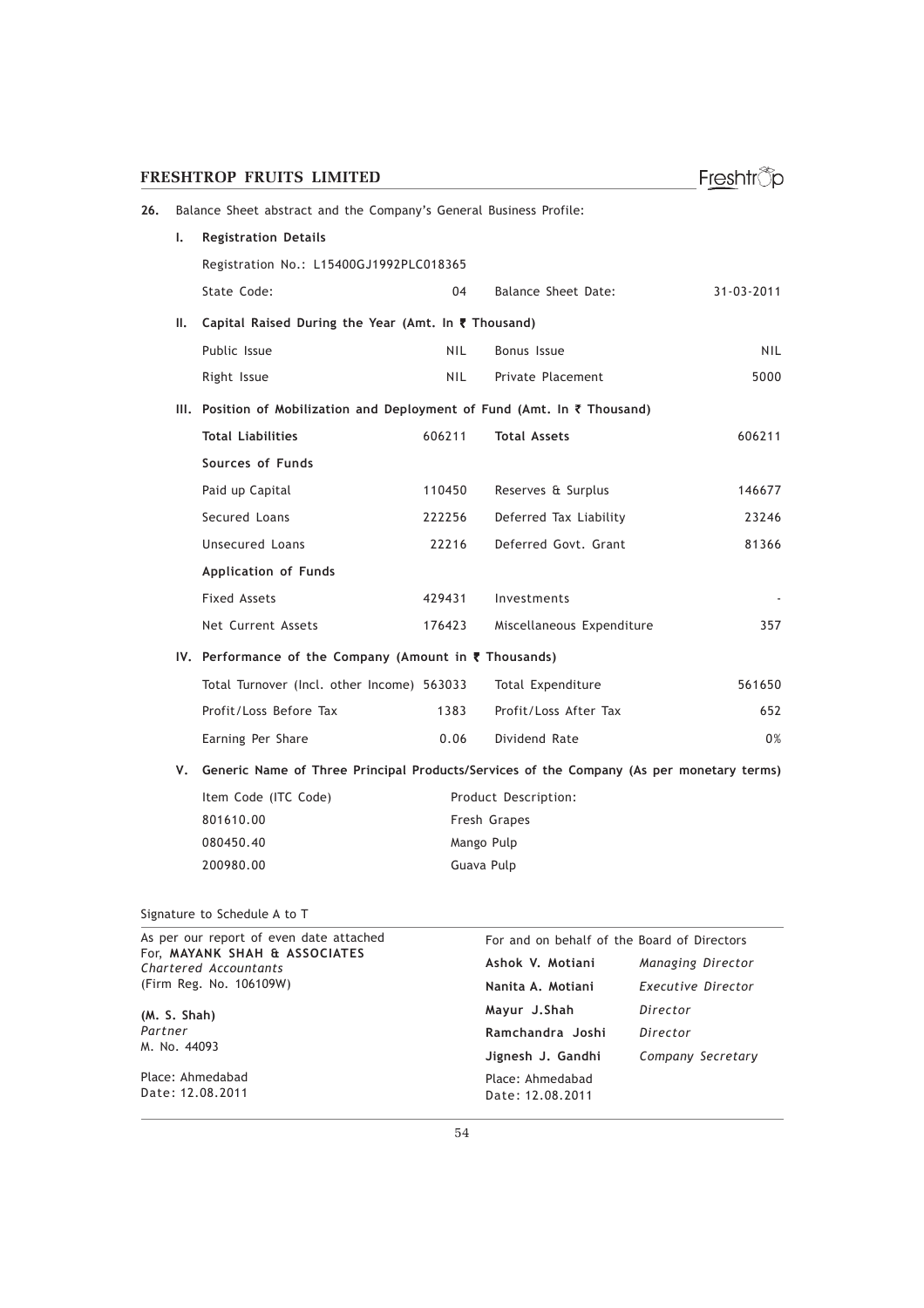| Annual Report 2010 - 2011 |  |  |  |  |
|---------------------------|--|--|--|--|
|---------------------------|--|--|--|--|

| <b>FRESHTROP FRUITS LIMITED</b><br>Regd. Office: A-603, Shapath IV, Opp. Karnavati Club, S G Road, Ahmedabad - 380015.                                                                                                                                                              |                     |                  |
|-------------------------------------------------------------------------------------------------------------------------------------------------------------------------------------------------------------------------------------------------------------------------------------|---------------------|------------------|
| <b>FORM OF PROXY</b>                                                                                                                                                                                                                                                                |                     |                  |
|                                                                                                                                                                                                                                                                                     |                     |                  |
| a Member / Members of Freshtrop Fruits Limited hereby appoint Mr./Mrs. Miss_________________________                                                                                                                                                                                |                     |                  |
| and the district of the district of                                                                                                                                                                                                                                                 |                     |                  |
|                                                                                                                                                                                                                                                                                     |                     |                  |
|                                                                                                                                                                                                                                                                                     |                     |                  |
| my/our proxy to vote for me/us on my/our behalf at the 19th Annual General Meeting of the Company to be held                                                                                                                                                                        |                     |                  |
| on Tuesday, 27th September, 2011 at "Karnavati Club, S.G. Road, Ahmedabad - 380 015" at 11.00 a.m. and at any                                                                                                                                                                       |                     |                  |
| adjournment thereof.                                                                                                                                                                                                                                                                |                     |                  |
| Folio / Client ID<br>the contract of the contract of the contract of the contract of the contract of the contract of the contract of                                                                                                                                                |                     |                  |
| DP ID Nos.<br>the control of the control of the control of the control of the control of                                                                                                                                                                                            |                     |                  |
|                                                                                                                                                                                                                                                                                     |                     |                  |
|                                                                                                                                                                                                                                                                                     | Signature _________ | Affix            |
|                                                                                                                                                                                                                                                                                     |                     | Revenue<br>Stamp |
|                                                                                                                                                                                                                                                                                     |                     |                  |
| Note : Proxies in order to be valid must be duly filled in, stamped, signed and deposited at the registered<br>office of the Company not less than 48 Hours before the time of commencement of the Meeting.<br><b>FRESHTROP FRUITS LIMITED</b>                                      |                     |                  |
| Regd. Office: A-603, Shapath IV, Opp. Karnavati Club, S G Road, Ahmedabad - 380015.                                                                                                                                                                                                 |                     |                  |
| <b>ATTENDANCE SLIP</b>                                                                                                                                                                                                                                                              |                     |                  |
| PLEASE COMPLETE THIS ATTENDANCE SLIP AND HAND IT OVER AT THE ENTRANCE OF THE MEETING HALL                                                                                                                                                                                           |                     |                  |
| (First)                                                                                                                                                                                                                                                                             | (Middle)            | (Surname)        |
| I hereby record my presence at the 19 <sup>th</sup> Annual General Meeting of the Company to be held on Tuesday,<br>27 <sup>th</sup> September, 2011 at 11.00 a.m. at "Karnavati Club, S.G. Road, Ahmedabad - 380 015".                                                             |                     |                  |
| Folio / Client ID<br>the process of the control of the control of the control of the control of the control of                                                                                                                                                                      |                     |                  |
| DP ID Nos.<br>the process of the control of the control of the control of the control of the control of the control of the control of the control of the control of the control of the control of the control of the control of the control                                         |                     |                  |
| No. of Shares held<br>the property of the company of the company of the company of the company of the company of                                                                                                                                                                    |                     |                  |
|                                                                                                                                                                                                                                                                                     |                     |                  |
| Notes:<br>The meeting is only for members. Please, therefore, do not bring person in the meeting who is<br>1.<br>not a member.<br>Please bring this attendance slip duly signed and hand it over to the representative of the<br>2.<br>Company at the entrance of the meeting place |                     |                  |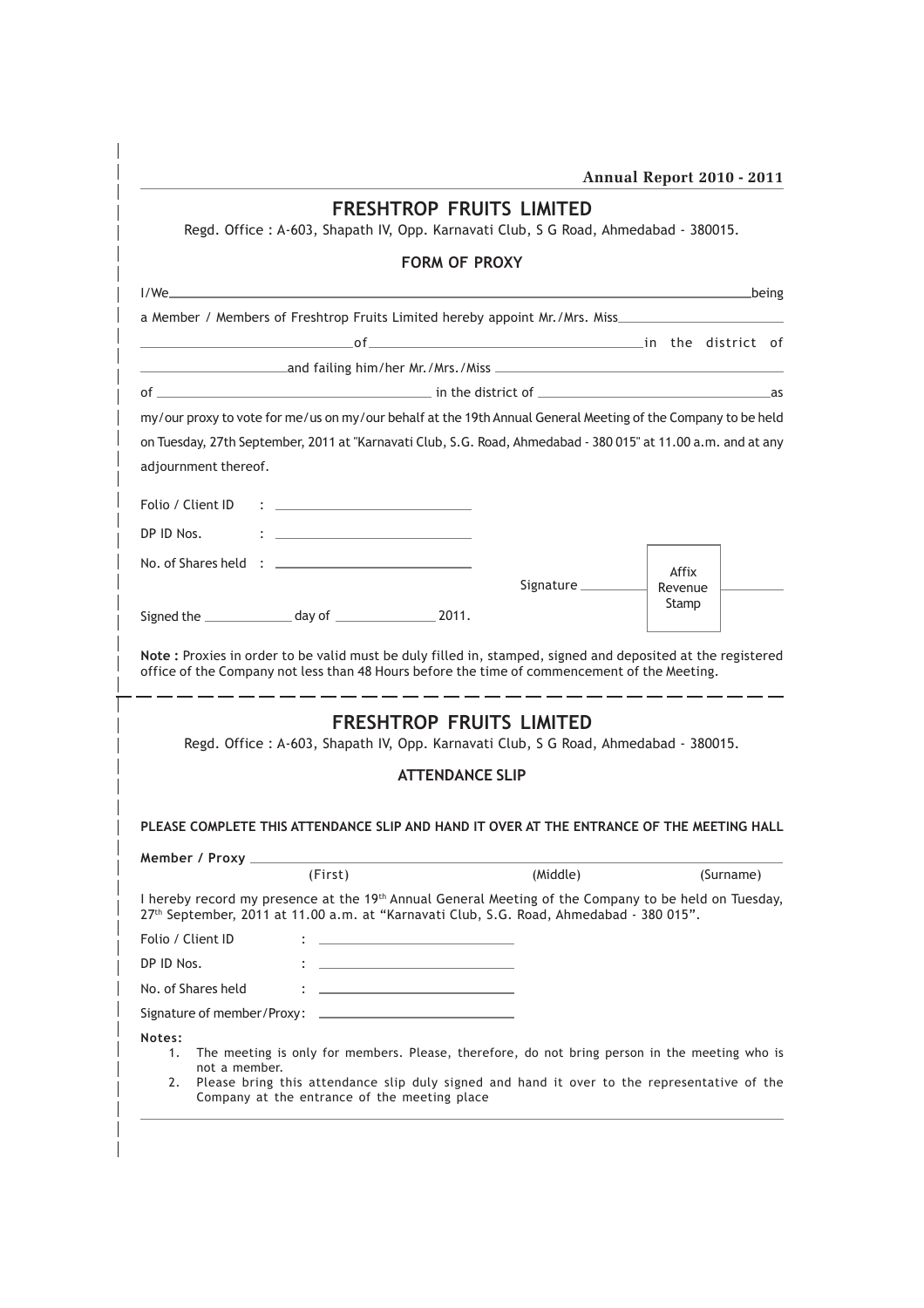| This is to certify that the following producted prepared by<br>Frederop Fruits Ltd. Unit IV, A-603, Shapath IV, Abmedahad, Gajarat, - 380015 INDEA |                                                                      |                                                                                                                                            |  |  |  |
|----------------------------------------------------------------------------------------------------------------------------------------------------|----------------------------------------------------------------------|--------------------------------------------------------------------------------------------------------------------------------------------|--|--|--|
|                                                                                                                                                    |                                                                      |                                                                                                                                            |  |  |  |
| UKB-ID                                                                                                                                             | <b>Nistan</b>                                                        | <b>Certification Requirements</b>                                                                                                          |  |  |  |
|                                                                                                                                                    |                                                                      |                                                                                                                                            |  |  |  |
| <b>OUV3-ACF4DH</b>                                                                                                                                 | Panerson                                                             | <b>ED Normbol responsed.</b>                                                                                                               |  |  |  |
| <b>OEV3-NDIAAM</b>                                                                                                                                 | Panese                                                               | Gl Symbol required.                                                                                                                        |  |  |  |
| OUV3-IF23D31                                                                                                                                       | Platetive                                                            | <b>ED Number</b> response.                                                                                                                 |  |  |  |
| <b>CEV3-43-MBM6</b>                                                                                                                                | Patene                                                               | 52 Nombol responsi                                                                                                                         |  |  |  |
| <b>OUVERSTRING</b>                                                                                                                                 | Puncture                                                             | <b>G2 Nombol negotivel.</b>                                                                                                                |  |  |  |
| <b>OUV3-EBAAIDS</b>                                                                                                                                | Panera                                                               | <b>G</b> Nymbol respond                                                                                                                    |  |  |  |
| OEVS-TIFTEE                                                                                                                                        | Parrier                                                              | ED Symbol required.                                                                                                                        |  |  |  |
|                                                                                                                                                    |                                                                      |                                                                                                                                            |  |  |  |
|                                                                                                                                                    |                                                                      |                                                                                                                                            |  |  |  |
|                                                                                                                                                    | Frederop Fruits Ltd. Unit IV- Maharashtra, Nasik, Maharashtra, INDUA | at the following facilities is are under the supervision of the Kashruth Division of the Orthodox Union and are londer as indicated below. |  |  |  |